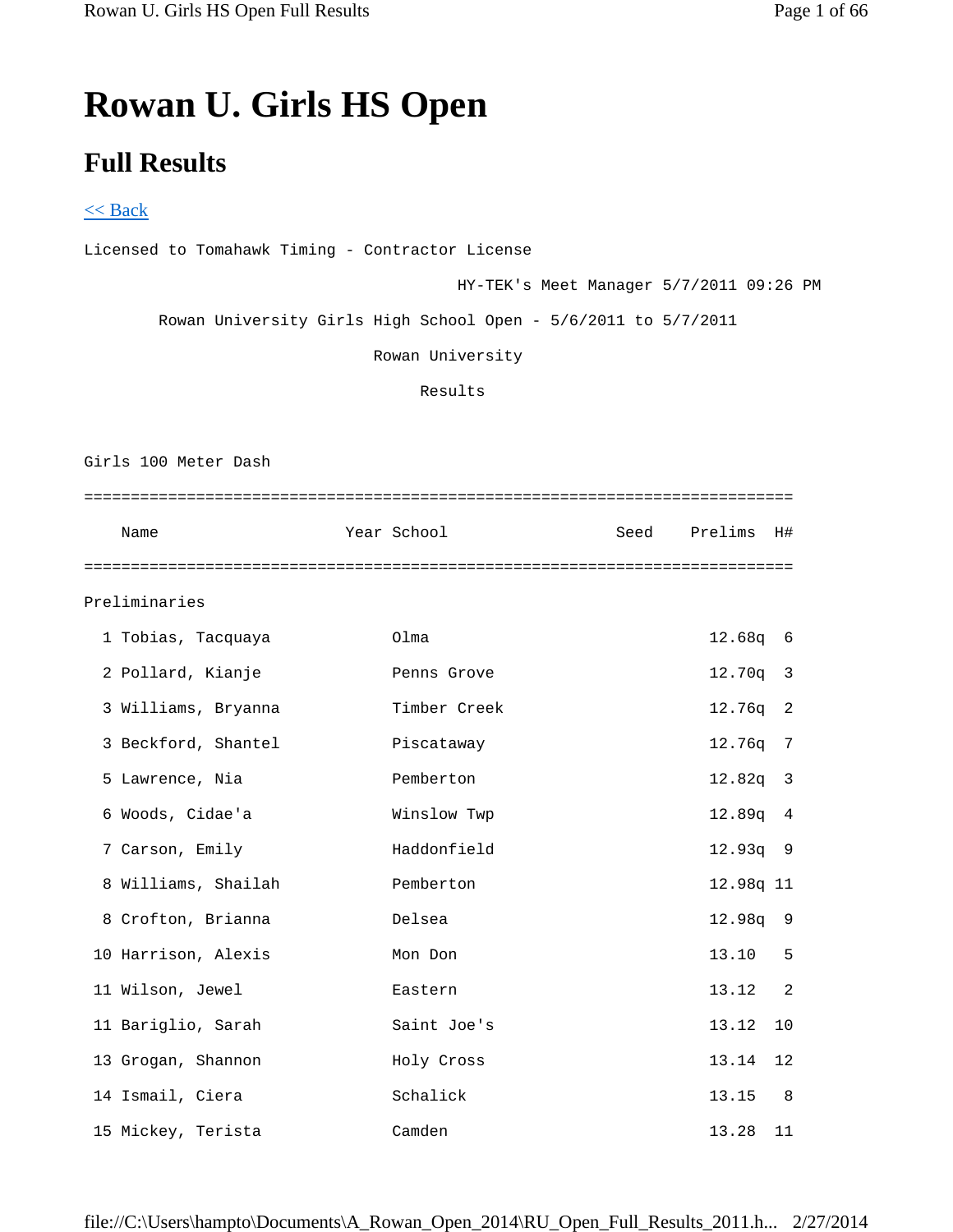| 15 Barber, Janeese       | Millville        | 13.28 | 7              |
|--------------------------|------------------|-------|----------------|
| 17 Stefanski, Mercina    | Cedar Creek      | 13.33 | 7              |
| 18 Schneeweis, Shelby    | Cherokee         | 13.35 | $\overline{4}$ |
| 19 Boston, shahmia       | Woodbury         | 13.38 | 10             |
| 20 Courtney, Aailiyah    | Willingboro      | 13.41 | 12             |
| 21 Simms, Amanda         | Teaneck          | 13.45 | 6              |
| 22 Stokes, Ariana        | Vineland         | 13.47 | 8              |
| 23 Campbell, Advia       | Lenape           | 13.51 | 5              |
| 23 Weagley, Jamie        | Hackettstown     | 13.51 | 3              |
| 25 Strohmeier, Kerry     | Southern         | 13.54 | 8              |
| 26 Casselle, Kaitlyn     | Delsea           | 13.55 | 3              |
| 27 Mason, Lennirra       | Braves           | 13.56 | 5              |
| 28 Morton, Destiny       | Vineland         | 13.59 | 12             |
| 29 Crawley, Aarynn       | Timber Creek     | 13.62 | 11             |
| 30 Trish, Marino         | Kingsway         | 13.64 | 10             |
| 31 Ellis, Alyah          | Millville        | 13.65 | 9              |
| 31 King, Shelby          | Cherry Hill West | 13.65 | 11             |
| 33 Mendez, Ciera         | Willingboro      | 13.68 | 10             |
| 34 Dautroche, Vanessa    | Kingsway         | 13.73 | 10             |
| 35 Bottinelli, Bridgette | Moorestown       | 13.79 | 12             |
| 36 McMichael, Ciara      | Timber Creek     | 13.83 | 2              |
| 37 Wilcox, D'Yana        | Burl Twp.        | 13.84 | 3              |
| 38 Stanford, Latoya      | Woodstown        | 13.89 | 8              |
| 39 Dennis, Seiarah       | Oakcrest         | 13.90 | 4              |
| 39 Laforgia, Amy         | Moorestown       | 13.90 | 2              |
| 41 Snyder, Rachel        | Kingsway         | 13.91 | 9              |
| 41 Jernee, Jackie        | Ocean City       | 13.91 | 2              |
| 43 March, Tashay         | Winslow Twp      | 13.92 | 5              |
| 44 Congdon, Sarah        | Clearview        | 13.93 | 12             |
| 44 Debaro, Jenna         | Mon Don          | 13.93 | 6              |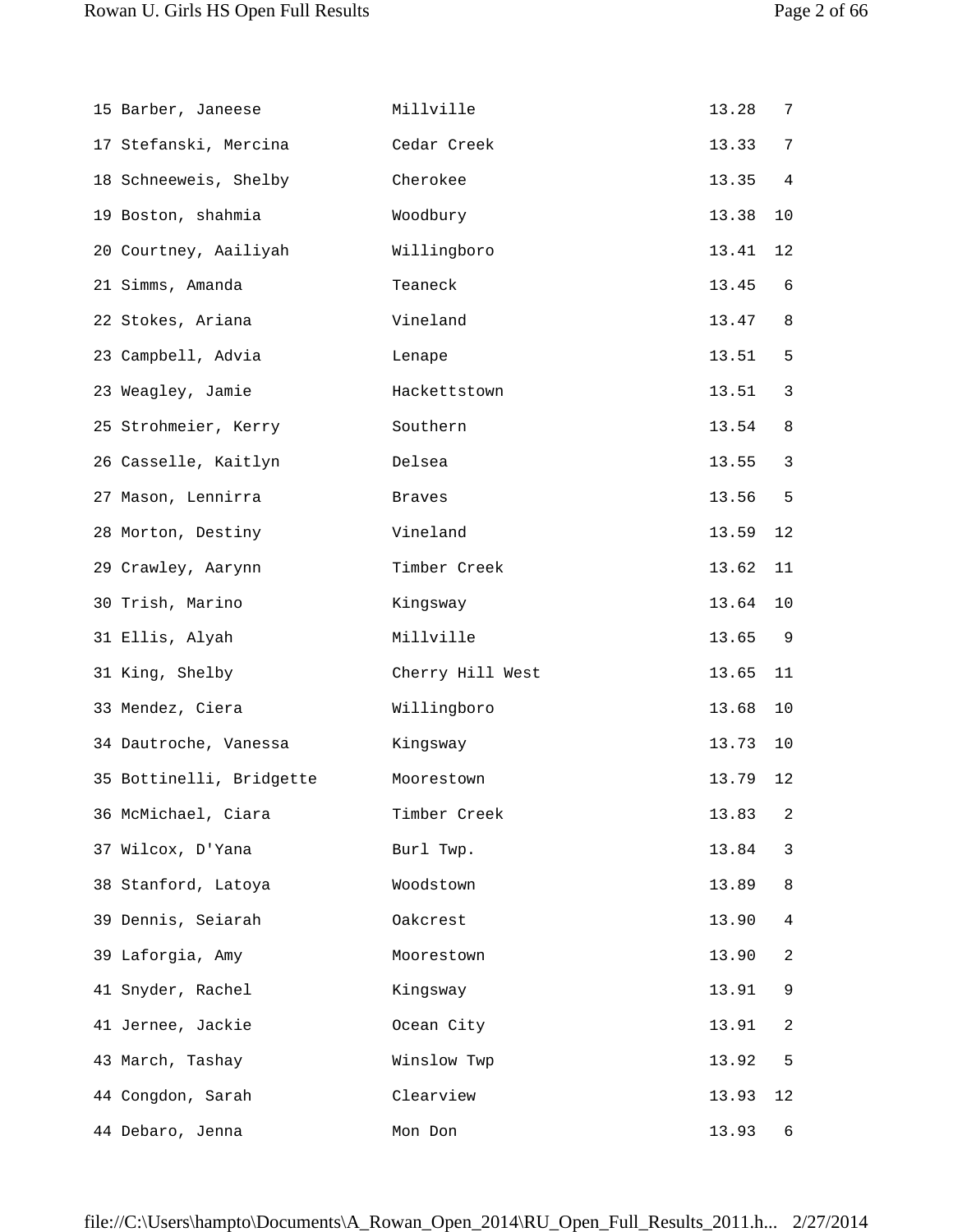| 44 Laracuente, Tamara   | Millville        | 13.93 | 7            |
|-------------------------|------------------|-------|--------------|
| 47 Walker, Sameka       | Maple Shade      | 13.94 | 9            |
| 47 Green, Sara          | Delsea           | 13.94 | 2            |
| 49 Davies, Rebecca      | Seneca           | 13.97 | 7            |
| 49 Thompson, Chazzmen   | Woodstown        | 13.97 | 5            |
| 51 Stephens, Madison    | Braves           | 13.98 | 12           |
| 52 Jaffe, Jahniece      | Cedar Creek      | 14.04 | 13           |
| 53 Montague, Olivia     | Cherokee         | 14.10 | 8            |
| 54 MC Intosh, Jessica   | Cherry Hill East | 14.15 | 11           |
| 54 Blackwell, Anjane    | Oakcrest         | 14.15 | 7            |
| 56 Cummings, Chantea    | Teaneck          | 14.21 | 9            |
| 57 Franciosa, Alex      | Paul VI          | 14.22 | 6            |
| 58 Dunston, NaShay      | Woodrow Wilson   | 14.23 | 4            |
| 58 Gainey, Nichole      | Woodrow Wilson   | 14.23 | 5            |
| 60 Watts, Amy           | Cherokee         | 14.24 | 4            |
| 61 Lis, Kirsten         | Moorestown       | 14.30 | 9            |
| 61 White, Christina     | Cinnaminson      | 14.30 | 8            |
| 63 Myers, Annie         | Holy Cross       | 14.32 | 10           |
| 64 Rhym, Aaliyah        | Salem            | 14.34 | 6            |
| 64 Laney, Shay          | Pinelands        | 14.34 | 3            |
| 66 Harold, Kayla        | Vineland         | 14.38 | 6            |
| 67 Zucca, Emily         | Woodstown        | 14.40 | 3            |
| 68 Cepero, Ciani        | Cherry Hill East | 14.50 | 4            |
| 69 Ford, Tahszay        | Cinnaminson      | 14.51 | 12           |
| 70 Hlywiak, Alisa       | Cherry Hill East | 14.63 | 8            |
| 71 Harmon-Moore, Kyiara | Lindenwold       | 14.71 | $\mathbf{1}$ |
| 71 Griswold, Shelley    | Ocean City       | 14.71 | 10           |
| 73 Pollitt, Sharvae     | Salem            | 14.73 | 13           |
| 74 Gregory, Alyssa      | Pemberton        | 14.83 | 12           |
| 75 Spencer, Argiea      | Oakcrest         | 14.89 | 5            |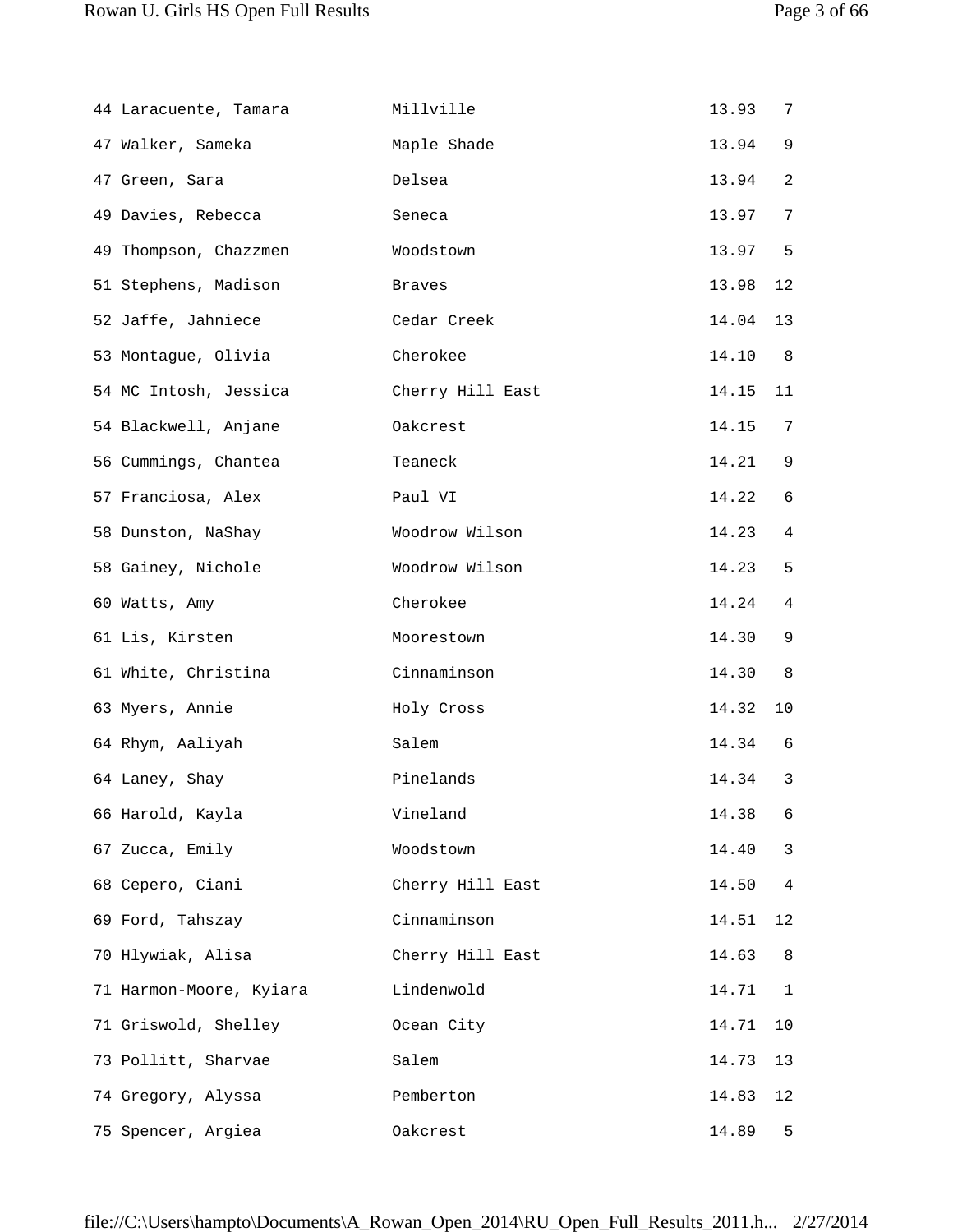| 76 Smiley, Sheneiqua | Camden         | 15.03 | 7  |
|----------------------|----------------|-------|----|
| 77 Jones, Cionni     | Lindenwold     | 15.08 |    |
| 78 Wilson, Khadejah  | Lindenwold     | 15.86 |    |
| 79 Moore, Morgan     | Salem          | 15.88 | 13 |
| 80 Blackson, Siara   | Camden         | 16.10 | 6  |
| 81 Standard, Wadazia | Woodrow Wilson | 16.30 | 11 |

Girls 100 Meter Dash

| Name | Year School | Prelims | Finals |
|------|-------------|---------|--------|
|      |             |         |        |

#### Finals

| 1 Williams, Bryanna   | Timber Creek | 12.76 | 12.46 |
|-----------------------|--------------|-------|-------|
| 2 Crofton, Brianna    | Delsea       | 12.98 | 12.55 |
| 3 Pollard, Kianje     | Penns Grove  | 12.70 | 12.59 |
| 4 Tobias, Tacquaya    | Olma         | 12.68 | 12.61 |
| 5 Woods, Cidae'a      | Winslow Twp  | 12.89 | 12.83 |
| 6 Lawrence, Nia       | Pemberton    | 12.82 | 12.86 |
| 7 Carson, Emily       | Haddonfield  | 12.93 | 12.94 |
| 8 Beckford, Shantel   | Piscataway   | 12.76 | 13.07 |
| Preliminaries         |              |       |       |
| 8 Williams, Shailah   | Pemberton    | 12.98 |       |
| 10 Harrison, Alexis   | Mon Don      | 13.10 |       |
| 11 Bariglio, Sarah    | Saint Joe's  | 13.12 |       |
| 11 Wilson, Jewel      | Eastern      | 13.12 |       |
| 13 Grogan, Shannon    | Holy Cross   | 13.14 |       |
| 14 Ismail, Ciera      | Schalick     | 13.15 |       |
| 15 Mickey, Terista    | Camden       | 13.28 |       |
| 15 Barber, Janeese    | Millville    | 13.28 |       |
| 17 Stefanski, Mercina | Cedar Creek  | 13.33 |       |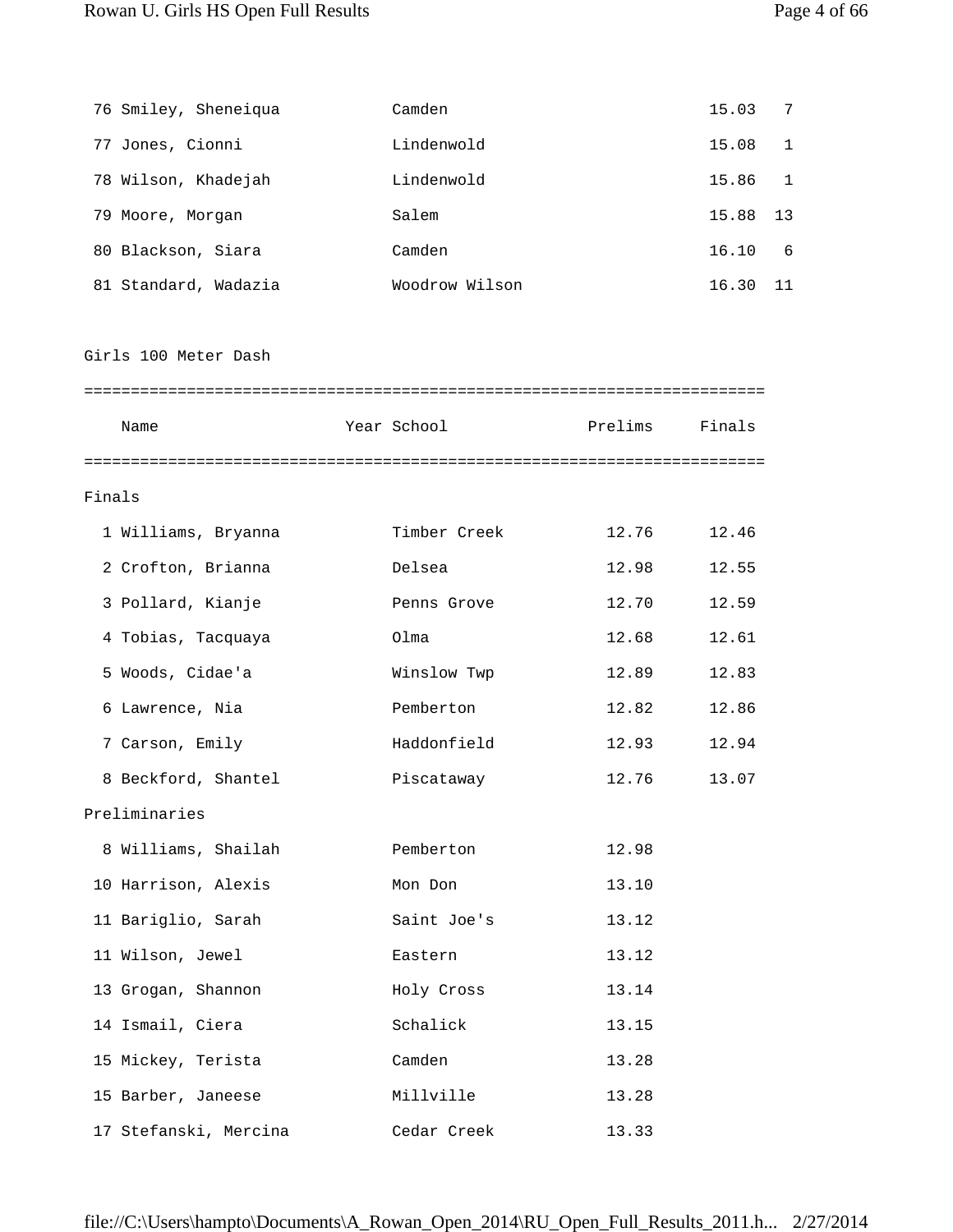| 18 Schneeweis, Shelby    | Cherokee         | 13.35 |
|--------------------------|------------------|-------|
| 19 Boston, shahmia       | Woodbury         | 13.38 |
| 20 Courtney, Aailiyah    | Willingboro      | 13.41 |
| 21 Simms, Amanda         | Teaneck          | 13.45 |
| 22 Stokes, Ariana        | Vineland         | 13.47 |
| 23 Campbell, Advia       | Lenape           | 13.51 |
| 23 Weagley, Jamie        | Hackettstown     | 13.51 |
| 25 Strohmeier, Kerry     | Southern         | 13.54 |
| 26 Casselle, Kaitlyn     | Delsea           | 13.55 |
| 27 Mason, Lennirra       | Braves           | 13.56 |
| 28 Morton, Destiny       | Vineland         | 13.59 |
| 29 Crawley, Aarynn       | Timber Creek     | 13.62 |
| 30 Trish, Marino         | Kingsway         | 13.64 |
| 31 Ellis, Alyah          | Millville        | 13.65 |
| 31 King, Shelby          | Cherry Hill West | 13.65 |
| 33 Mendez, Ciera         | Willingboro      | 13.68 |
| 34 Dautroche, Vanessa    | Kingsway         | 13.73 |
| 35 Bottinelli, Bridgette | Moorestown       | 13.79 |
| 36 McMichael, Ciara      | Timber Creek     | 13.83 |
| 37 Wilcox, D'Yana        | Burl Twp.        | 13.84 |
| 38 Stanford, Latoya      | Woodstown        | 13.89 |
| 39 Dennis, Seiarah       | Oakcrest         | 13.90 |
| 39 Laforgia, Amy         | Moorestown       | 13.90 |
| 41 Snyder, Rachel        | Kingsway         | 13.91 |
| 41 Jernee, Jackie        | Ocean City       | 13.91 |
| 43 March, Tashay         | Winslow Twp      | 13.92 |
| 44 Congdon, Sarah        |                  |       |
|                          | Clearview        | 13.93 |
| 44 Debaro, Jenna         | Mon Don          | 13.93 |
| 44 Laracuente, Tamara    | Millville        | 13.93 |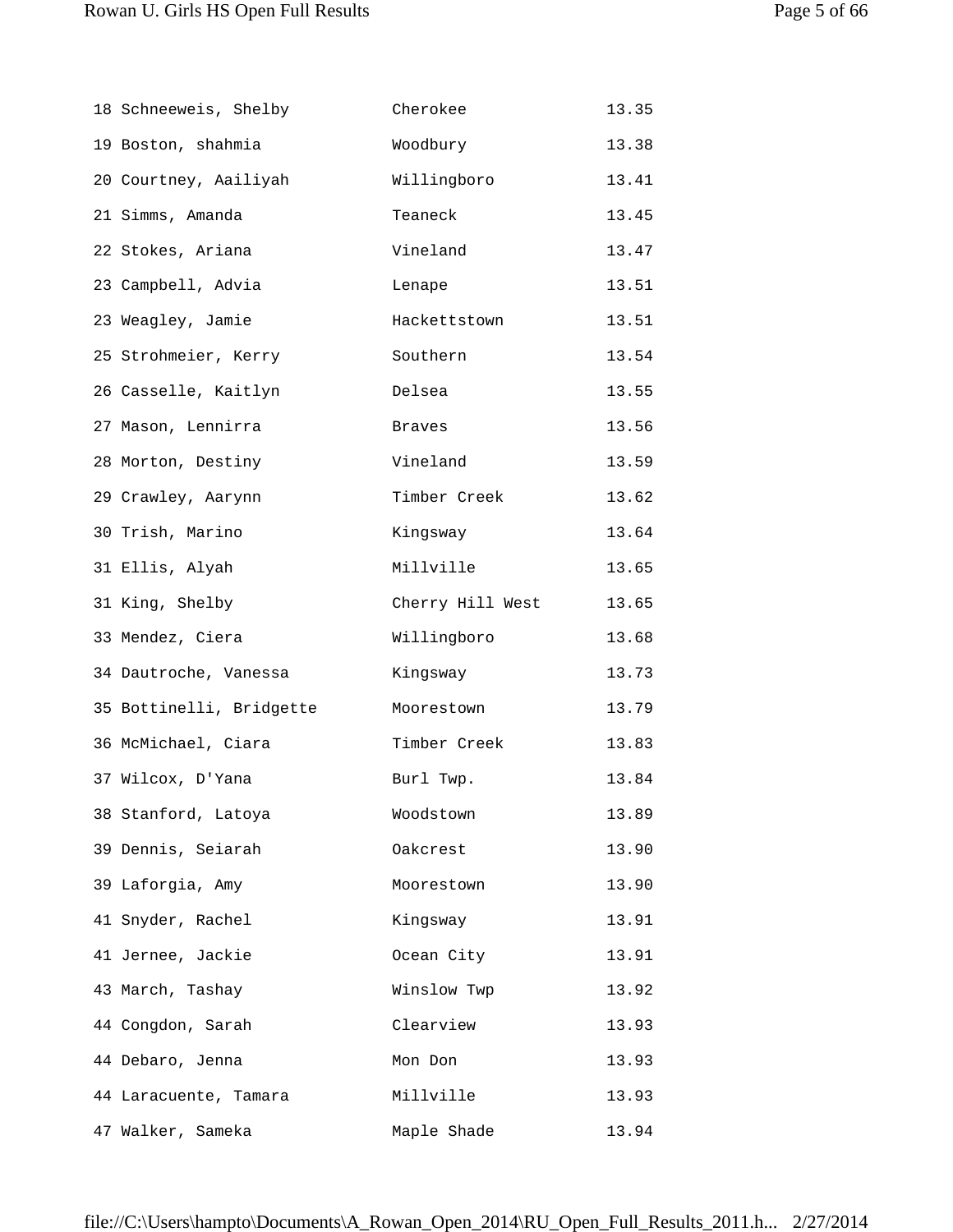| 47 Green, Sara          | Delsea           | 13.94 |
|-------------------------|------------------|-------|
| 49 Davies, Rebecca      | Seneca           | 13.97 |
| 49 Thompson, Chazzmen   | Woodstown        | 13.97 |
| 51 Stephens, Madison    | Braves           | 13.98 |
| 52 Jaffe, Jahniece      | Cedar Creek      | 14.04 |
| 53 Montague, Olivia     | Cherokee         | 14.10 |
| 54 MC Intosh, Jessica   | Cherry Hill East | 14.15 |
| 54 Blackwell, Anjane    | Oakcrest         | 14.15 |
| 56 Cummings, Chantea    | Teaneck          | 14.21 |
| 57 Franciosa, Alex      | Paul VI          | 14.22 |
| 58 Dunston, NaShay      | Woodrow Wilson   | 14.23 |
| 58 Gainey, Nichole      | Woodrow Wilson   | 14.23 |
| 60 Watts, Amy           | Cherokee         | 14.24 |
| 61 Lis, Kirsten         | Moorestown       | 14.30 |
| 61 White, Christina     | Cinnaminson      | 14.30 |
| 63 Myers, Annie         | Holy Cross       | 14.32 |
| 64 Rhym, Aaliyah        | Salem            | 14.34 |
| 64 Laney, Shay          | Pinelands        | 14.34 |
| 66 Harold, Kayla        | Vineland         | 14.38 |
| 67 Zucca, Emily         | Woodstown        | 14.40 |
| 68 Cepero, Ciani        | Cherry Hill East | 14.50 |
| 69 Ford, Tahszay        | Cinnaminson      | 14.51 |
| 70 Hlywiak, Alisa       | Cherry Hill East | 14.63 |
| 71 Harmon-Moore, Kyiara | Lindenwold       | 14.71 |
| 71 Griswold, Shelley    | Ocean City       | 14.71 |
| 73 Pollitt, Sharvae     | Salem            | 14.73 |
| 74 Gregory, Alyssa      | Pemberton        | 14.83 |
| 75 Spencer, Argiea      | Oakcrest         | 14.89 |
| 76 Smiley, Sheneiqua    | Camden           | 15.03 |
| 77 Jones, Cionni        | Lindenwold       | 15.08 |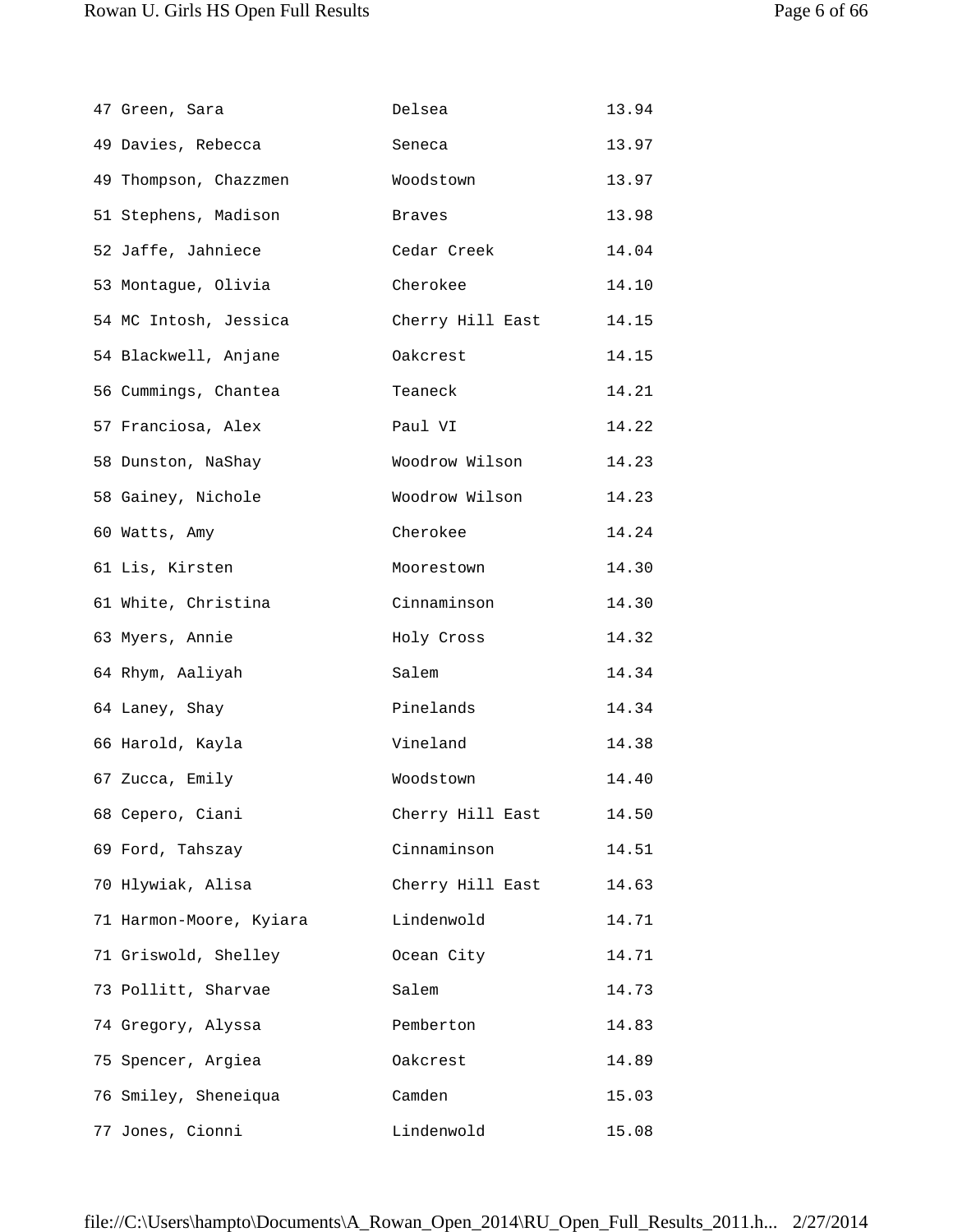|        | 78 Wilson, Khadejah   | Lindenwold     | 15.86 |        |             |
|--------|-----------------------|----------------|-------|--------|-------------|
|        | 79 Moore, Morgan      | Salem          | 15.88 |        |             |
|        | 80 Blackson, Siara    | Camden         | 16.10 |        |             |
|        | 81 Standard, Wadazia  | Woodrow Wilson | 16.30 |        |             |
|        |                       |                |       |        |             |
|        | Girls 200 Meter Dash  |                |       |        |             |
|        |                       |                |       |        |             |
|        | Name                  | Year School    | Seed  | Finals | H#          |
|        |                       |                |       |        |             |
| Finals |                       |                |       |        |             |
|        | 1 Tobias, Tacquaya    | Olma           |       | 25.69  | 12          |
|        | 2 Dowe, Faleesha      | Penns Grove    |       | 25.81  | 12          |
|        | 3 Pollard, Kianje     | Penns Grove    |       | 26.27  | 12          |
|        | 4 Carr, Dazmonique    | Haddon Heights |       | 26.30  | 11          |
|        | 5 Taylor, Kahila      | Teaneck        |       | 26.50  | 12          |
|        | 6 Williams, Shailah   | Pemberton      |       | 26.58  | 11          |
|        | 7 Simmons, Michele    | Southern       |       | 26.68  | 11          |
|        | 8 Kobolak, Amaris     | Cinnaminson    |       | 26.89  | 11          |
|        | 9 Lawrence, Nia       | Pemberton      |       | 26.90  | 10          |
|        | 10 Brown, Jewel       | Clay           |       | 26.93  | 10          |
|        | 11 Balgobin, Talasiah | Teaneck        |       | 26.96  | 12          |
|        | 11 White, Tiara       | Holy Spirit    |       | 26.96  | 10          |
|        | 13 Brittingham, Azure | Salem          |       | 26.97  | $\mathsf 9$ |
|        | 14 Cross, DeAnn       | Winslow Twp    |       | 26.98  | 11          |
|        | 15 Stokes, Ariana     | Vineland       |       | 27.03  | 12          |
|        | 16 Barber, Janeese    | Millville      |       | 27.16  | 10          |
|        | 17 Carson, Emily      | Haddonfield    |       | 27.18  | 11          |
|        | 18 Mason, Lennirra    | <b>Braves</b>  |       | 27.22  | 9           |
|        | 19 Weagley, Jamie     | Hackettstown   |       | 27.34  | 8           |
|        | 20 Bergamo, Lauren    | Olma           |       | 27.43  | 6           |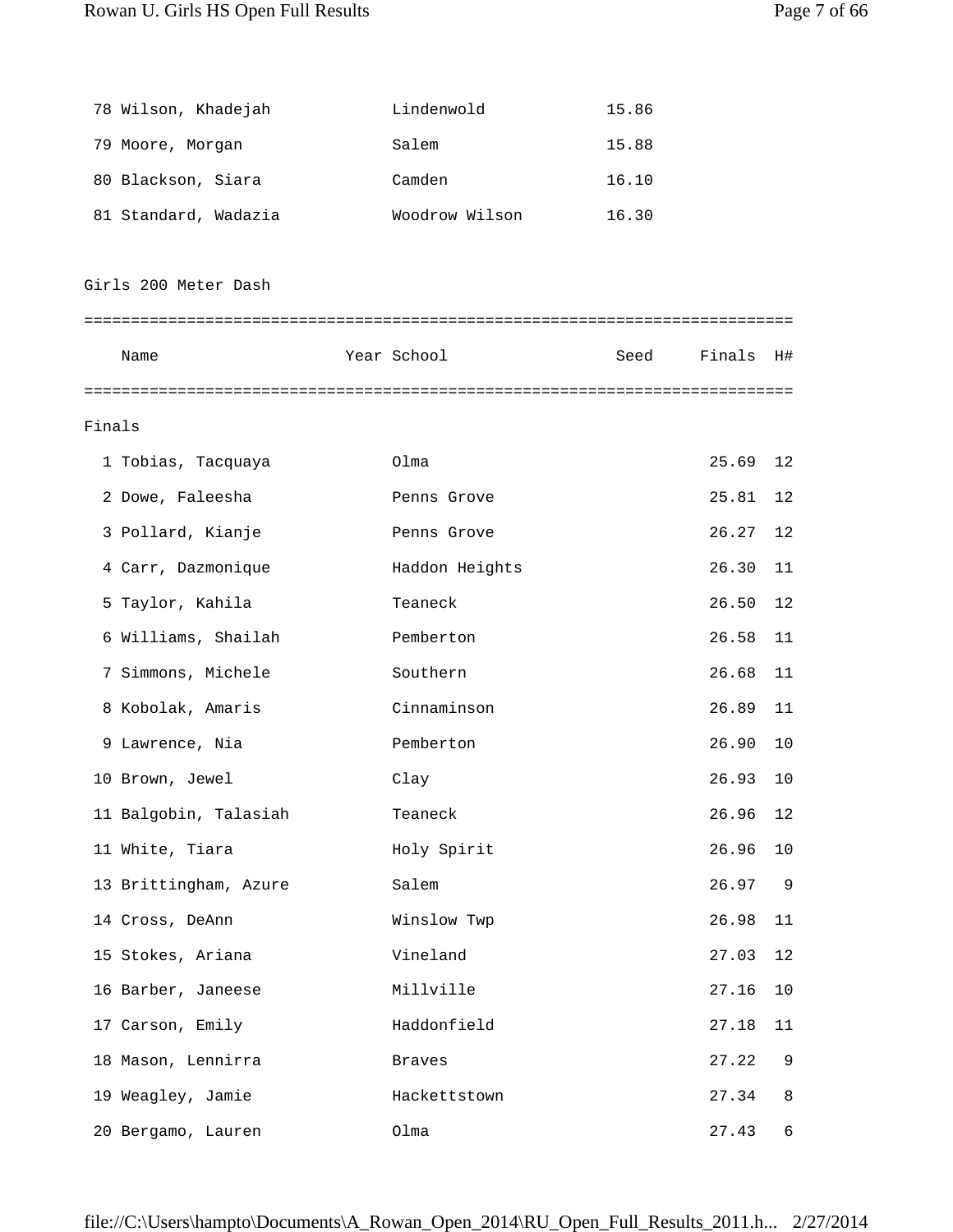| 21 Johnston, Megan          | Haddonfield      | 27.47 | 10 |
|-----------------------------|------------------|-------|----|
| 22 Burrell, Sabrina         | Delsea           | 27.58 | 7  |
| 23 McMichael, Ciara         | Timber Creek     | 27.59 | 8  |
| 24 Lloyd, Andreya           | Lindenwold       | 27.71 | 9  |
| 25 King, Shelby             | Cherry Hill West | 27.72 | 4  |
| 25 Foster, Courtney         | Cherokee         | 27.72 | 11 |
| 27 Strohmeier, Kerry        | Southern         | 27.74 | 10 |
| 28 Isekenegbe, Antionette   | Vineland         | 27.83 | 8  |
| 29 Davies, Rebecca          | Seneca           | 27.87 | 8  |
| 30 Morton, Destiny          | Vineland         | 27.93 | 7  |
| 30 Atkinson, Ana            | Teaneck          | 27.93 | 11 |
| 32 Trish, Marino            | Kingsway         | 27.97 | 5  |
| 33 March, Tashay            | Winslow Twp      | 28.04 | 8  |
| 34 Casselle, Kaitlyn        | Delsea           | 28.12 | 4  |
| 34 Furlow, Paige            | Timber Creek     | 28.12 | 6  |
| 36 De Las Heras, Ana        | Lenape           | 28.13 | 12 |
| 37 Perry, Chan'elle         | Woodrow Wilson   | 28.14 | 10 |
| 38 Patterson, Tavonja       | Salem            | 28.15 | 9  |
| 39 Russell, Tajon           | Woodstown        | 28.18 | 8  |
| 40 Dautroche, Vanessa       | Kingsway         | 28.20 | 9  |
| 41 Jarolmen, Lindsey        | <b>Braves</b>    | 28.27 | 8  |
| 42 Higgs, Noel              | Haddon Heights   | 28.34 | 5  |
| 42 Filipaviciute, Lukrecija | Mon Don          | 28.34 | 10 |
| 44 Green, Sara              | Delsea           | 28.37 | 4  |
| 45 Pascocello, Erica        | Haddonfield      | 28.39 | 4  |
| 46 Congdon, Sarah           | Clearview        | 28.46 | 4  |
| 47 Riley, Phenaysza         | Haddon Heights   | 28.49 | 6  |
| 48 Long, Devon              | Schalick         | 28.50 | 7  |
| 49 Dennis, Seiarah          | Oakcrest         | 28.55 | 2  |
| 50 Mendez, Ciera            | Willingboro      | 28.56 | 9  |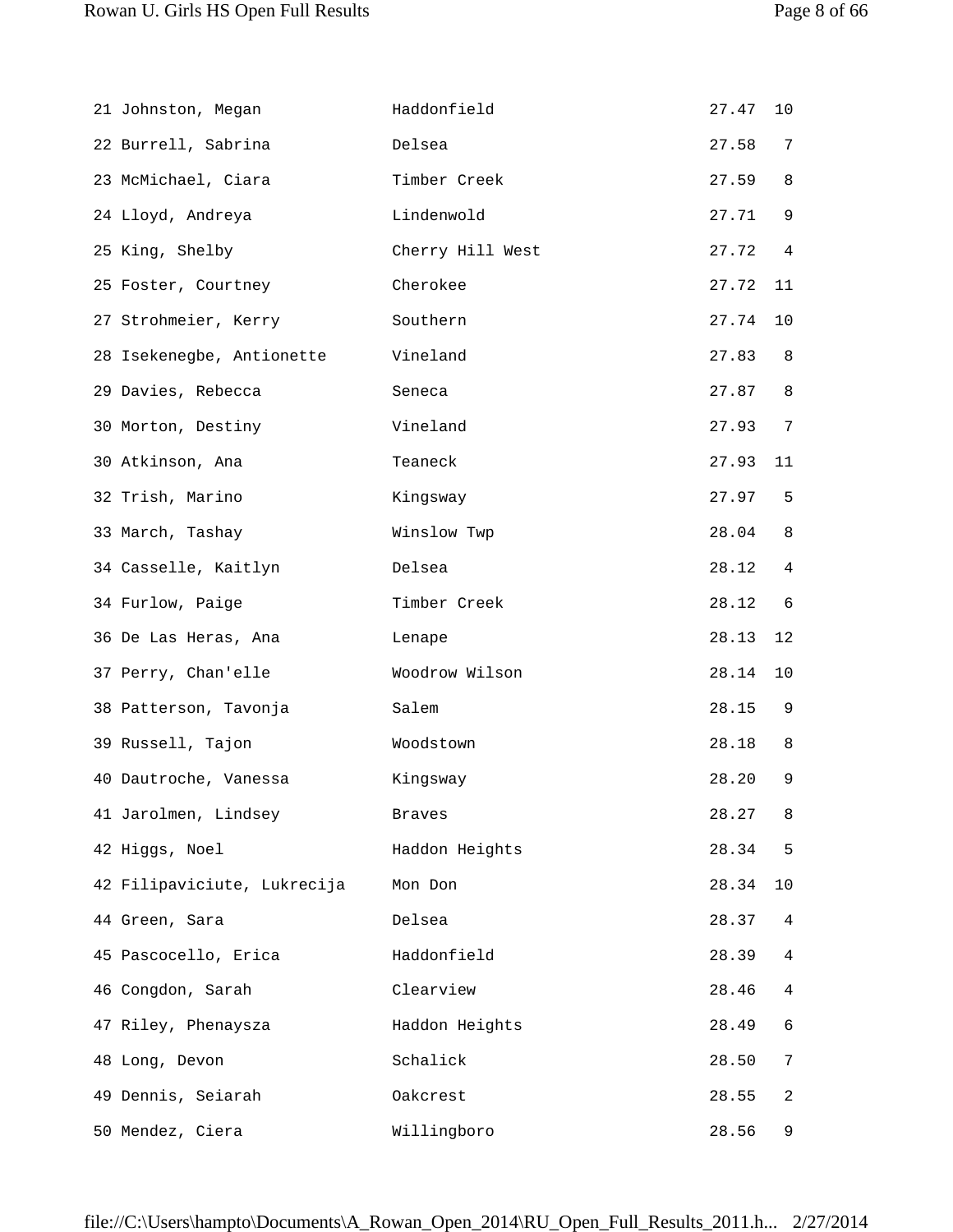| 51 Crawley, Aarynn    | Timber Creek     | 28.64 | 9            |
|-----------------------|------------------|-------|--------------|
| 52 Bennett, Claire    | Cherokee         | 28.78 | 6            |
| 53 Briggs, Dishel     | Woodrow Wilson   | 28.90 | 7            |
| 54 Stephens, Madison  | Braves           | 28.96 | 5            |
| 54 Lis, Kirsten       | Moorestown       | 28.96 | $\mathbf{1}$ |
| 56 Rivera, Kayla      | Triton           | 28.98 | 3            |
| 57 Rivers, Derkeisha  | Moorestown       | 29.07 | 4            |
| 57 Walker, Sameka     | Maple Shade      | 29.07 | 9            |
| 59 McShane, Kristen   | Paul VI          | 29.09 | 7            |
| 60 Laforgia, Amy      | Moorestown       | 29.18 | 6            |
| 61 Chiarelli, Alexa   | Cherokee         | 29.29 | 7            |
| 62 Hess, Madison      | Seneca           | 29.32 | 5            |
| 63 Snyder, Rachel     | Kingsway         | 29.33 | $\mathbf{1}$ |
| 64 Laracuente, Tamara | Millville        | 29.36 | 7            |
| 65 Rountree, Desiree  | Haddon Heights   | 29.44 | 5            |
| 66 Dunston, NaShay    | Woodrow Wilson   | 29.45 | 6            |
| 67 Brown, Diamond     | Lindenwold       | 29.54 | 6            |
| 68 Friedman, Nicole   | Cherry Hill East | 29.61 | 2            |
| 69 Hason, LaQuannah   | Timber Creek     | 29.63 | 5            |
| 70 Laney, Shay        | Pinelands        | 29.67 | 2            |
| 71 Wuko, Rachel       | Wild. Cath.      | 29.81 | 2            |
| 71 Garthwaite, Hailey | Seneca           | 29.81 | 4            |
| 73 Rothstein, Emily   | Clearview        | 29.95 | 4            |
| 74 Holmes, Aniyan     | Pemberton        | 29.99 | $\mathbf{1}$ |
| 75 Gamble, Manisha    | Cherry Hill East | 30.01 | 2            |
| 76 Hemingway, Danisha | Riverside        | 30.06 | $\mathbf 1$  |
| 77 Gabriele, Marissa  | Hammonton        | 30.17 | 3            |
| 78 Roberts, Cynthia   | Lenape           | 30.19 | 2            |
| 79 Bitter, Julie      | Woodstown        | 30.29 | 3            |
| 80 Bell, Jordan       | Holy Cross       | 30.60 | 7            |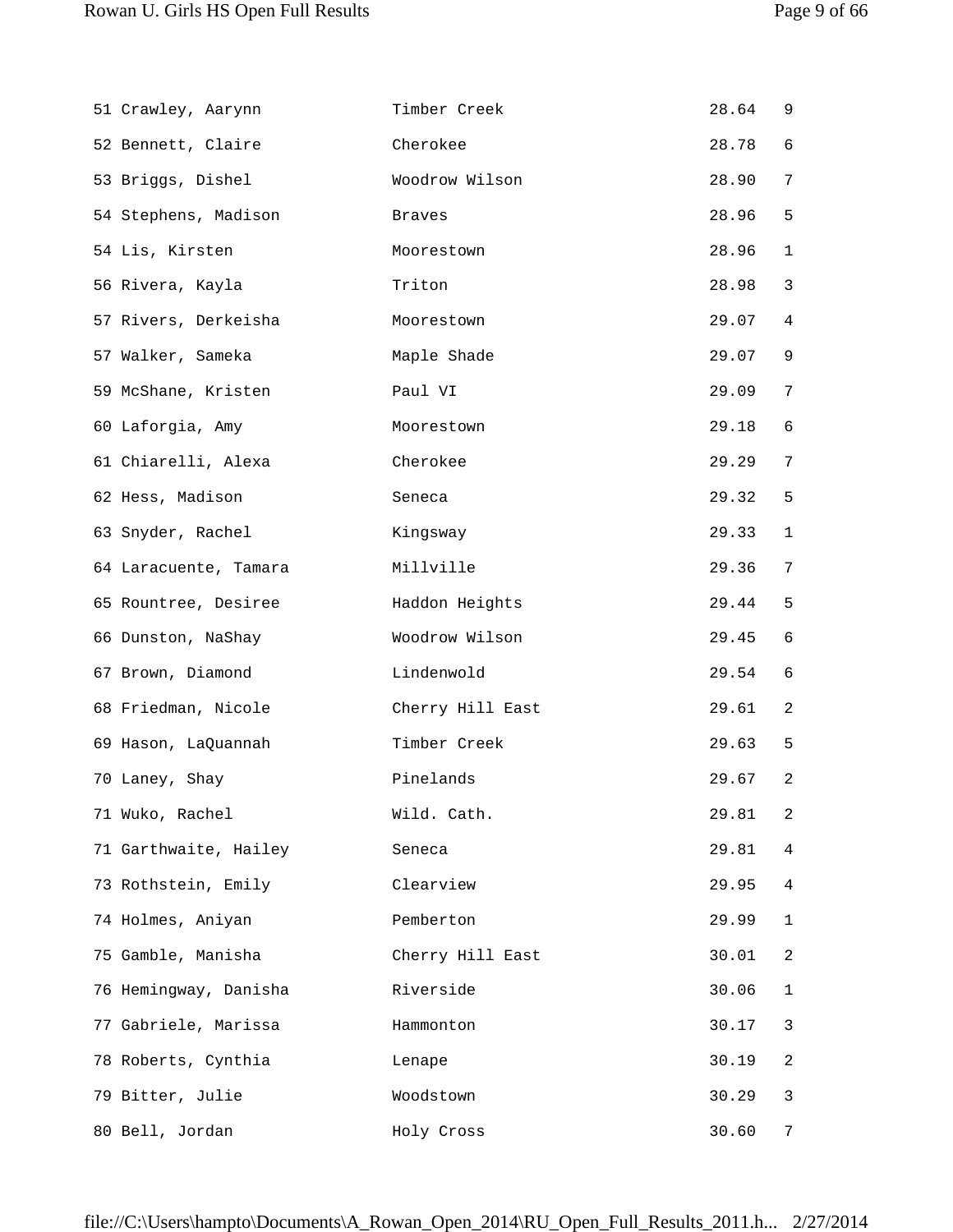| 81 Smiley, Melissa          | Holy Cross  | 30.64 | 5              |
|-----------------------------|-------------|-------|----------------|
| 82 Ford, Tahszay            | Cinnaminson | 30.66 | 8              |
| 83 Harmon-Moore, Kyiara     | Lindenwold  | 30.76 | 6              |
| 84 Crawford, Shana          | Triton      | 30.87 | $\mathfrak{Z}$ |
| 85 Porch-Camarillo, Josephi | Triton      | 30.88 | 3              |
| 86 Eckerlie, Anne           | Holy Cross  | 30.98 | 5              |
| 87 Zucca, Emily             | Woodstown   | 31.07 | 3              |
| 88 DeMarco, Sierra          | Hammonton   | 31.10 | 3              |
| 89 McCall-Parks, Ashea      | Oakcrest    | 31.73 | 2              |
| 90 Chiola, McKenzie         | Hammonton   | 31.89 | $\mathfrak{Z}$ |
| 91 Cirucci, Nina            | Olma        | 31.92 | $\mathbf{1}$   |
| 92 Halloway, Kirsten        | Pinelands   | 33.20 | $\mathbf 1$    |
| 93 Guevara, Alheli          | Oakcrest    | 34.34 | 2              |
| 94 Little, akira            | Willingboro | 34.56 | $\mathbf{1}$   |

Girls 400 Meter Run

| Name                | Year School | Seed Finals H# |    |
|---------------------|-------------|----------------|----|
|                     |             |                |    |
| 1 Crofton, Brianna  | Delsea      | 56.93          | 10 |
| 2 Woodards, Ashley  | Delsea      | 57.25          | 10 |
| 3 Maguire, Jessica  | Mon Don     | 57.72          | 10 |
| 4 Dowe, Faleesha    | Penns Grove | 58.49          | 10 |
| 5 Williams, Shailah | Pemberton   | 59.29          | 10 |
| 6 Brown, Jewel      | Clay        | 59.48          | 10 |
| 7 Bishop, Nicole    | Midd North  | 59.52          | 9  |
| 8 Simmons, Michele  | Southern    | 59.78          | 9  |
| 9 Mickey, Terista   | Camden      | 1:00.02        | 7  |
| 10 Grogan, Shannon  | Holy Cross  | 1:00.05        | 10 |
| 11 Johnston, Megan  | Haddonfield | 1:00.52        | 10 |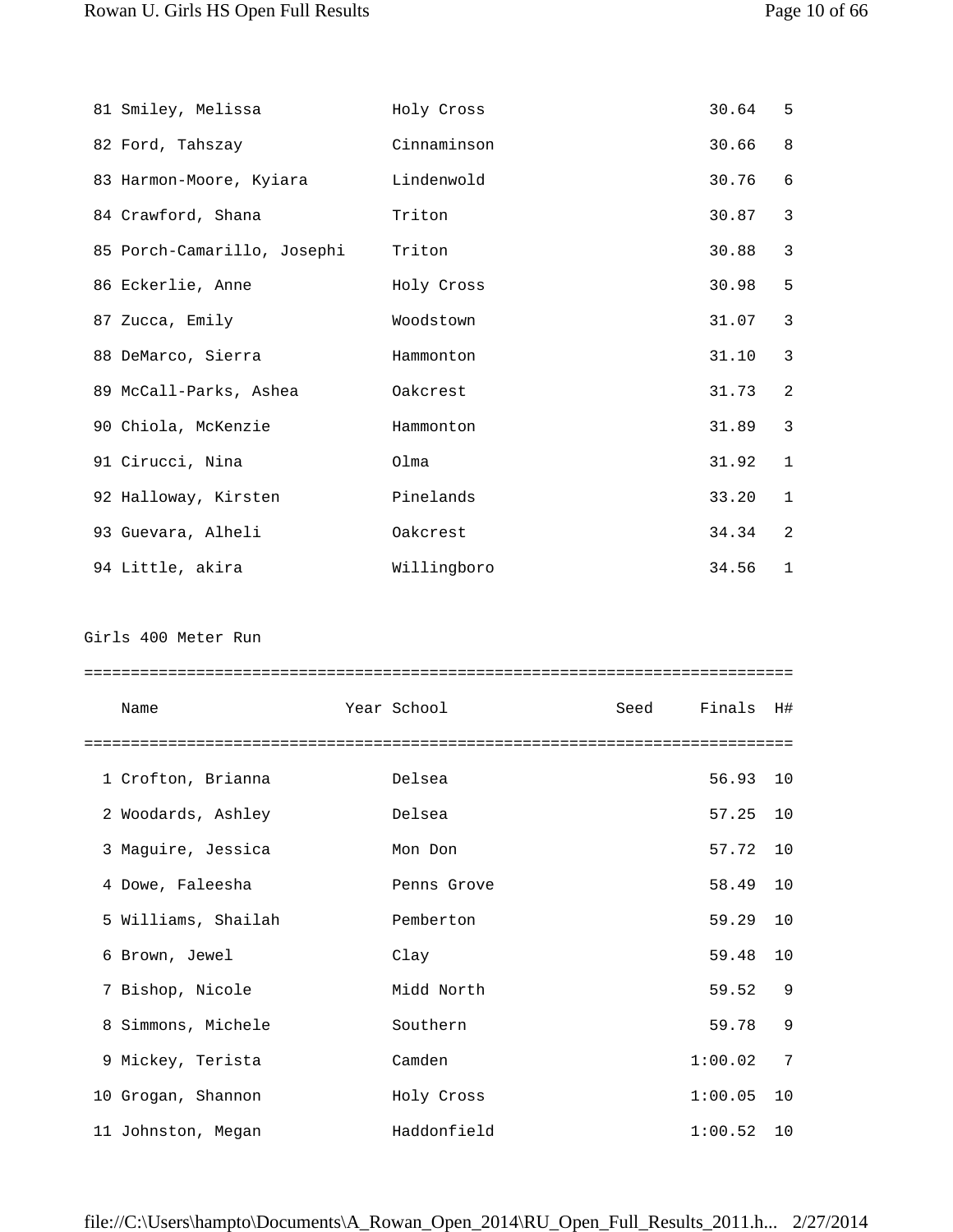| 11 Babore, Francesca        | Ocean City     | 1:00.52 | 9                |
|-----------------------------|----------------|---------|------------------|
| 13 Dennis, Mariah           | Schalick       | 1:00.53 | 8                |
| 14 Deittman, Jen            | Midd North     | 1:00.59 | $\boldsymbol{7}$ |
| 15 Taylor, Taylor           | Camden         | 1:00.71 | 7                |
| 16 Perry, Kylah             | Lindenwold     | 1:01.04 | 8                |
| 16 Pierce, Bre'shae         | Timber Creek   | 1:01.04 | 9                |
| 18 Colquitt, Lauren         | Kingsway       | 1:01.09 | 8                |
| 19 Thaler, Victoria         | Millville      | 1:01.17 | 7                |
| 20 Perry, Chan'elle         | Woodrow Wilson | 1:01.55 | 8                |
| 21 Gallagher, Ally          | Lenape         | 1:01.57 | 9                |
| 22 Fleming, Jordan          | Midd North     | 1:01.62 | 7                |
| 23 Bullock, Deja            | Triton         | 1:02.05 | 7                |
| 24 Brown, Alexis            | Vineland       | 1:02.09 | 6                |
| 25 Jobs, Jordan             | <b>Braves</b>  | 1:02.29 | 6                |
| 26 Bey, Jaleela             | Winslow Twp    | 1:02.39 | 7                |
| 27 Webb, Moriah             | Seneca         | 1:02.47 | 6                |
| 28 Isekenegbe, Antionette   | Vineland       | 1:02.64 | 5                |
| 29 Sacco, Angela            | Holy Spirit    | 1:02.80 | 8                |
| 30 Baccare, Grace           | Haddonfield    | 1:02.82 | 8                |
| 31 Johnson, Lea             | Highland       | 1:03.08 | 8                |
| 32 Roberts, Lauren          | Haddonfield    | 1:03.09 | 7                |
| 33 Asare, Abena             | Eastern        | 1:03.25 | 5                |
| 34 Hesse, Michelina         | Cedar Creek    | 1:03.37 | 9                |
| 35 Light, Erica             | Seneca         | 1:03.51 | 6                |
| 36 Miller, Aris             | Camden         | 1:03.57 | 5                |
| 37 Russell, Tajon           | Woodstown      | 1:03.78 | 2                |
| 38 Oguledo, Christine       | Winslow Twp    | 1:03.79 | 8                |
| 39 Green, Alicia            | Cherokee       | 1:03.96 | 6                |
| 40 McCargo-Bullard, Preciou | Lindenwold     | 1:04.15 | 3                |
| 41 Johnson, Monet           | Lenape         | 1:04.27 | 5                |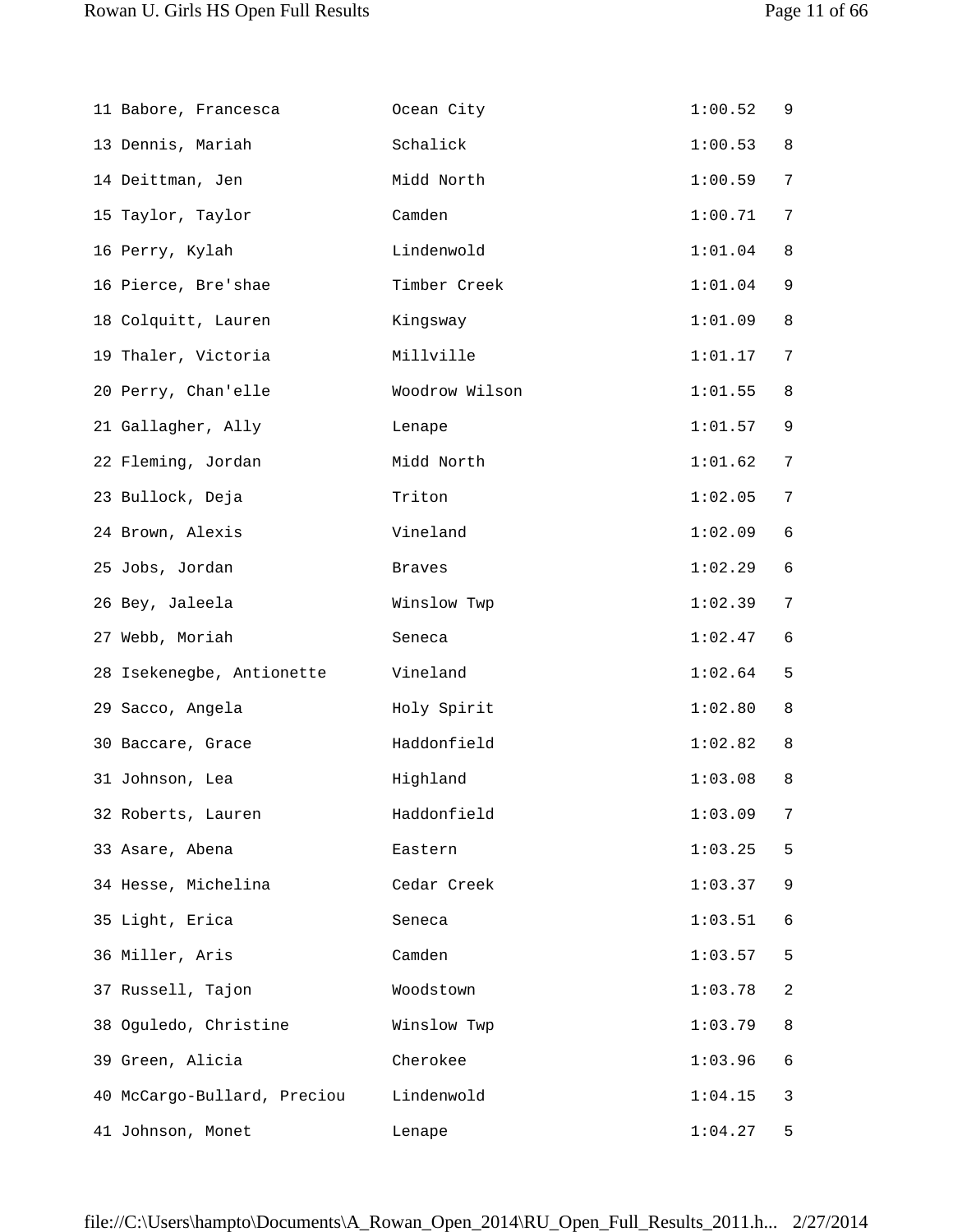| 41 Jarolmen, Lindsey    | <b>Braves</b>  | 1:04.27 | 2 |
|-------------------------|----------------|---------|---|
| 43 Moore, Ciera         | Delsea         | 1:04.28 | 6 |
| 44 Wilson, Aisya        | Burl Twp.      | 1:04.30 | 9 |
| 45 Doherty, Morgan      | Maple Shade    | 1:04.44 | 4 |
| 46 Loren, Harris        | Kingsway       | 1:04.48 | 1 |
| 47 Redd, Nadajia        | Woodrow Wilson | 1:04.76 | 4 |
| 48 Bergamo, Lauren      | Olma           | 1:05.04 | 4 |
| 49 Boatwright, Chelsea  | Lenape         | 1:05.18 | 3 |
| 50 Shissler, Sara Jane  | Haddon Heights | 1:05.29 | 5 |
| 51 Courtney, Aailiyah   | Willingboro    | 1:05.39 | 9 |
| 52 Halloway, Kirsten    | Pinelands      | 1:05.92 | 6 |
| 53 Fogarty, Mary        | Olma           | 1:06.25 | 4 |
| 54 Bitter, Julie        | Woodstown      | 1:06.27 | 2 |
| 54 Gabriele, Marissa    | Hammonton      | 1:06.27 | 3 |
| 56 Bailer, Jessica      | Riverside      | 1:06.46 | 5 |
| 57 Krieger, Courtney    | Haddon Twp     | 1:06.49 | 3 |
| 58 Granger, Cierra      | Ocean City     | 1:06.53 | 4 |
| 59 Barry, Samantha      | Moorestown     | 1:06.58 | 3 |
| 60 Wuko, Rachel         | Wild. Cath.    | 1:06.78 | 3 |
| 61 Ecker, Leigh Ann     | Cherokee       | 1:06.79 | 3 |
| 62 Goetze, Devon        | Oakcrest       | 1:06.98 | 6 |
| 63 Ledbetter, Cheyana   | Oakcrest       | 1:07.05 | 1 |
| 64 Gainey, Nichole      | Woodrow Wilson | 1:07.07 | 2 |
| 65 Harrison, Ashley     | Cherokee       | 1:07.08 | 3 |
| 66 Jones-Butts, Shannon | Vineland       | 1:07.26 | 5 |
| 67 Merski, Elizabeth    | Seneca         | 1:07.76 | 4 |
| 68 Silvestro, Ashley    | Lindenwold     | 1:07.99 | 1 |
| 69 Secindiver, Anne     | Moorestown     | 1:08.00 | 2 |
| 70 Eckerlie, Anne       | Holy Cross     | 1:08.30 | 1 |
| 71 Spencer, Argiea      | Oakcrest       | 1:08.59 | 2 |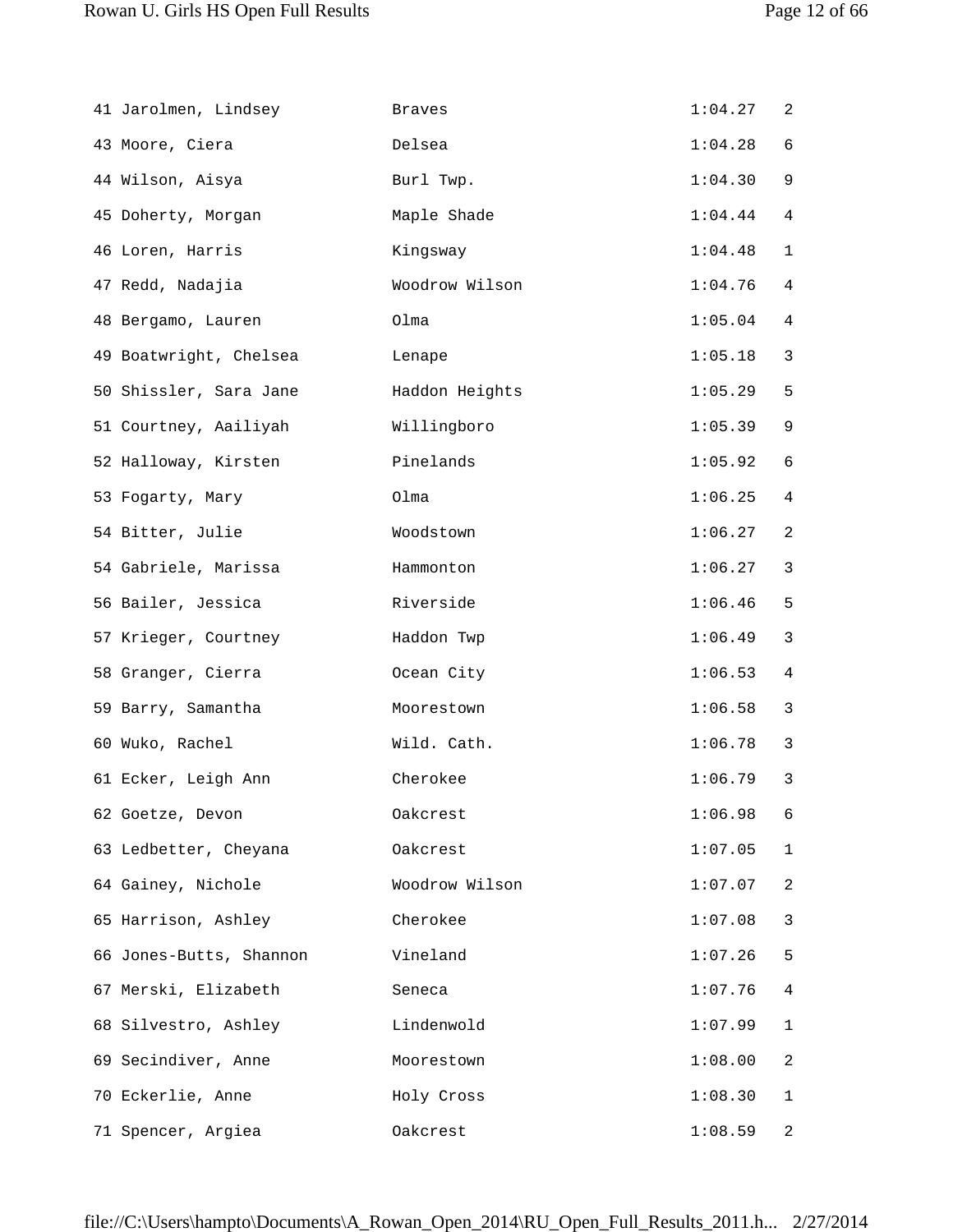| 72 Davis, Jenee          | Willingboro    | 1:08.82 | -2 |
|--------------------------|----------------|---------|----|
| 73 Haley, Lillie         | Willingboro    | 1:09.14 | 4  |
| 74 Santos, Sydney        | Moorestown     | 1:09.21 | 2  |
| 75 Smiley, Melissa       | Holy Cross     | 1:10.80 |    |
| 76 Anderson, Shania      | Highland       | 1:11.55 | 4  |
| 77 DiSalvatore, Dominica | Haddon Heights | 1:13.49 |    |

## Girls 800 Meter Run PENTATHLON

| Name          |                    | Year School      | Seed | Finals  |
|---------------|--------------------|------------------|------|---------|
|               |                    |                  |      |         |
|               | 1 Green, Kayla     | Kingsway         |      | 2:32.68 |
|               | 2 Monahan, Chelsea | Cherry Hill West |      | 2:33.76 |
| 3 Ras, Nicole |                    | Midd North       |      | 2:34.06 |
|               | 4 Christy, Pentz   | Kingsway         |      | 2:34.43 |
|               | 5 Hall, Amanda     | Clay             |      | 2:43.74 |
|               | 6 Fuller, Kirsten  | Woodstown        |      | 2:55.92 |
|               | 7 Murphy, Alison   | Gloucester Cath. |      | 3:09.39 |
|               | 8 Blake, Nichelle  | Pemberton        |      | 3:17.99 |

#### Girls 800 Meter Run Middle Schoo

| Name                | Year School      | Seed | Finals  |
|---------------------|------------------|------|---------|
|                     |                  |      |         |
| 1 Gess, Brianna     | Haddonfield MS   |      | 2:20.55 |
| 2 Bonnet, Kaitlyn   | Haddonfield MS   |      | 2:32.00 |
| 3 Zimmerman, Olivia | Southern Middle  |      | 2:33.66 |
| 4 Woltyen, Alexa    | St. Rose of Lima |      | 2:38.63 |
| 5 Schroeter, Megan  | Haddonfield MS   |      | 2:39.41 |
| 6 Diener, Carly     | Southern Middle  |      | 2:41.63 |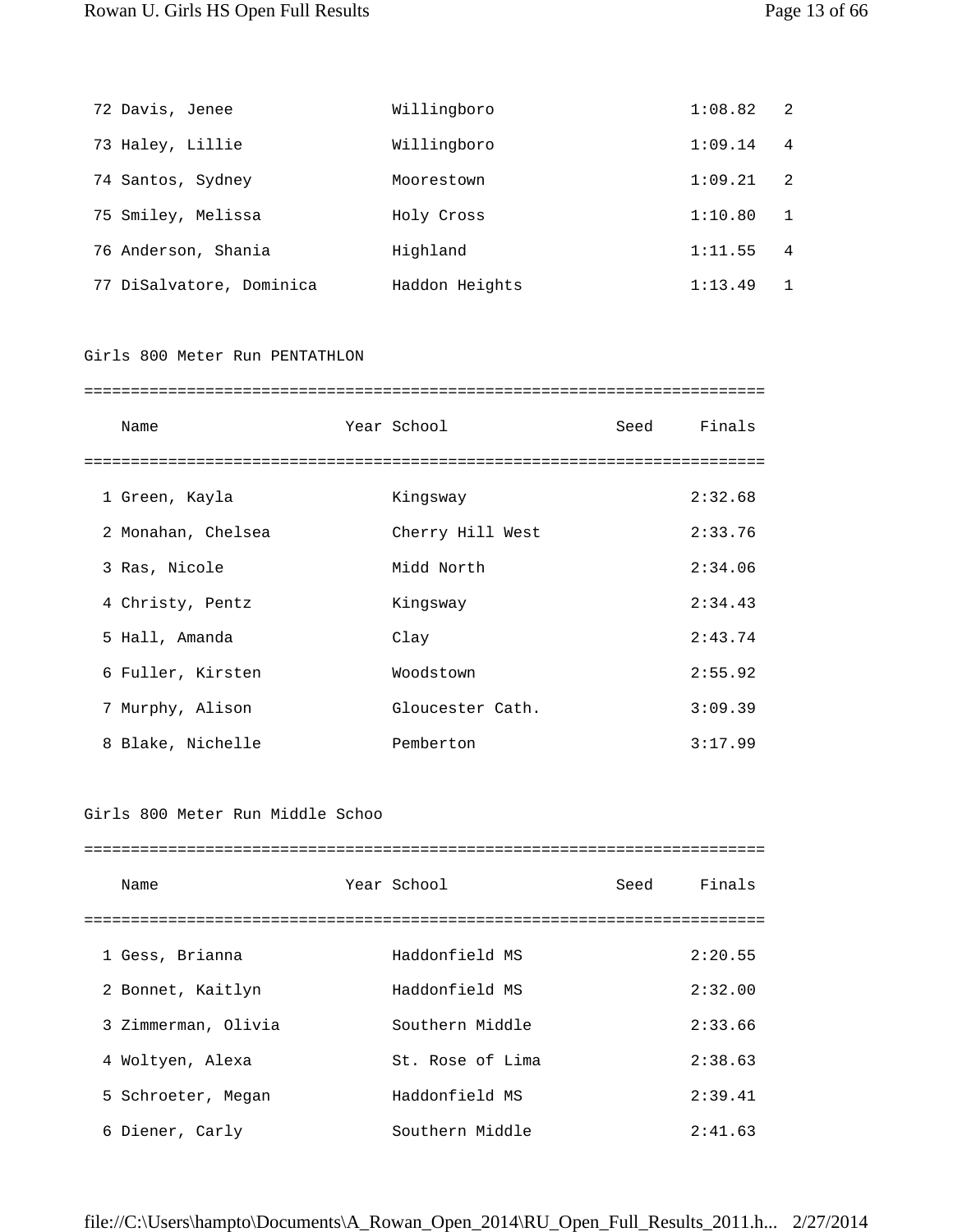| 7 Vonschmidt, Morgon    | Southern Middle  | 2:44.50 |
|-------------------------|------------------|---------|
| 8 Darsuns, Brittany     | Heritage Baptist | 2:45.48 |
| 9 Waser, Brittany       | Heritage Baptist | 2:46.98 |
| 10 Atkinson, Lisa       | Woodbury Middle  | 2:48.82 |
| 11 Maeve, Ryan          | Harrington       | 2:49.52 |
| 12 Duffield, Dana-Marie | St. Rose of Lima | 2:50.55 |
| 13 Gunther, Caroline    | St. Rose of Lima | 2:51.04 |
| 14 Henry, Loren         | Harrington       | 2:51.15 |
| 15 Didomenico, Sarah    | Harrington       | 2:54.92 |
| 16 Chandler, Jade       | Woodbury Middle  | 3:01.47 |
| 17 Nowak, Lucianne      | Woodbury Middle  | 3:07.70 |
| 18 Colucci, Eryka       | Heritage Baptist | 3:07.99 |

Girls 800 Meter Run

| Name                    | Year School  | Seed Finals |         |
|-------------------------|--------------|-------------|---------|
|                         |              |             |         |
| 1 Arnold, Melissa       | Timber Creek |             | 2:16.42 |
| 2 Flynn, Bridgt         | Holy Spirit  |             | 2:19.75 |
| 3 Bischof, Holly        | Eustace      |             | 2:21.15 |
| 4 Restivo, Amanda       | Lenape       |             | 2:21.66 |
| 5 Hitchner, Ashlee      | Delsea       |             | 2:22.49 |
| 6 Maynes, Jackie        | Lenape       |             | 2:22.68 |
| 7 Hammel, Melana        | Southern     |             | 2:22.95 |
| 8 Prabakaran, Radha     | Highland     |             | 2:23.20 |
| 9 Muraczewski, Courtney | Southern     |             | 2:23.27 |
| 10 Ferrel, Janay        | Teaneck      |             | 2:23.32 |
| 11 Blaber, Olivia       | Haddonfield  |             | 2:25.16 |
| 12 Smith, Taylor        | Penns Grove  |             | 2:25.85 |
| 13 Oskowiak, Taylor     | Haddonfield  |             | 2:25.94 |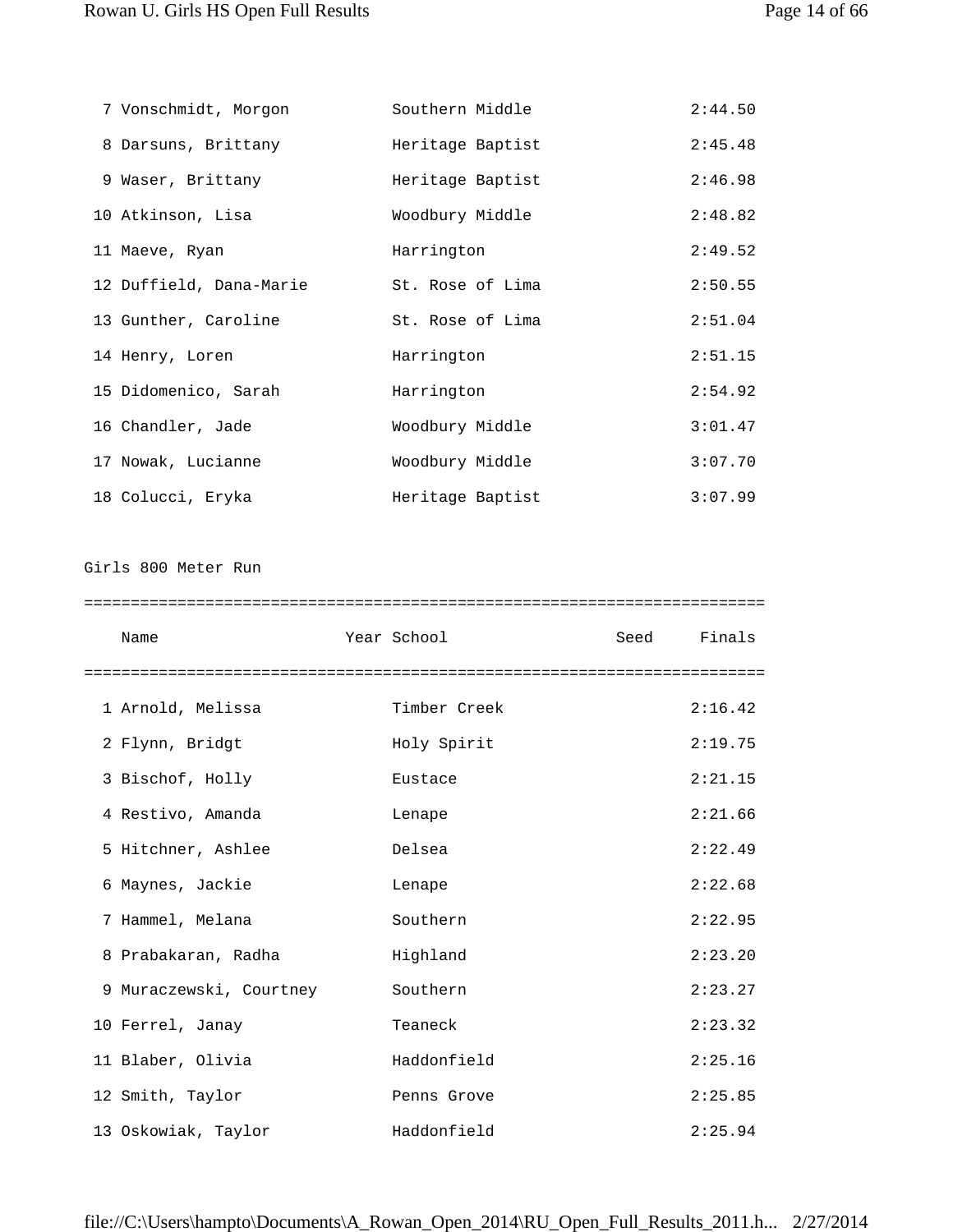| 14 Mazzi, Celine       | Delsea           | 2:26.08 |
|------------------------|------------------|---------|
| 15 Kopec, Olivia       | Lenape           | 2:26.14 |
| 16 Budd, Samantha      | West Deptford    | 2:26.21 |
| 17 Wright, Jess        | Cherokee         | 2:26.96 |
| 18 Pugliese, Julia     | Ahs              | 2:27.77 |
| 19 Davidson, Chantelle | Willingboro      | 2:28.63 |
| 20 Williamson, Kelly   | Ocean City       | 2:28.81 |
| 21 DiGregorio, Alexa   | Woodstown        | 2:29.28 |
| 22 Bailey, Lisa        | Haddonfield      | 2:29.36 |
| 23 Greenberg, Rachel   | Pitman           | 2:29.43 |
| 24 Pierce, Bre'shae    | Timber Creek     | 2:29.88 |
| 25 Kirsch, Allison     | Ahs              | 2:30.19 |
| 26 Paulson, Monica     | Seneca           | 2:30.34 |
| 27 Strube, Jennifer    | Eastern          | 2:30.46 |
| 28 Rothstein, Lauren   | Clearview        | 2:31.57 |
| 29 Belko, Maureen      | Triton           | 2:31.84 |
| 30 Fogarty, Mary       | Olma             | 2:32.48 |
| 31 McGrath, Alexa      | Eustace          | 2:32.49 |
| 32 McBride, Erin       | Cherry Hill West | 2:32.82 |
| 33 Casandra, Hagstoz   | Kingsway         | 2:33.24 |
| 34 Pokusa, Shannon     | Cinnaminson      | 2:33.82 |
| 35 Ahern, Taylor       | Cherokee         | 2:34.39 |
| 36 Patterson, Davonna  | Lindenwold       | 2:34.60 |
| 37 Stanton, Jane       | Haddon Heights   | 2:35.54 |
| 38 Neher, Megan        | Schalick         | 2:36.53 |
| 39 Gallo, Jamie        | Schalick         | 2:36.66 |
| 40 Dickson, Samantha   | Clearview        | 2:36.76 |
| 41 Childress, Jasmine  | Kingsway         | 2:36.89 |
| 42 Thaler, Valerie     | Millville        | 2:37.19 |
| 43 Ross, Ebone'        | Lindenwold       | 2:37.71 |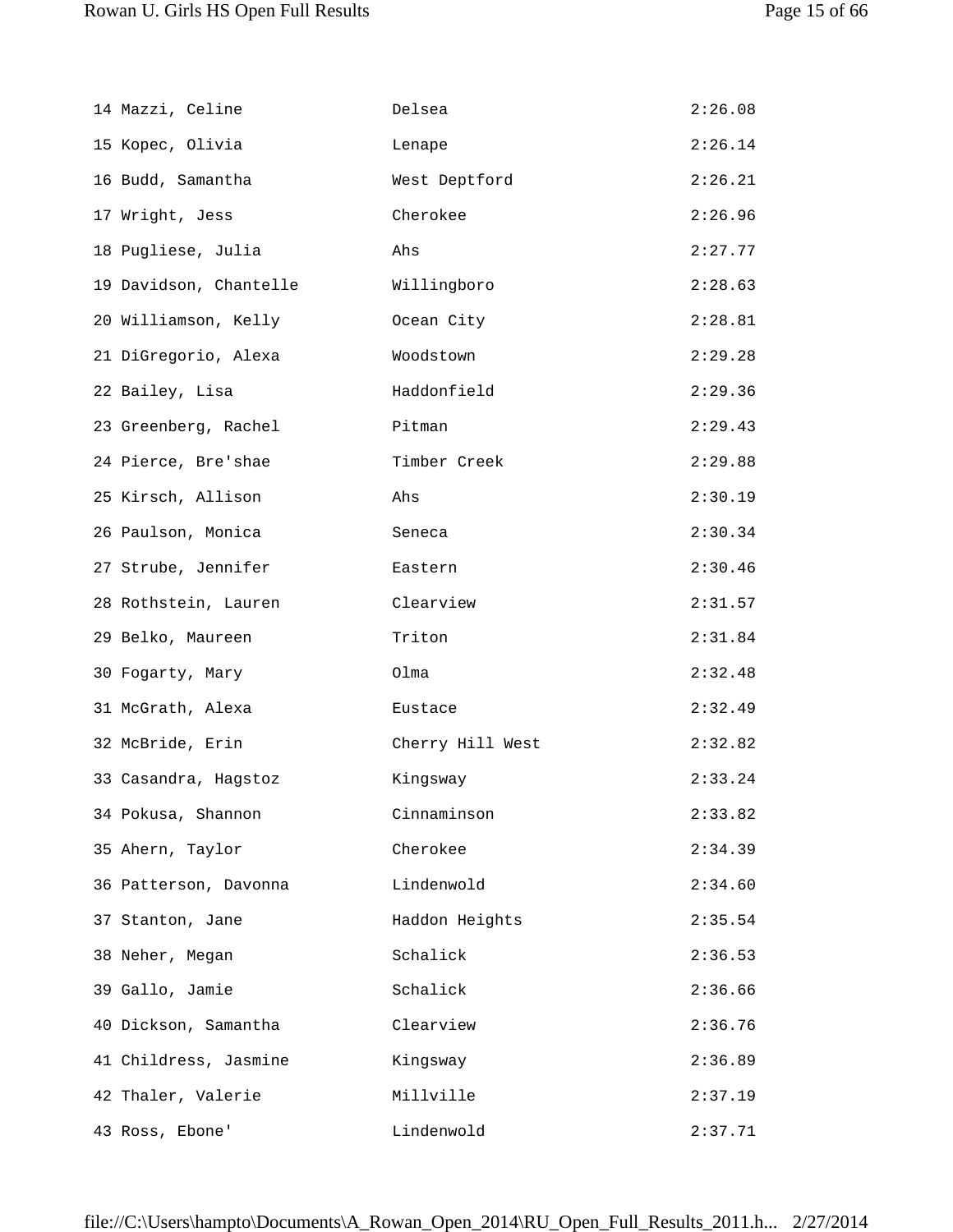| 44 Honeyford, Delaney                 | Moorestown       | 2:38.35 |
|---------------------------------------|------------------|---------|
| 45 Schules, Erica                     | Triton           | 2:38.69 |
| 46 LaRatta, Nicole                    | Eustace          | 2:38.85 |
| 47 Rathje, Elizabeth                  | Eastern          | 2:39.54 |
| 48 Wilson, Samantha                   | Eastern          | 2:39.76 |
| 49 Lapp, Kiersten                     | Pitman           | 2:40.06 |
| 50 Moken, Tara                        | Triton           | 2:41.29 |
| 51 Kooistra, Haley                    | Clearview        | 2:41.49 |
| 52 Pywowariw, Larissa                 | Bordentown       | 2:41.54 |
| 53 Viola, Julia                       | Pitman           | 2:41.61 |
| 54 Fraone, Jessica                    | Oakcrest         | 2:41.72 |
| 55 Wiggins, Taijonah                  | Millville        | 2:41.80 |
| 56 Nichols, Alexa                     | Cherry Hill East | 2:42.08 |
| 57 Rivera, Corryn                     | Vineland         | 2:42.09 |
| 58 Jahanbaknsh, Sarah                 | Highland         | 2:42.11 |
| 59 Jackson, Capri                     | Braves           | 2:42.98 |
| 60 Johnstone, Amy                     | Holy Cross       | 2:43.37 |
| 61 Jones-Butts, Shannon               | Vineland         | 2:44.66 |
| 62 Harvey, Brooke                     | Holy Cross       | 2:44.69 |
| 63 Ramsey Sheppard, Dasia Willingboro |                  | 2:44.97 |
| 64 Derman, Kaitlyn                    | Millville        | 2:45.02 |
| 65 Randolph, Crystal                  | Winslow Twp      | 2:45.30 |
| 66 Daiutulo, Emily                    | Sterling         | 2:45.49 |
| 67 Stilley, Kristen                   | Eustace          | 2:45.89 |
| 68 Nicholson, Maria                   | Delsea           | 2:46.79 |
| 69 Labastida, Raquel                  | <b>Braves</b>    | 2:47.46 |
| 70 Morison, Sarah                     | Seneca           | 2:48.42 |
| 71 Thomas, Kaela                      | Sterling         | 2:49.59 |
| 72 Watson, Gitta                      | Seneca           | 2:52.33 |
| 73 Simmons, Tatyana                   | Camden           | 2:52.66 |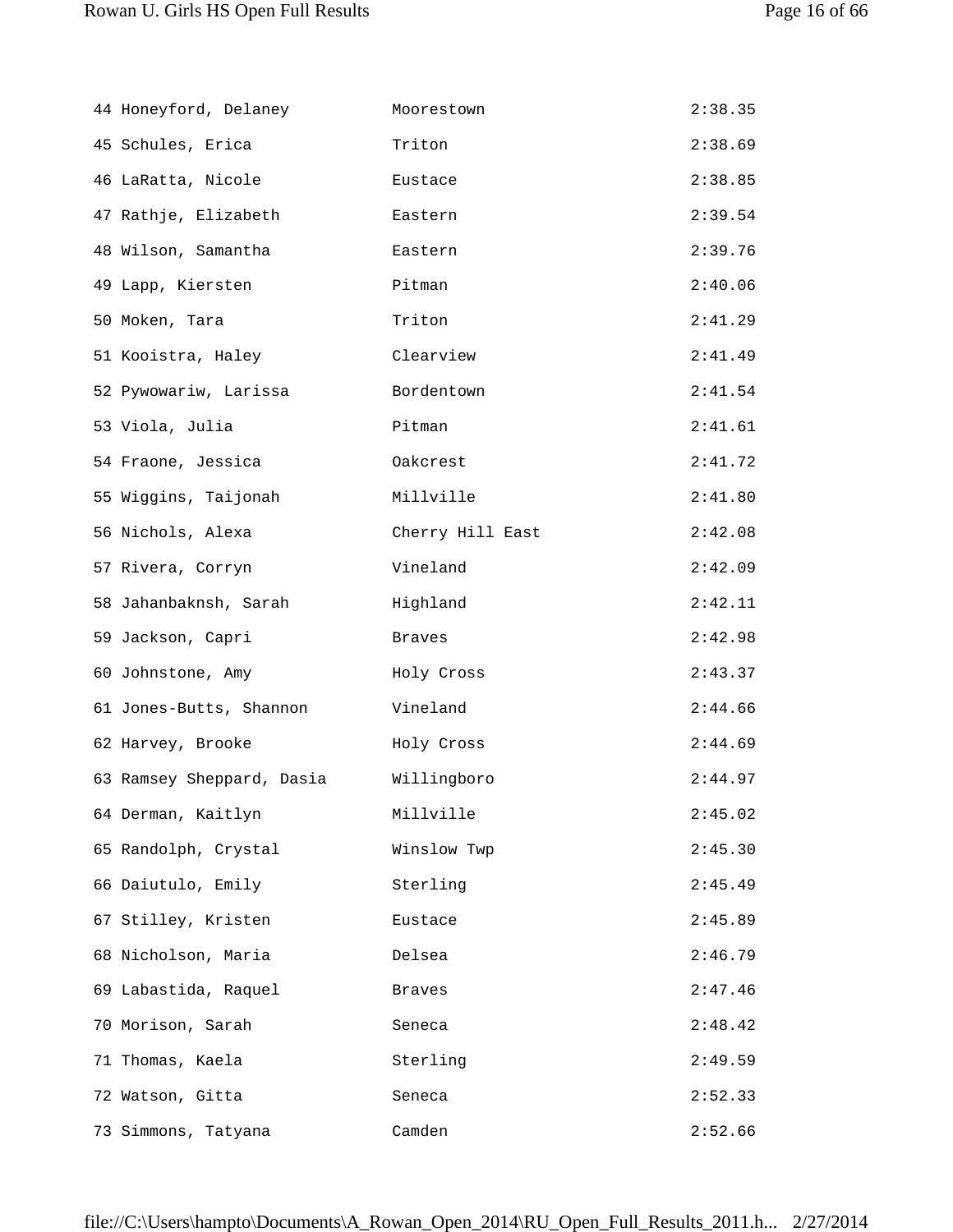| 74 Riches, Sarah      | Cherry Hill East | 2:53.34 |
|-----------------------|------------------|---------|
| 75 Carter, Jo         | Sterling         | 2:53.44 |
| 76 Koumatos, Demi     | Moorestown       | 2:53.46 |
| 77 Scarborough, Mecca | Willingboro      | 2:53.51 |
| 78 Orange, Syde       | Cherry Hill East | 2:54.32 |
| 79 Dillon, Catherine  | Moorestown       | 2:54.62 |
| 80 Yensel, Michelle   | Pemberton        | 2:59.46 |
| 81 Thomas, Maya       | Camden           | 3:13.44 |

Girls 1 Mile Run

| Name                    | Year School    | Seed Finals |         |
|-------------------------|----------------|-------------|---------|
|                         |                |             |         |
| 1 O'Donnell, Felicia    | Delsea         |             | 5:05.60 |
| 2 Ocasio, Natalia       | Lenape         |             | 5:08.17 |
| 3 McGee, Emily          | Lenape         |             | 5:08.79 |
| 4 Feerst, Brianna       | Pt. Pleasant   |             | 5:09.57 |
| 5 Cain, Shelby          | Haddonfield    |             | 5:14.92 |
| 6 Malloy, Meghan        | Cinnaminson    |             | 5:15.07 |
| 7 Spinelli, Mia         | Haddonfield    |             | 5:18.51 |
| 8 Kelly, Courtney       | Eustace        |             | 5:19.74 |
| 9 Quinn, Rachel         | Haddon Heights |             | 5:20.87 |
| 10 Williamson, Kelly    | Ocean City     |             | 5:22.06 |
| 11 Senatore, Paige      | Delsea         |             | 5:28.08 |
| 12 Juniewicz, Katie     | Braves         |             | 5:29.11 |
| 13 Davidson, Emily      | Eastern        |             | 5:30.39 |
| 14 Hess, Michelle       | Eastern        |             | 5:32.95 |
| 15 Brelsford, Mary Kate | Ocean City     |             | 5:35.82 |
| 16 Difilippo, Jami      | Southern       |             | 5:37.26 |
| 17 Voelker, Alina       | Moorestown     |             | 5:37.58 |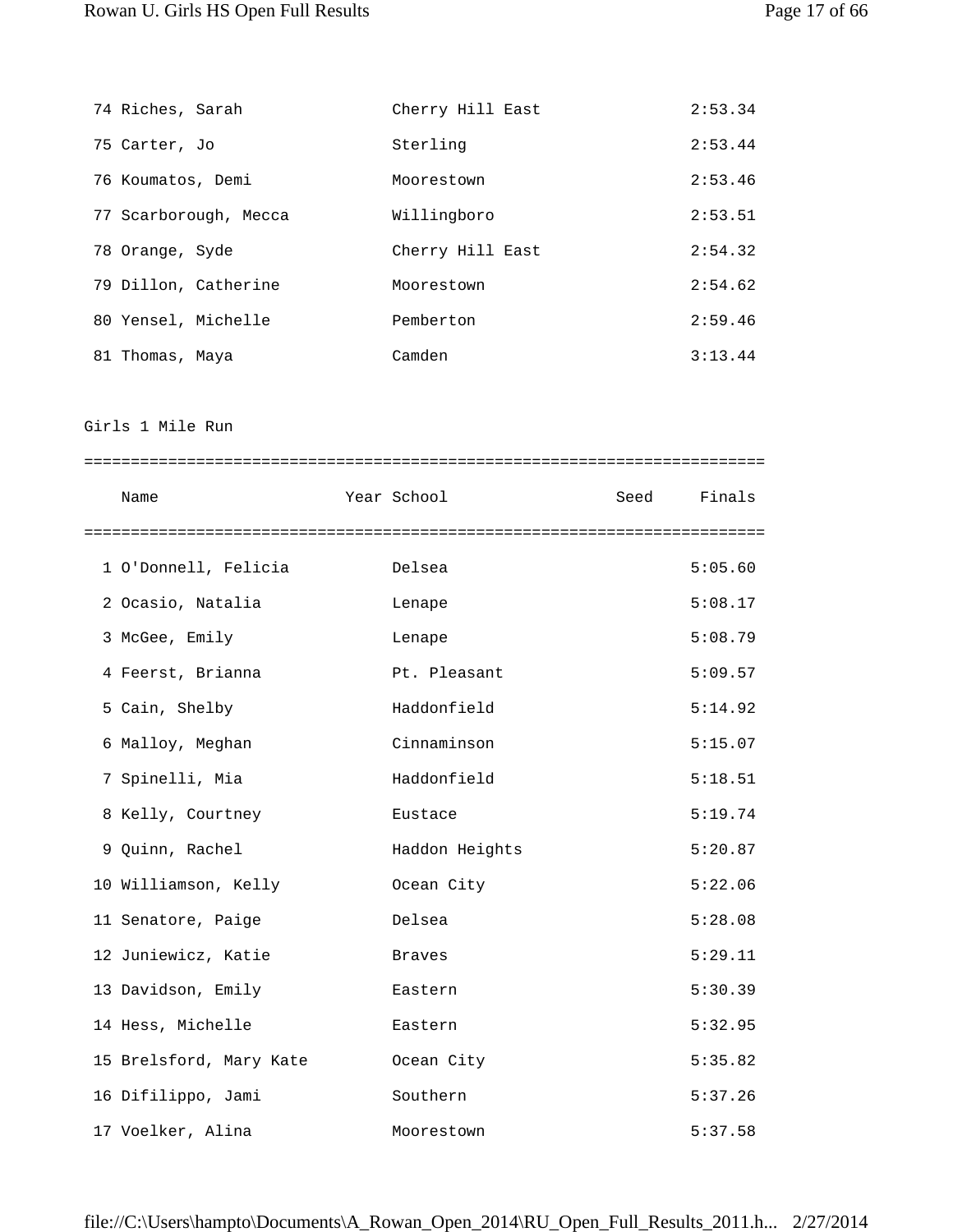| 18 Horneff, Dani       | Haddon Heights   | 5:37.72 |
|------------------------|------------------|---------|
| 19 Berman, Madeline    | Cherry Hill East | 5:41.10 |
| 20 Barron, Rebecca     | Haddon Heights   | 5:42.14 |
| 21 Lavillas, Sade      | Timber Creek     | 5:43.23 |
| 22 Jelks, Kiara        | Lenape           | 5:43.46 |
| 23 McBride, Erin       | Cherry Hill West | 5:43.71 |
| 24 Flemming, Stephanie | Seneca           | 5:44.25 |
| 25 Monoghan, Amy       | Seneca           | 5:44.44 |
| 26 Raphelson, Meredith | Haddonfield      | 5:46.23 |
| 27 Scott, Heather      | Pinelands        | 5:47.21 |
| 28 O'Kane, Kelly       | Woodstown        | 5:47.82 |
| 29 Belko, Maureen      | Triton           | 5:48.03 |
| 30 Cziryak, Alyssa     | Triton           | 5:48.08 |
| 31 Green, Monica       | Cinnaminson      | 5:49.18 |
| 32 Bodine, Kayla       | Moorestown       | 5:50.13 |
| 33 McGowan, Sarah      | Mon Don          | 5:50.98 |
| 34 Brackett, Jasmine   | Lindenwold       | 5:52.38 |
| 35 Moyer, Kaley        | Maple Shade      | 5:54.37 |
| 36 Pipkin, Alicia      | Haddon Twp       | 5:55.47 |
| 37 McBrearty, Morgan   | Holy Cross       | 5:55.68 |
| 38 Knoblock, Megan     | West Deptford    | 5:56.31 |
| 39 Stelmaski, Emily    | Eustace          | 5:57.14 |
| 40 George, Alexandra   | Moorestown       | 5:58.13 |
| 41 Davidson, Lauren    | Eastern          | 5:58.48 |
| 42 Thomas, Kaela       | Sterling         | 5:58.85 |
| 43 Derman, Kaitlyn     | Millville        | 6:01.15 |
| 44 Derham, Melanie     | Triton           | 6:01.49 |
| 45 Breen, Roisin       | Kingsway         | 6:01.60 |
| 46 Taonone, Alexis     | Kingsway         | 6:04.34 |
| 47 Nelson, Kelly       | Haddon Twp       | 6:06.98 |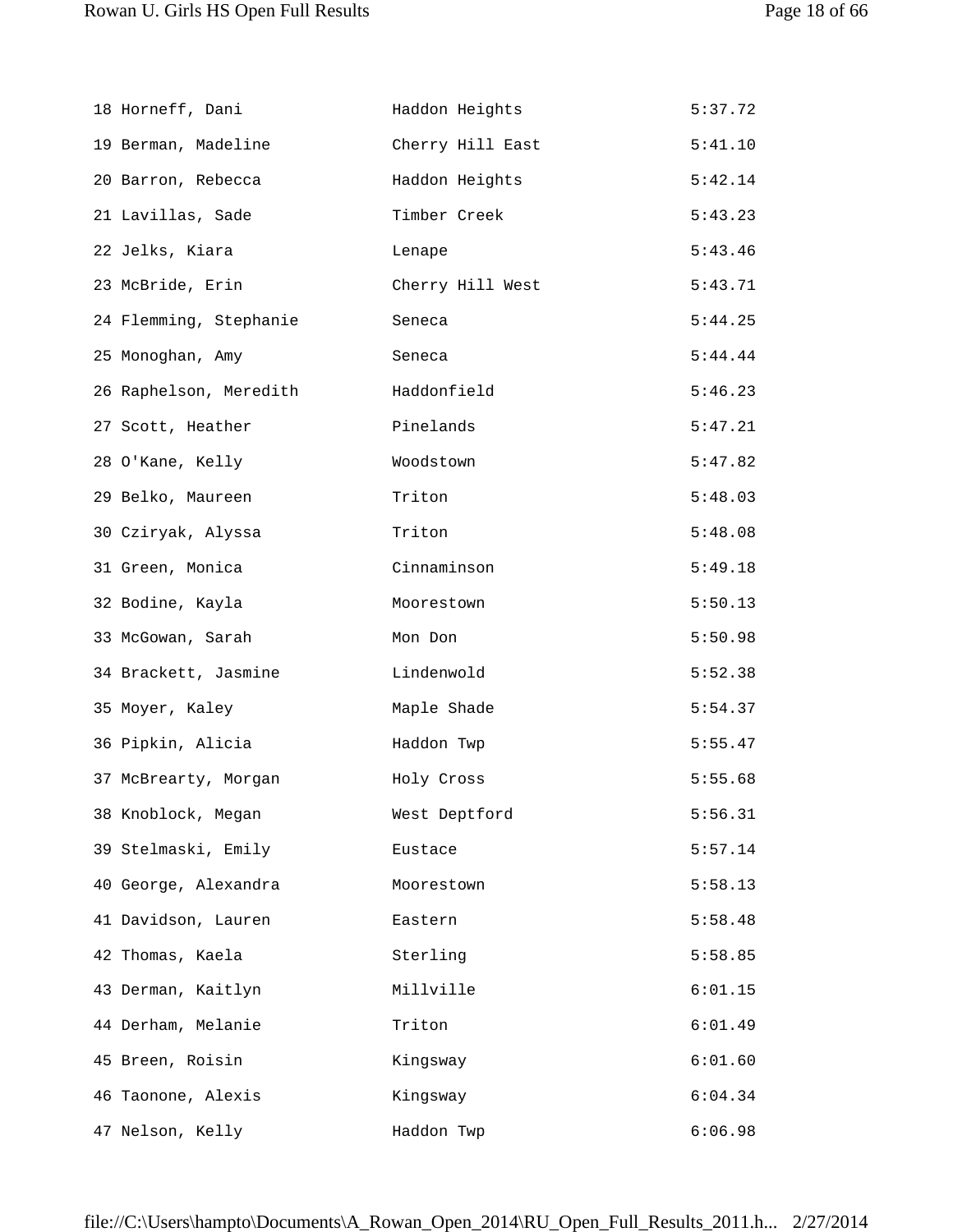| 48 Johnstone, Amy       | Holy Cross       | 6:08.14 |
|-------------------------|------------------|---------|
| 49 DiRenzio, Ashley     | Clearview        | 6:10.51 |
| 50 Lessman, Elizabeth   | Clearview        | 6:11.04 |
| 51 Simber, Jessica      | Highland         | 6:14.84 |
| 52 Bush, Chrisi         | Highland         | 6:17.44 |
| 53 Tine, Alexis         | Timber Creek     | 6:23.94 |
| 54 Odrick, Tomika       | Lindenwold       | 6:25.72 |
| 55 Casciato, Alex       | Kingsway         | 6:27.71 |
| 56 Little, akira        | Willingboro      | 6:27.98 |
| 57 Mackenzie, Tabitha   | Hammonton        | 6:28.07 |
| 58 Jones, Emily         | Seneca           | 6:28.10 |
| 59 Reissmann, Annaliese | Cherry Hill West | 6:29.36 |
| 60 Boligitz, Erin       | Paul VI          | 6:30.88 |
| 61 Downie, Sasa         | Cherry Hill East | 6:32.16 |
| 62 Carr, Meghan         | Paul VI          | 6:33.91 |
| 63 Tatum, Najwa         | Salem            | 6:37.23 |
| 64 Balaam, Assante      | Willingboro      | 6:40.22 |
| 65 Hopkins, Natalie     | Timber Creek     | 6:40.58 |
| 66 Phillips, Maria      | Paul VI          | 6:42.07 |
| 67 O'Malley, Grace      | Cinnaminson      | 6:43.48 |
| 68 Rittman, Emma        | Haddon Heights   | 6:59.39 |
| 69 Chavis, Taylor       | Lindenwold       | 7:33.60 |

Girls 3200 Meter Run

| Name                    |  | Year School | Seed | Finals   |  |
|-------------------------|--|-------------|------|----------|--|
|                         |  |             |      |          |  |
| 1 Smith, Jillian        |  | Southern    |      | 11:29.25 |  |
| 2 Brelsford, Mary Kate  |  | Ocean City  |      | 11:49.64 |  |
| 3 Bongiovanni, Angelina |  | Holy Spirit |      | 11:51.19 |  |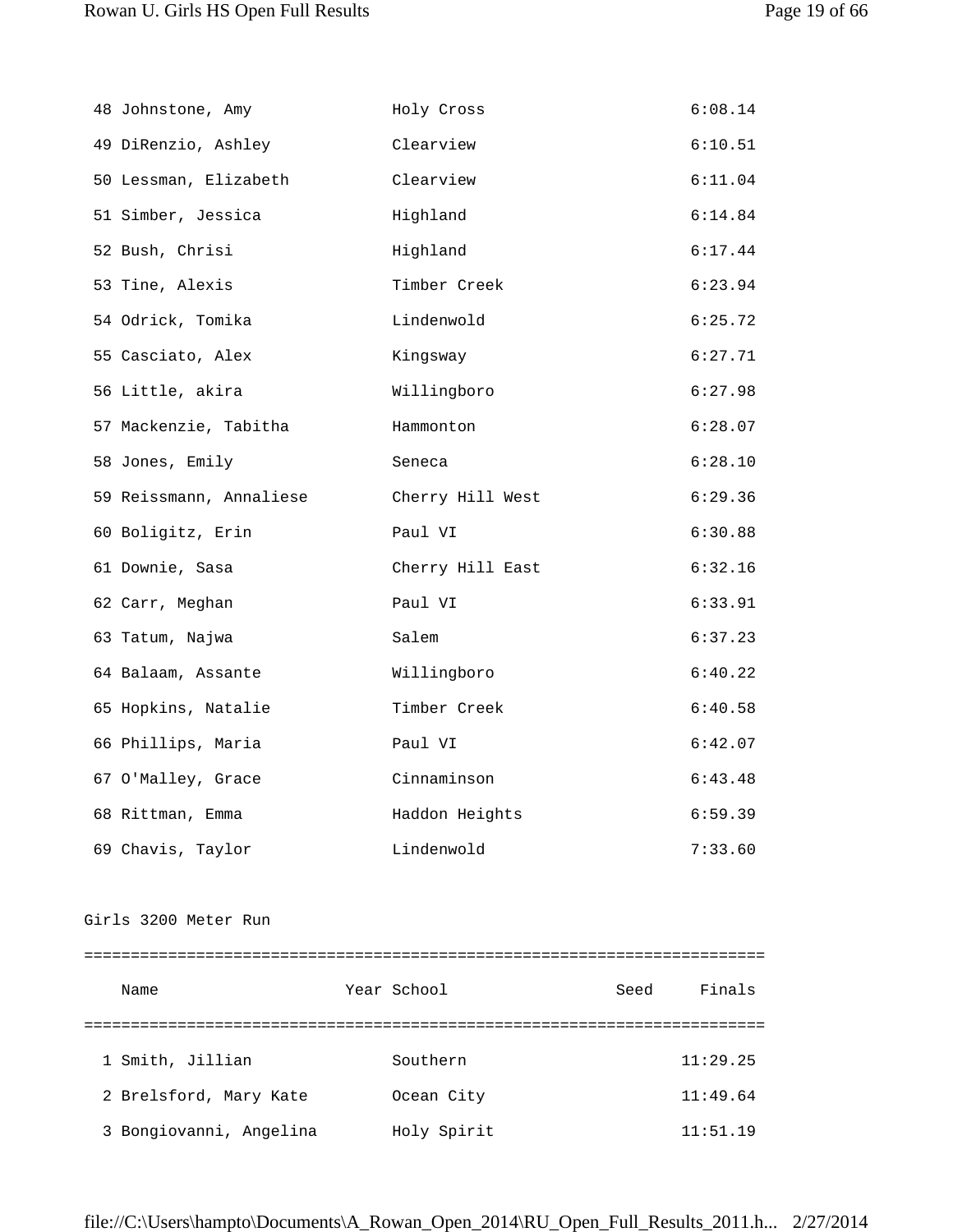| 4 Mendez, Brenda         | Delsea           | 11:54.62 |
|--------------------------|------------------|----------|
| 5 Lynch, Kathryn         | Clearview        | 11:56.53 |
| 6 Shea, Colleen          | Haddonfield      | 11:59.47 |
| 7 Juniewicz, Katie       | <b>Braves</b>    | 12:00.40 |
| 8 Saiia, Abigail         | Seneca           | 12:00.42 |
| 9 Macauley, Paige        | Seneca           | 12:03.99 |
| 10 Schiffhauer, Mara     | Seneca           | 12:04.01 |
| 11 McAdams, Maddy        | Haddonfield      | 12:08.68 |
| 12 Juzwiak, Alex         | Midd North       | 12:14.21 |
| 13 Lavillas, Sade        | Timber Creek     | 12:15.38 |
| 14 Stumpf, Courtney      | Clearview        | 12:16.07 |
| 15 Harris, Alyssa        | Millville        | 12:22.04 |
| 16 Johnson, Emily        | Wild. Cath.      | 12:23.11 |
| 17 Clark, Kaitlin        | Kingsway         | 12:26.28 |
| 18 Henry, Meghan         | Lenape           | 12:33.11 |
| 19 Rosengard, Cara       | Haddonfield      | 12:38.80 |
| 20 Campell, Kiersten     | Lenape           | 12:40.51 |
| 21 Springsteadah, Briana | Millville        | 12:47.88 |
| 22 Green, Brianna        | Millville        | 12:48.20 |
| 23 Vicente, Leanne       | Lenape           | 12:49.28 |
| 24 Juzwiak, Monika       | Midd North       | 12:50.73 |
| 25 Merschen, Hannah      | Haddon Twp       | 12:55.26 |
| 26 Thomas, Kaela         | Sterling         | 12:57.95 |
| 27 Tooher, Shannon       | Cinnaminson      | 12:59.14 |
| 28 Gallagher, Nicole     | Cinnaminson      | 13:22.62 |
| 29 Reissmann, Annaliese  | Cherry Hill West | 13:31.89 |
| 30 Thoma, Aura           | Moorestown       | 13:32.98 |
| 31 Fraser, Lyndsey       | Woodstown        | 13:35.75 |
| 32 McBrearty, Morgan     | Holy Cross       | 13:43.07 |
| 33 Tine, Alexis          | Timber Creek     | 13:44.82 |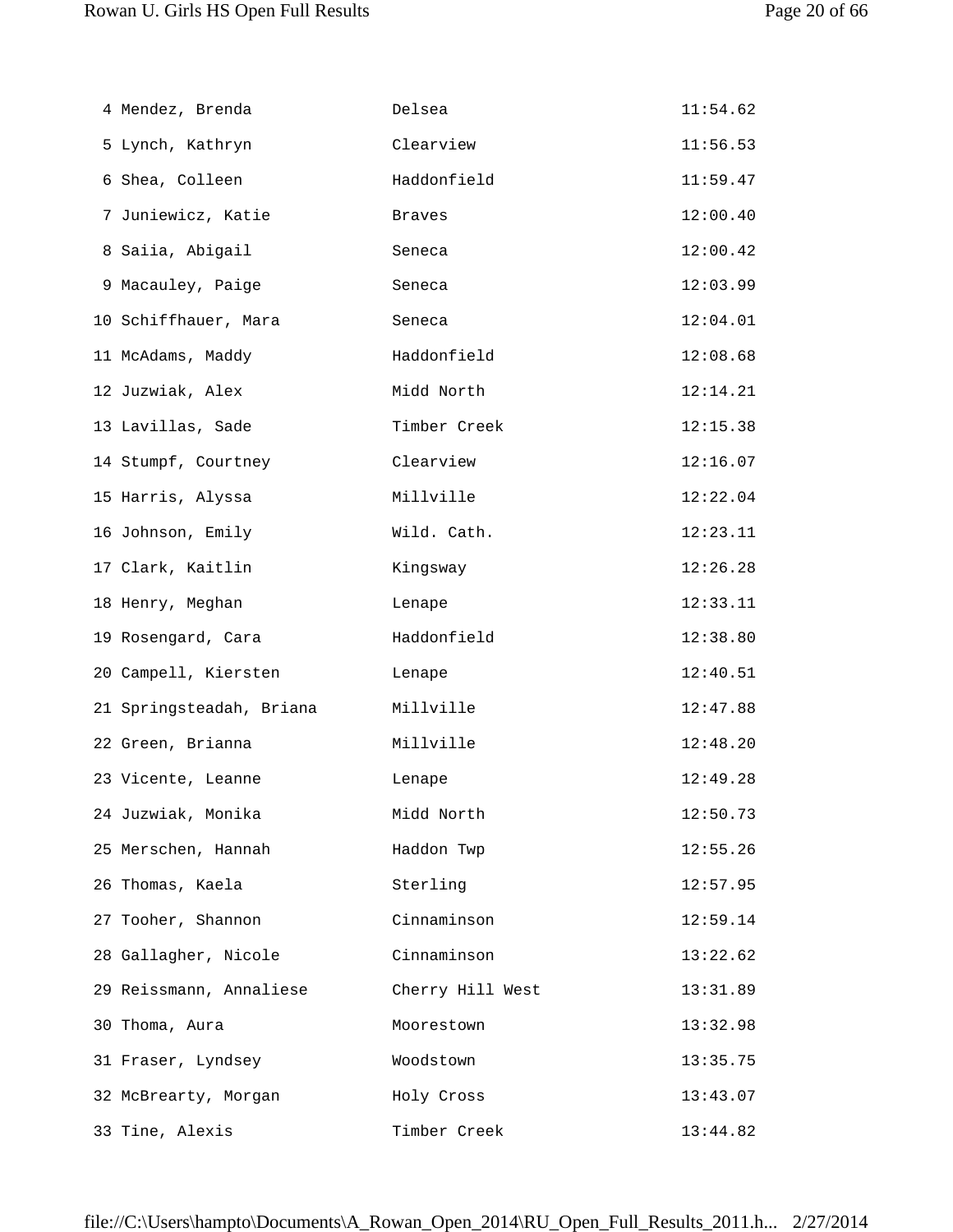| 34 Davenport, Cara        | Salem         |      | 13:45.19 |
|---------------------------|---------------|------|----------|
| 35 Delgrande, Katherine   | Ocean City    |      | 13:46.03 |
| 36 Fink, Leslie           | Moorestown    |      | 13:50.19 |
| 37 Davis, Abby            | <b>Braves</b> |      | 14:13.71 |
| Girls 5000 Meter Run      |               |      |          |
| Name                      | Year School   | Seed | Finals   |
| 1 Venables, Megan         | Highland      |      | 17:27.49 |
| 2 Nolan, Catherine        | Holy Spirit   |      | 18:31.17 |
| 3 Monihan, Tara           | Moorestown    |      | 18:41.47 |
| 4 DiPietrantonio, Montana | Eustace       |      | 18:43.87 |
| 5 Kipp, Millie            | West Deptford |      | 19:07.86 |
| 6 Litty, Alyssa           | Cherokee      |      | 19:08.80 |
| 7 Sobieski, Alexandra     | Eastern       |      | 20:17.67 |
| 8 Moraschi, Ally          | Cherokee      |      | 20:45.00 |
| 9 Tallman, Lindsey        | Pinelands     |      | 20:47.76 |
| 10 Sage, Melissa          | Seneca        |      | 21:04.85 |
| 11 Gorman, Lizzy          | Moorestown    |      | 21:14.56 |
| 12 Randolph, Sydney       | Seneca        |      | 21:18.76 |
| Girls 100 Meter Hurdles   |               |      |          |

Name The Year School Seed Prelims H# ============================================================================ Preliminaries 1 McNeil, Ste'yce Winslow Twp 15.15q 5 2 Jackson, Lateaque Delsea 15.42q 6 3 Wellons, Janelle Kingsway 15.49q 4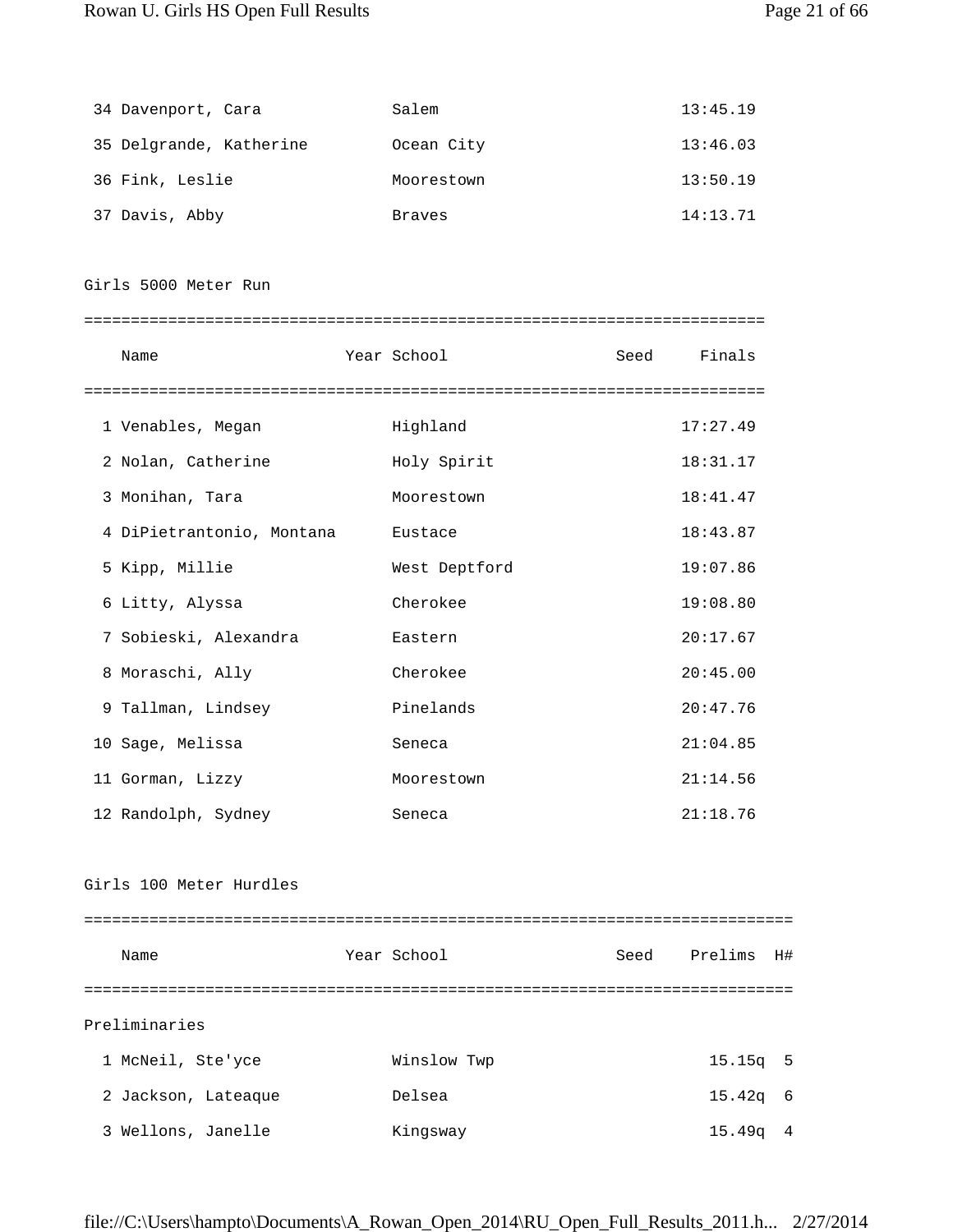| 4 Rodriguez, Samantha   | Southern      | 15.53q 8 |                |
|-------------------------|---------------|----------|----------------|
| 5 Thompson, Evann       | Lenape        | 15.74q 7 |                |
| 6 Farquharson, Patrice  | Maple Shade   | 15.93q   | $\mathbf{1}$   |
| 7 Jarvis, Nadia         | Holy Spirit   | 15.97q   | 8              |
| 8 Biagi, Brittany       | Clearview     | 16.02q   | $\mathbf{1}$   |
| 9 Terrell, Alicia       | Timber Creek  | 16.05    | 3              |
| 10 Kirschling, Megan    | West Deptford | 16.10    | 4              |
| 11 Robinson, Meagan     | Burl Twp.     | 16.13    | 7              |
| 12 Brown, Alexis        | Vineland      | 16.25    | 7              |
| 13 Hummell, Maddie      | Holy Cross    | 16.29    | 5              |
| 14 Perry, Joyce         | Schalick      | 16.36    | 6              |
| 15 Montague, Elizabeth  | Cherokee      | 16.37    | 8              |
| 16 Gall, Christina      | Seneca        | 16.82    | 4              |
| 17 Harris, Laura        | <b>Braves</b> | 16.89    | 5              |
| 18 Camp, Katherine      | Clearview     | 16.95    | $\mathfrak{Z}$ |
| 19 Barbaro, Christina   | Delsea        | 17.01    | 6              |
| 20 Nugent, Allie        | Haddonfield   | 17.05    | 3              |
| 21 Light, Erica         | Seneca        | 17.20    | 2              |
| 22 Cox, Allison         | Lenape        | 17.21    | 6              |
| 23 Ismail, Ciera        | Schalick      | 17.28    | 2              |
| 24 Anderson, Sierra     | Timber Creek  | 17.29    | 7              |
| 24 Pendleton, Asia      | Glassboro     | 17.29    | 2              |
| 26 Thornton, Meagan     | Millville     | 17.32    | 5              |
| 27 Moss, Shaymia        | Willingboro   | 17.44    | $\mathbf{3}$   |
| 28 Gonzalez, Mercedes   | Highland      | 17.52    | 4              |
| 29 Sesko, Rachel        | Triton        | 17.57    | 8              |
| 30 Santarsiero, Melissa | Paul VI       | 17.70    | 8              |
| 31 McKnight, Shayla     | Woodbury      | 17.75    | 8              |
| 32 Martins, Cristina    | Riverside     | 17.90    | 3              |
| 33 Henderson, Karlee    | Woodstown     | 17.92    | 2              |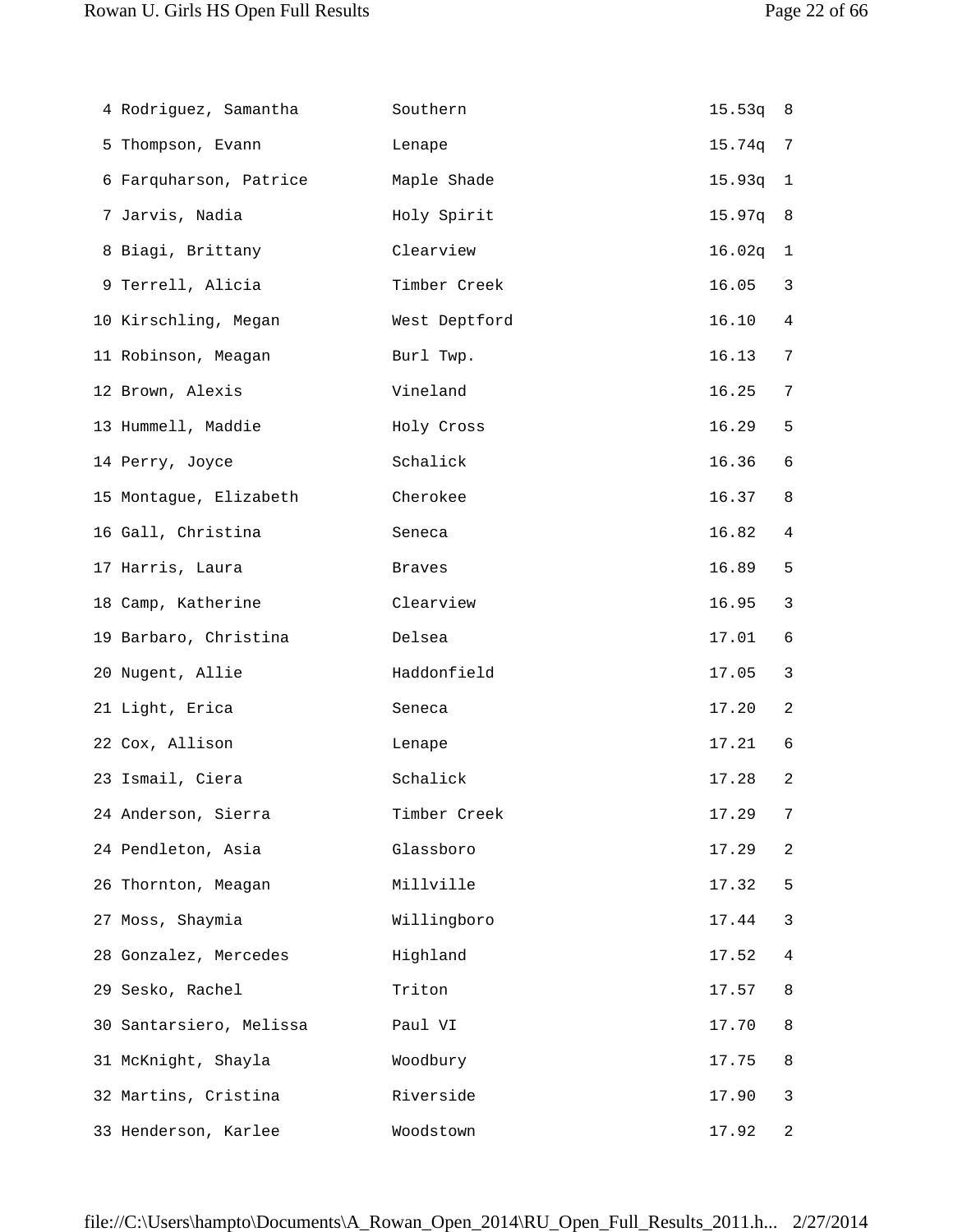| 34 Smith, Chloe         | Seneca           | 18.08 | 4           |
|-------------------------|------------------|-------|-------------|
| 35 Wallace, Meghan      | Wild. Cath.      | 18.09 | 5           |
| 36 Hazlett, Melanie     | Bordentown       | 18.12 | 2           |
| 37 Cook, Heather        | Woodstown        | 18.17 | 6           |
| 38 Purcell, Emma        | Holy Cross       | 18.27 | 7           |
| 39 Hines, Katie         | Kingsway         | 18.42 | 1           |
| 40 Dochney, Laura       | Haddon Twp       | 18.45 | $\mathbf 1$ |
| 41 Hendricks, Jasmine   | Sterling         | 18.47 | 2           |
| 42 Brown, Diamond       | Lindenwold       | 18.52 | 6           |
| 43 Laverty, Erin        | Holy Cross       | 18.56 | 4           |
| 44 Ringo, Elaina        | Willingboro      | 18.96 | 7           |
| 45 Hollingsworth, Tajah | Timber Creek     | 19.14 | 5           |
| 46 MC Intosh, Jessica   | Cherry Hill East | 19.23 | 2           |
| 47 Roberts, Cynthia     | Lenape           | 19.26 | 8           |
| 48 Silvestro, Ashley    | Lindenwold       | 19.59 | 6           |
| 49 Myland, Michelle     | Braves           | 19.79 | 6           |
| 50 Clark, Kendra        | Willingboro      | 20.05 | 5           |
| 51 Garrison, Samantha   | Schalick         | 20.07 | $\mathbf 1$ |
| 52 Peterson, Kelsey     | Hammonton        | 20.22 | $\mathbf 1$ |
| 53 Jones, Jalysa        | Lindenwold       | 20.38 | 7           |
| 54 Phelps, Elizabeth    | Moorestown       | 20.40 | 5           |
| 55 Currie, Michelle     | Cinnaminson      | 20.50 | 8           |
| 56 Randall, Shakeria    | Camden           | 21.18 | 4           |

Girls 100 Meter Hurdles

| Name              |  | Year School | Prelims | Finals |  |  |
|-------------------|--|-------------|---------|--------|--|--|
|                   |  |             |         |        |  |  |
| Finals            |  |             |         |        |  |  |
| 1 McNeil, Ste'yce |  | Winslow Twp | 15.15   | 14.68  |  |  |

file://C:\Users\hampto\Documents\A\_Rowan\_Open\_2014\RU\_Open\_Full\_Results\_2011.h... 2/27/2014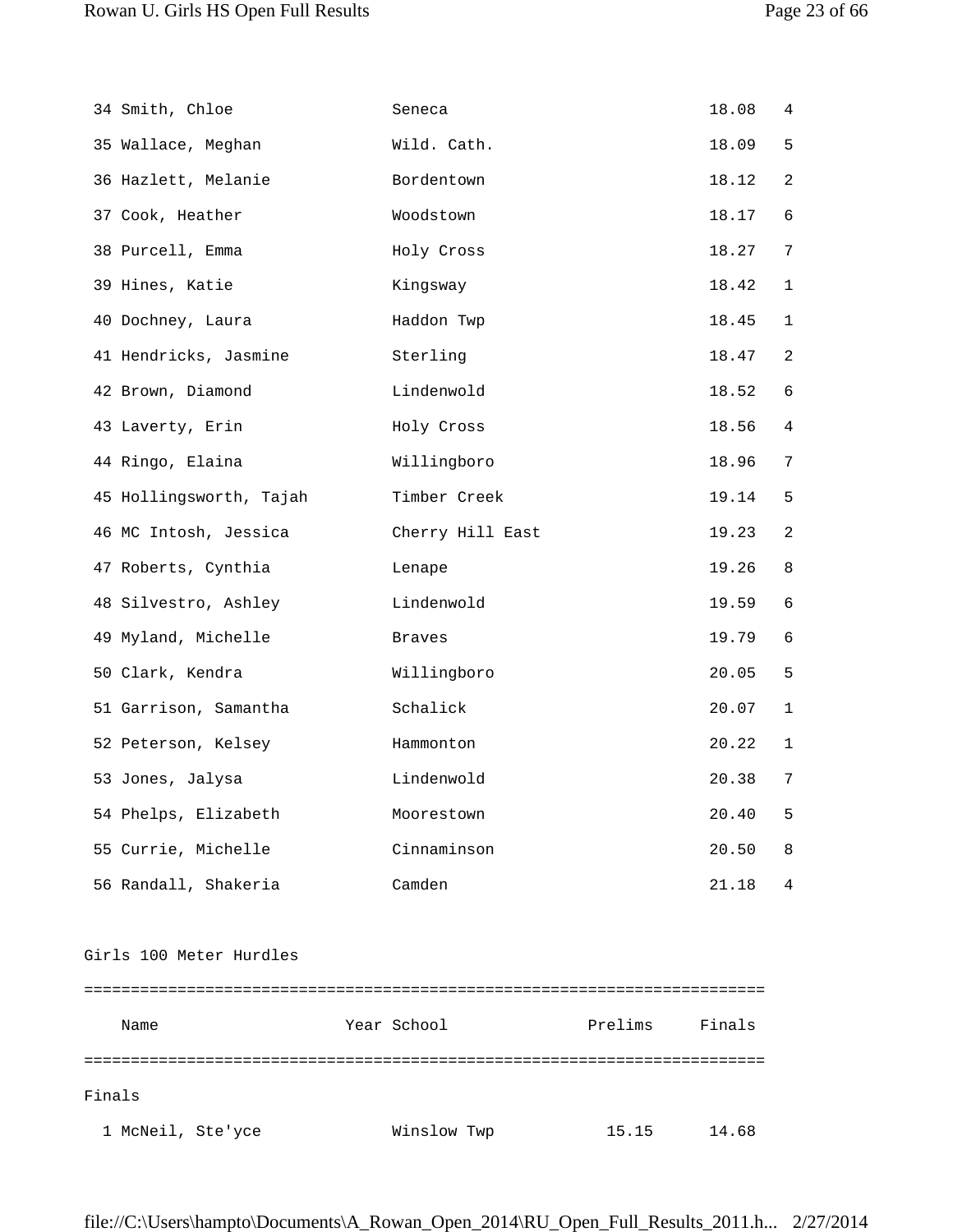| 2 Wellons, Janelle      | Kingsway      | 15.49 | 15.01 |
|-------------------------|---------------|-------|-------|
| 3 Rodriguez, Samantha   | Southern      | 15.53 | 15.29 |
| 4 Jackson, Lateaque     | Delsea        | 15.42 | 15.59 |
| 4 Thompson, Evann       | Lenape        | 15.74 | 15.59 |
| 6 Biagi, Brittany       | Clearview     | 16.02 | 16.07 |
| 7 Farquharson, Patrice  | Maple Shade   | 15.93 | 16.12 |
| 8 Jarvis, Nadia         | Holy Spirit   | 15.97 | 16.77 |
| Preliminaries           |               |       |       |
| 9 Terrell, Alicia       | Timber Creek  | 16.05 |       |
| 10 Kirschling, Megan    | West Deptford | 16.10 |       |
| 11 Robinson, Meagan     | Burl Twp.     | 16.13 |       |
| 12 Brown, Alexis        | Vineland      | 16.25 |       |
| 13 Hummell, Maddie      | Holy Cross    | 16.29 |       |
| 14 Perry, Joyce         | Schalick      | 16.36 |       |
| 15 Montague, Elizabeth  | Cherokee      | 16.37 |       |
| 16 Gall, Christina      | Seneca        | 16.82 |       |
| 17 Harris, Laura        | Braves        | 16.89 |       |
| 18 Camp, Katherine      | Clearview     | 16.95 |       |
| 19 Barbaro, Christina   | Delsea        | 17.01 |       |
| 20 Nugent, Allie        | Haddonfield   | 17.05 |       |
| 21 Light, Erica         | Seneca        | 17.20 |       |
| 22 Cox, Allison         | Lenape        | 17.21 |       |
| 23 Ismail, Ciera        | Schalick      | 17.28 |       |
| 24 Anderson, Sierra     | Timber Creek  | 17.29 |       |
| 24 Pendleton, Asia      | Glassboro     | 17.29 |       |
| 26 Thornton, Meagan     | Millville     | 17.32 |       |
| 27 Moss, Shaymia        | Willingboro   | 17.44 |       |
| 28 Gonzalez, Mercedes   | Highland      | 17.52 |       |
| 29 Sesko, Rachel        | Triton        | 17.57 |       |
| 30 Santarsiero, Melissa | Paul VI       | 17.70 |       |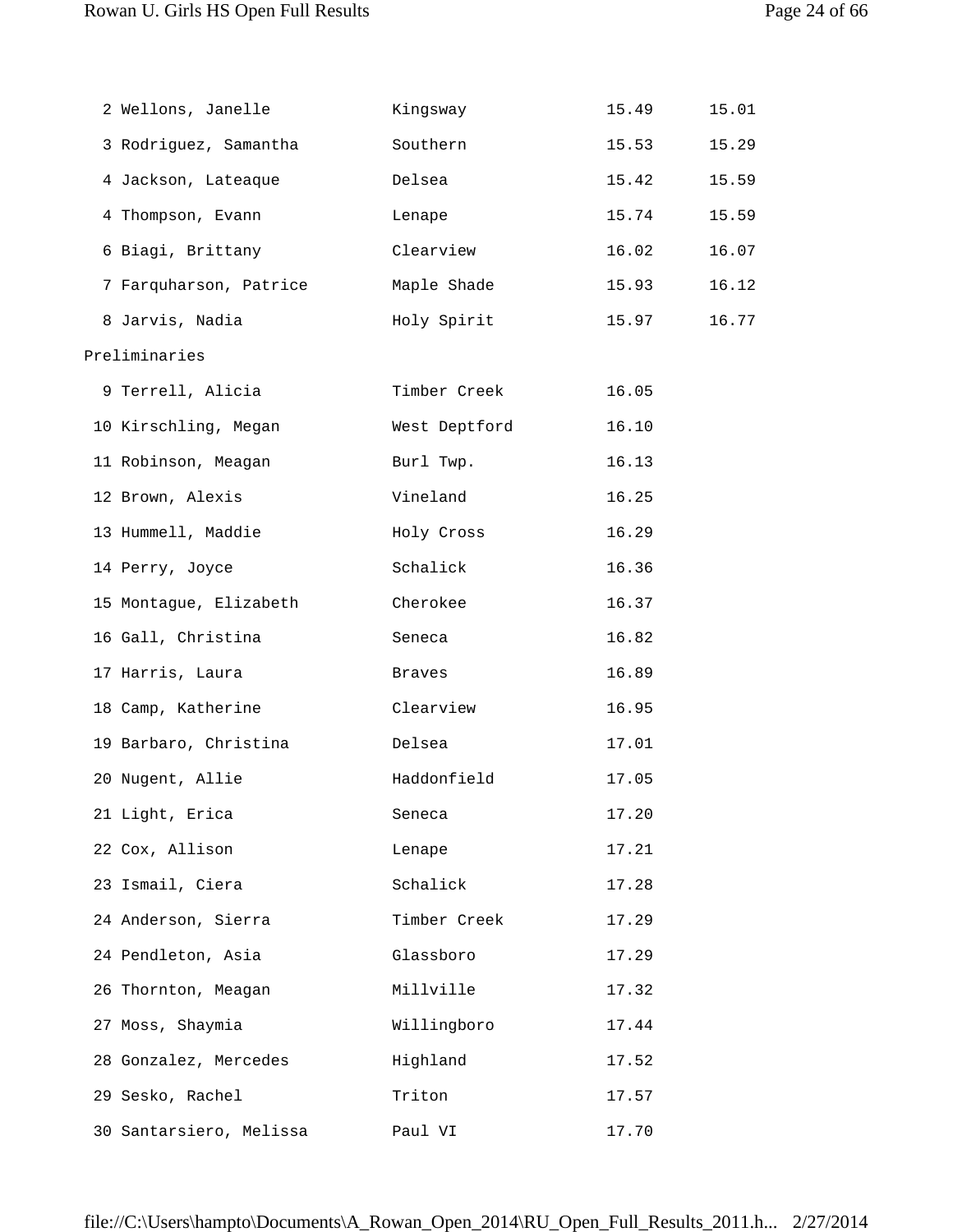| 31 McKnight, Shayla     | Woodbury         | 17.75 |
|-------------------------|------------------|-------|
| 32 Martins, Cristina    | Riverside        | 17.90 |
| 33 Henderson, Karlee    | Woodstown        | 17.92 |
| 34 Smith, Chloe         | Seneca           | 18.08 |
| 35 Wallace, Meghan      | Wild. Cath.      | 18.09 |
| 36 Hazlett, Melanie     | Bordentown       | 18.12 |
| 37 Cook, Heather        | Woodstown        | 18.17 |
| 38 Purcell, Emma        | Holy Cross       | 18.27 |
| 39 Hines, Katie         | Kingsway         | 18.42 |
| 40 Dochney, Laura       | Haddon Twp       | 18.45 |
| 41 Hendricks, Jasmine   | Sterling         | 18.47 |
| 42 Brown, Diamond       | Lindenwold       | 18.52 |
| 43 Laverty, Erin        | Holy Cross       | 18.56 |
| 44 Ringo, Elaina        | Willingboro      | 18.96 |
| 45 Hollingsworth, Tajah | Timber Creek     | 19.14 |
| 46 MC Intosh, Jessica   | Cherry Hill East | 19.23 |
| 47 Roberts, Cynthia     | Lenape           | 19.26 |
| 48 Silvestro, Ashley    | Lindenwold       | 19.59 |
| 49 Myland, Michelle     | Braves           | 19.79 |
| 50 Clark, Kendra        | Willingboro      | 20.05 |
| 51 Garrison, Samantha   | Schalick         | 20.07 |
| 52 Peterson, Kelsey     | Hammonton        | 20.22 |
| 53 Jones, Jalysa        | Lindenwold       | 20.38 |
| 54 Phelps, Elizabeth    | Moorestown       | 20.40 |
| 55 Currie, Michelle     | Cinnaminson      | 20.50 |
|                         |                  |       |
| 56 Randall, Shakeria    | Camden           | 21.18 |

## Girls 100 Meter Hurdles PENTATHLON

=========================================================================

file://C:\Users\hampto\Documents\A\_Rowan\_Open\_2014\RU\_Open\_Full\_Results\_2011.h... 2/27/2014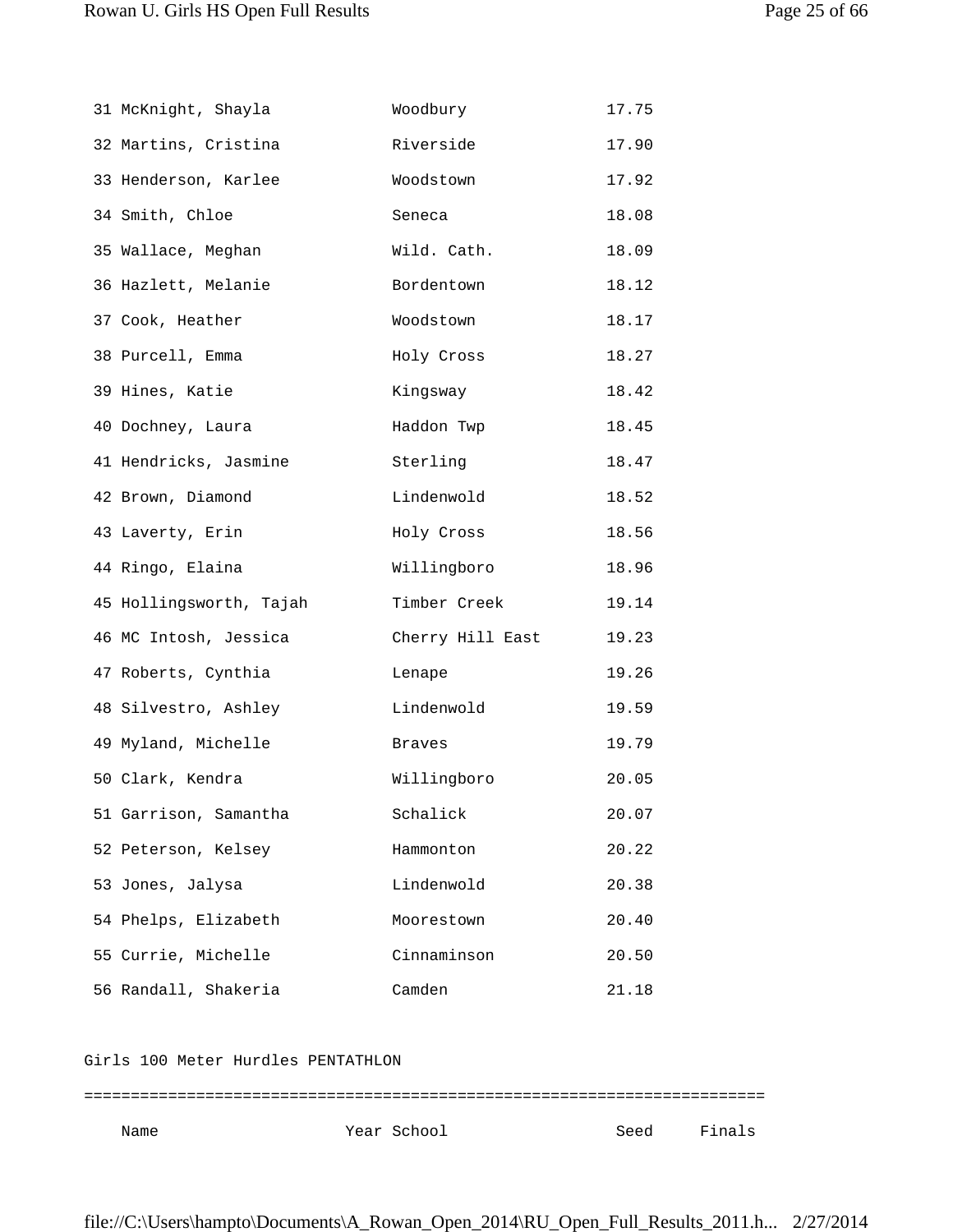=========================================================================

#### Finals

| 1 Hall, Amanda     | Clay             | 17.98 |
|--------------------|------------------|-------|
| 2 Ras, Nicole      | Midd North       | 18.35 |
| 3 Monahan, Chelsea | Cherry Hill West | 18.87 |
| 4 Fuller, Kirsten  | Woodstown        | 18.88 |
| 5 Blake, Nichelle  | Pemberton        | 19.41 |
| 6 Green, Kayla     | Kingsway         | 19.96 |
| 7 Christy, Pentz   | Kingsway         | 20.22 |
| 8 Murphy, Alison   | Gloucester Cath. | 23.33 |

#### Girls 400 Meter Hurdles Relay

|  | Name                  |  | Year School      |  | Seed Finals H# |                 |              |
|--|-----------------------|--|------------------|--|----------------|-----------------|--------------|
|  |                       |  |                  |  |                |                 |              |
|  | 1 Perreira, Kelly     |  | Fths             |  | 1:06.54        |                 | 7, 3.33      |
|  | 2 Titus, Courtney     |  | Liberty          |  | $1:06.92$ 6    |                 | 2            |
|  | 3 Perriera, Emily     |  | Fths             |  | 1:06.99        | $7\phantom{.0}$ | 3.33         |
|  | 4 Fleming, Jordan     |  | Midd North       |  | 1:07.45        | 7               | 1.66         |
|  | 5 Biagi, Brittany     |  | Clearview        |  | 1:07.54        | 5               | 2.66         |
|  | 6 Blaber, Olivia      |  | Haddonfield      |  | 1:08.53        | 6               | 1.33         |
|  | 7 Camp, Katherine     |  | Clearview        |  | 1:08.96        | $5^{\circ}$     | 2.66         |
|  | 8 Willie, Hunter      |  | Toms River North |  | 1:09.37        | 5               | 0.33         |
|  | 9 Madiraca, Christine |  | Ahs              |  | 1:09.67        | $\overline{4}$  | $\mathbf{1}$ |
|  | 10 Daly, Kelly        |  | Liberty          |  | 1:09.73        | 6               | 2            |
|  | 11 Rhodes, Gretchen   |  | Haddonfield      |  | 1:09.74        | 6               | 1.33         |
|  | 12 Gallagher, Ally    |  | Lenape           |  | 1:10.35        | $\mathbf{3}$    | 0.66         |
|  | 13 De Las Heras, Ana  |  | Lenape           |  | 1:10.46        | $\mathbf{3}$    | 0.66         |
|  | 14 Deittman, Jen      |  | Midd North       |  | 1:10.74        | 7               | 1.66         |
|  | 15 Hummell, Maddie    |  | Holy Cross       |  | 1:10.84        | 4               |              |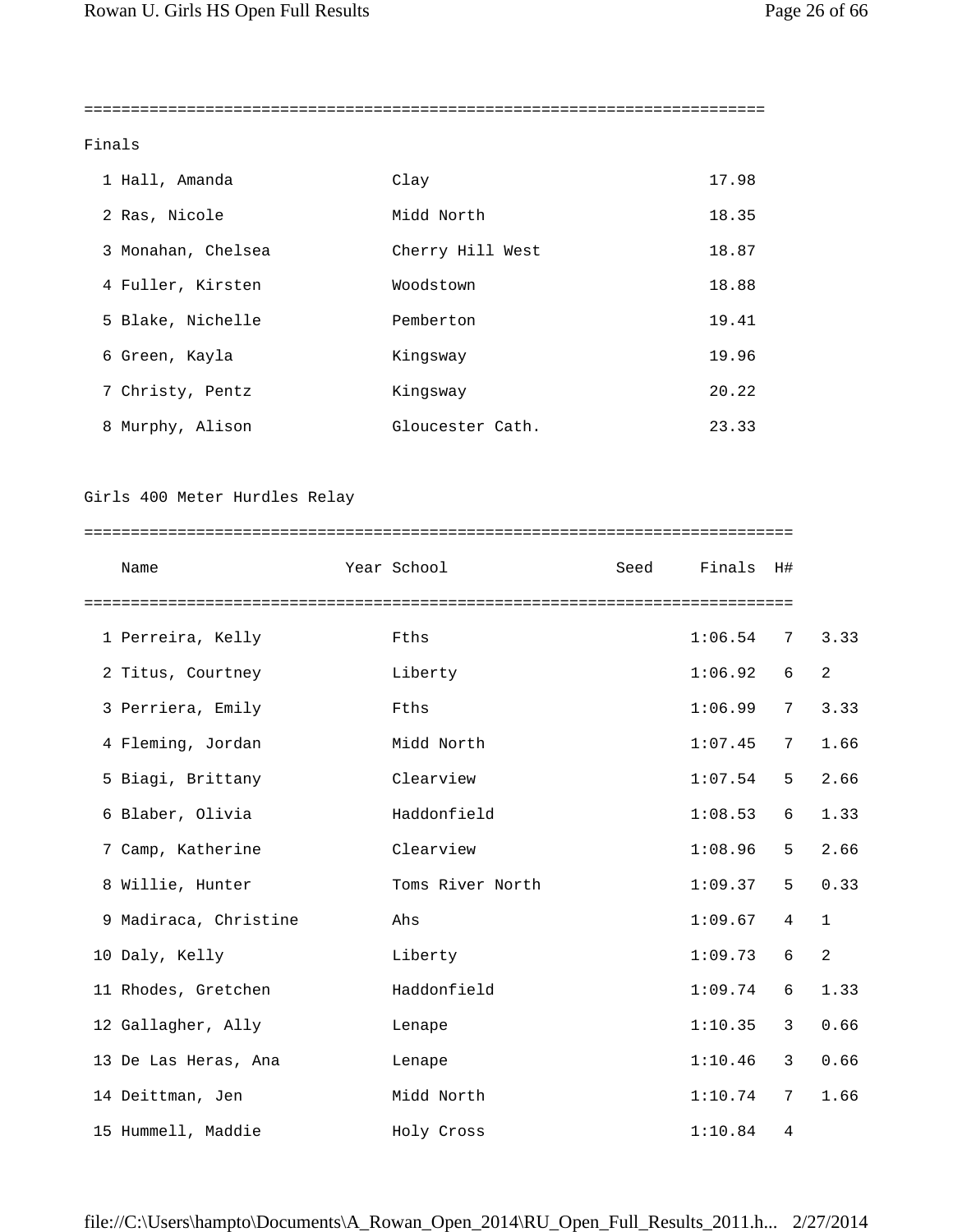| 16 Vitello, Devin      | Fths             | 1:10.96 | 7              | 3.33         |
|------------------------|------------------|---------|----------------|--------------|
| 17 Bishop, Nicole      | Midd North       | 1:11.26 | 7              | 1.66         |
| 18 McGrath, Alexa      | Eustace          | 1:11.86 | 3              |              |
| 19 Gerew, Christina    | Toms River North | 1:12.03 | 5              | 0.33         |
| 20 Nugent, Allie       | Haddonfield      | 1:12.19 | 6              | 1.33         |
| 21 Kirsch, Allison     | Ahs              | 1:12.25 | $\overline{4}$ | $\mathbf{1}$ |
| 22 Bell, Jordan        | Holy Cross       | 1:12.29 | $\overline{4}$ |              |
| 23 Chamra, Chelsea     | Liberty          | 1:12.46 | 6              | 2            |
| 24 Dickson, Samantha   | Clearview        | 1:12.59 | 5              | 2.66         |
| 25 Porter, Julia       | Ahs              | 1:12.94 | 4              | $\mathbf{1}$ |
| 26 Pellegrino, Marlena | Eustace          | 1:13.71 | 3              |              |
| 27 Bennett, Claire     | Cherokee         | 1:14.79 | $\overline{a}$ |              |
| 28 bryd, tiffany       | Toms River North | 1:14.80 | 5              | 0.33         |
| 29 Purcell, Emma       | Holy Cross       | 1:14.84 | 4              |              |
| 30 Adamson, Brianna    | Glassboro        | 1:15.08 | $\mathbf 1$    |              |
| 31 Boatwright, Chelsea | Lenape           | 1:15.11 | 3              | 0.66         |
| 32 Walsh, Eileen       | Eustace          | 1:15.45 | $\mathbf{3}$   |              |
| 33 Palkovicz, Rebecca  | Cherokee         | 1:16.68 | $\overline{c}$ |              |
| 34 Rossi, Shannon      | Riverside        | 1:17.31 | $\overline{a}$ |              |
| 35 Ozdemir, Guliz      | Glassboro        | 1:17.97 | $\mathbf{1}$   |              |
| 36 Longley, Stephanie  | Glassboro        | 1:18.64 | 1              |              |
| 37 Lewis, Rachel       | Pennsauken       | 1:19.10 | $\mathbf{1}$   |              |
| 38 Hemingway, Danisha  | Riverside        | 1:19.17 | 2              |              |
| 39 Kulcyk, Melissa     | Cherokee         | 1:19.35 | 2              |              |
| 40 Martins, Cristina   | Riverside        | 1:21.34 | 2              |              |
| 41 Bradley, Jasmine    | Pennsauken       | 1:21.86 | 1              |              |
| 42 Dupree, Aleyah      | Pennsauken       | 1:22.16 | $\mathbf{1}$   |              |

Event 16 Girls 400 Meter Hurdles Relay

Team Rankings - Running Event Relay

file://C:\Users\hampto\Documents\A\_Rowan\_Open\_2014\RU\_Open\_Full\_Results\_2011.h... 2/27/2014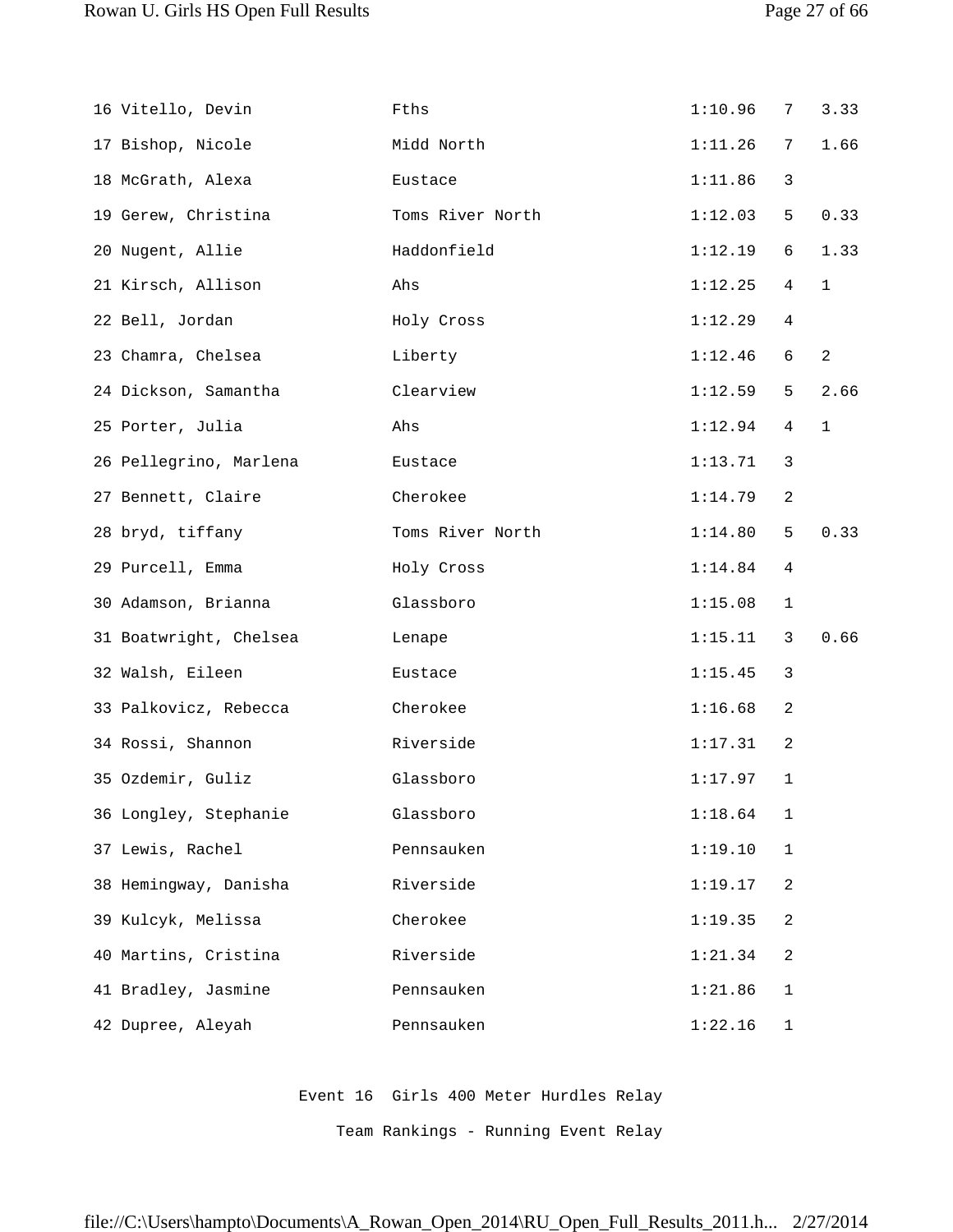#### Members Per Team - 3

| Rank            | Team                 | Total Mark Points |                |
|-----------------|----------------------|-------------------|----------------|
|                 |                      |                   |                |
| $\mathbf{1}$    | Freehold Township    | 3:24.49           | 10             |
| 2               | Clearview            | 3:29.09           | 8              |
| 3               | Jackson Liberty      | 3:29.11           | 6              |
| 4               | Middletown North     | 3:29.45           | 5              |
| 5               | Haddonfield          | 3:30.46           | $\overline{4}$ |
| 6               | Audubon High School  | 3:34.86           | $\mathbf{3}$   |
| 7               | Lenape High School   | 3:35.92           | 2              |
| 8               | Toms River North     | 3:36.20           | $\mathbf{1}$   |
| 9               | Holy Cross           | 3:37.97           | $\mathbf 0$    |
| 10 <sup>°</sup> | Bishop Eustace Prep  | 3:41.02           | $\mathbf 0$    |
| 11              | Cherokee             | 3:50.82           | $\mathbf 0$    |
| 12 <sup>°</sup> | Glassboro High Schol | 3:51.69           | $\mathsf 0$    |
| 13              | Riverside            | 3:57.82           | $\mathbf 0$    |
| 14              | Pennsauken           | 4:03.12           | 0              |

## Girls 400 Meter Hurdles

| Name                 | Year School | Seed | Finals  | H# |
|----------------------|-------------|------|---------|----|
|                      |             |      |         |    |
| 1 Dabrowski, Pauline | Mon Don     |      | 1:04.59 | 6  |
| 2 Woodards, Ashley   | Delsea      |      | 1:04.83 | 6  |
| 3 Thornton, Meagan   | Millville   |      | 1:05.11 | 6  |
| 4 Gall, Christina    | Seneca      |      | 1:05.65 | 6  |
| 5 McClain, Brittany  | Winslow Twp |      | 1:05.89 | 6  |
| 6 Biagi, Brittany    | Clearview   |      | 1:06.86 | 5  |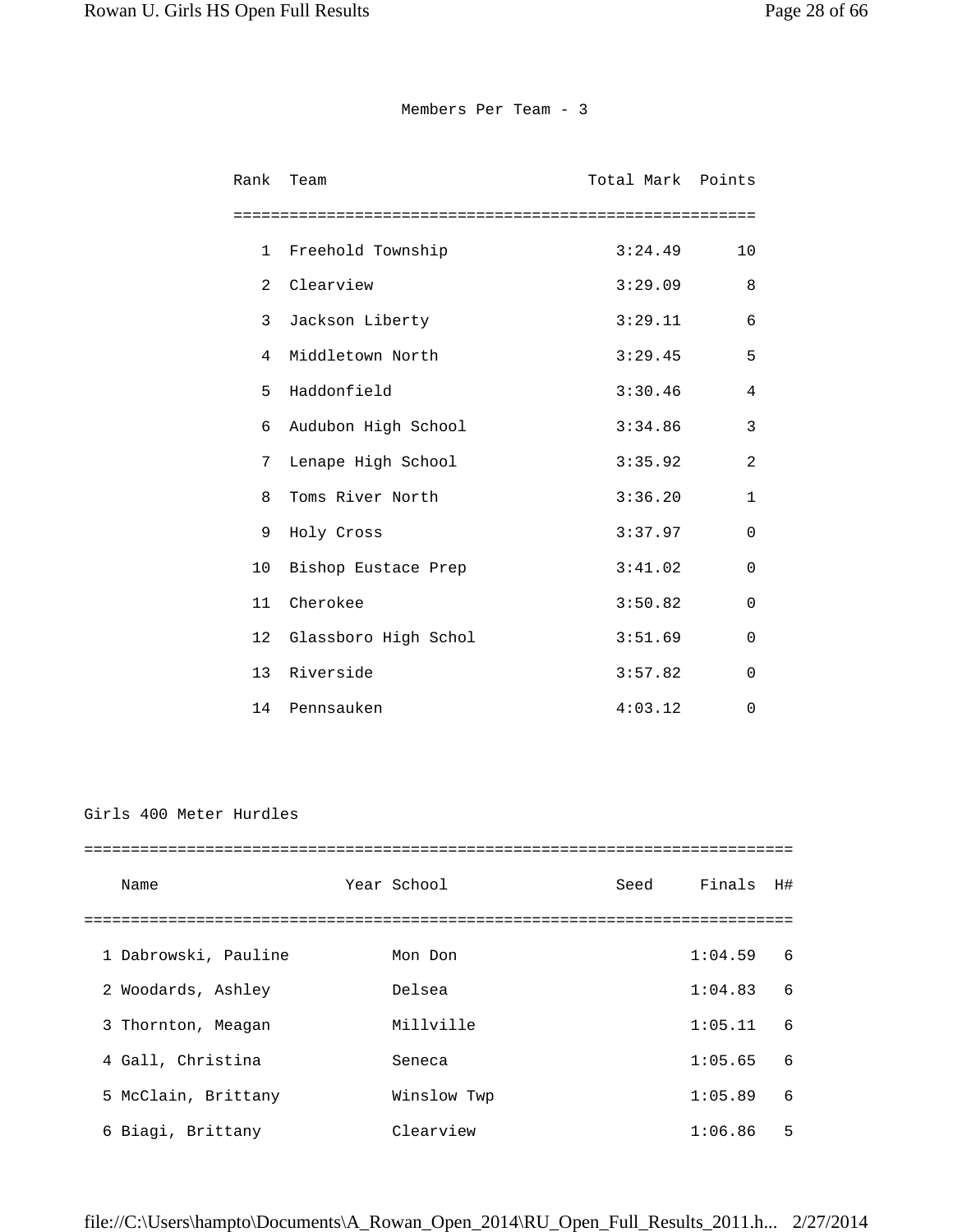| 7 Barker, Ashley        | Teaneck        | 1:06.92 | 5              |
|-------------------------|----------------|---------|----------------|
| 8 Arnold, Melissa       | Timber Creek   | 1:07.82 | 6              |
| 9 Jobs, Jordan          | <b>Braves</b>  | 1:08.13 | 5              |
| 10 Davis, Myangel       | Millville      | 1:08.63 | 5              |
| 11 Smith, Simone        | Penns Grove    | 1:08.72 | 6              |
| 12 Camp, Katherine      | Clearview      | 1:09.22 | $\overline{4}$ |
| 13 Farquharson, Patrice | Maple Shade    | 1:09.71 | $\overline{4}$ |
| 14 Hassinger, Meeko     | Delsea         | 1:10.37 | 2              |
| 15 Kelli, Burns         | Kingsway       | 1:11.03 | $\overline{4}$ |
| 16 Bey, Jaleela         | Winslow Twp    | 1:11.20 | 5              |
| 17 Hendricks, Jasmine   | Sterling       | 1:11.72 | 5              |
| 18 Fogarty, Mary        | Olma           | 1:12.23 | 2              |
| 19 Purcell, Emma        | Holy Cross     | 1:12.30 | $\sqrt{2}$     |
| 20 Doherty, Morgan      | Maple Shade    | 1:12.43 | 4              |
| 21 Cook, Heather        | Woodstown      | 1:12.74 | 3              |
| 22 Brown, Alexis        | Vineland       | 1:13.29 | $\mathbf 1$    |
| 23 Smith, Chloe         | Seneca         | 1:13.71 | 4              |
| 24 Redd, Nadajia        | Woodrow Wilson | 1:14.43 | 4              |
| 25 Webb, Moriah         | Seneca         | 1:14.62 | 3              |
| 25 Ross, Ebone'         | Lindenwold     | 1:14.62 | 2              |
| 27 Jarvis, Nadia        | Holy Spirit    | 1:14.67 | 6              |
| 28 Ringo, Elaina        | Willingboro    | 1:14.87 | 5              |
| 29 Chukwurah, Atiyah    | Delsea         | 1:15.06 | 3              |
| 30 Rossi, Shannon       | Riverside      | 1:15.32 | $\sqrt{2}$     |
| 31 Bell, Jordan         | Holy Cross     | 1:15.47 | $\sqrt{2}$     |
| 32 Clark, Kendra        | Willingboro    | 1:15.52 | 1              |
| 33 Palkovicz, Rebecca   | Cherokee       | 1:15.78 | $\sqrt{2}$     |
| 34 Laverty, Erin        | Holy Cross     | 1:15.82 | $\sqrt{2}$     |
| 34 Anderson, Sierra     | Timber Creek   | 1:15.82 | 5              |
| 36 McDuell, Lexi        | Holy Spirit    | 1:16.16 | 3              |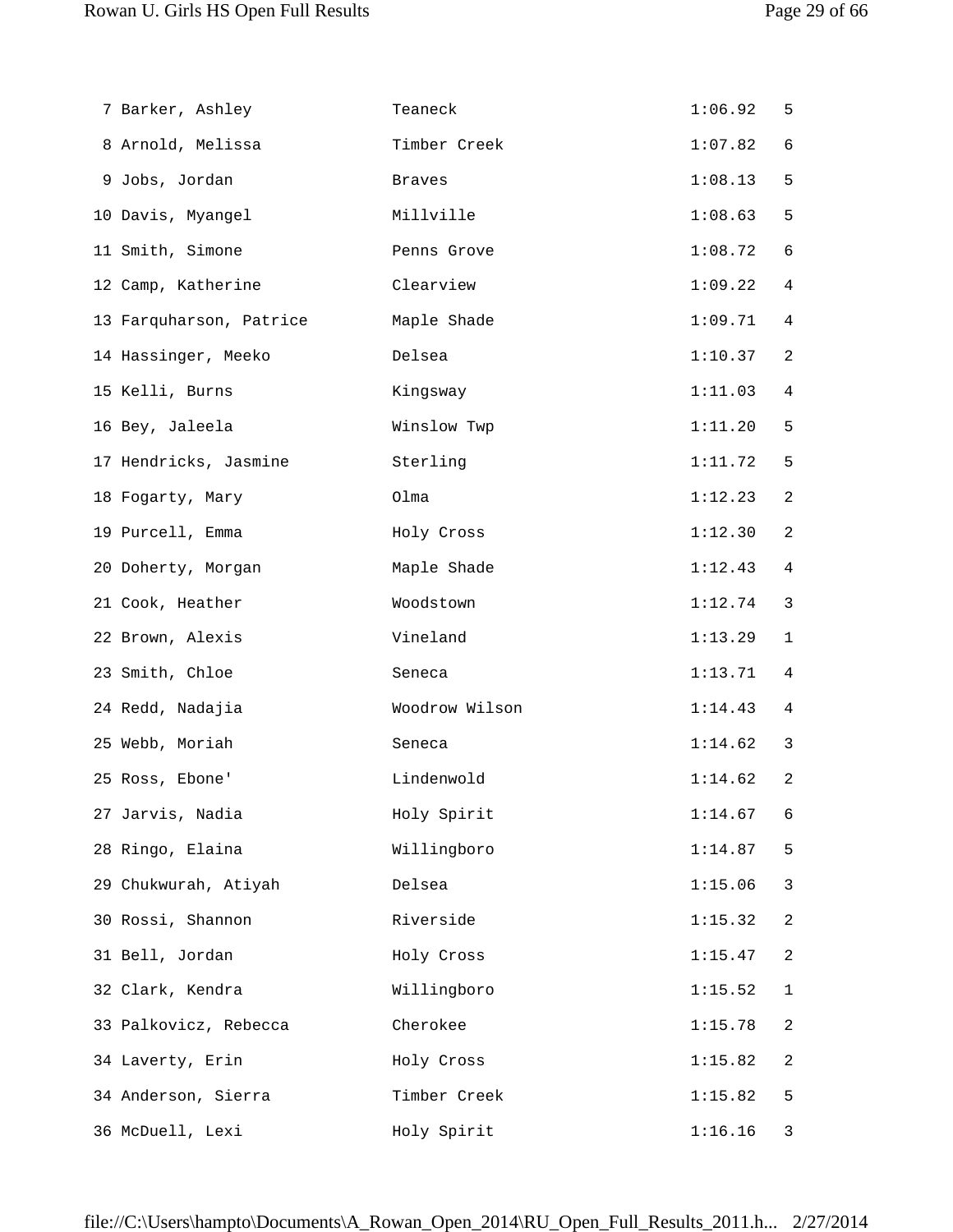| 37 Jarolmen, Lindsey      | <b>Braves</b>  | 1:17.07 | 3            |
|---------------------------|----------------|---------|--------------|
| 38 Jones, Jalysa          | Lindenwold     | 1:17.93 | $\mathbf 1$  |
| 39 Moss, Shaymia          | Willingboro    | 1:18.02 | 4            |
| 40 Isekenegbe, Antionette | Vineland       | 1:18.20 | $\mathbf{1}$ |
| 41 Patterson, Davonna     | Lindenwold     | 1:18.93 | 3            |
| 42 Singleton, Alisha      | Sterling       | 1:19.56 | 3            |
| 43 Johnson, Kaelie        | Paul VI        | 1:20.12 | $\mathbf 1$  |
| 44 White, Christina       | Cinnaminson    | 1:21.28 | $\mathbf{1}$ |
| 45 Johnson, Kapreecia     | Woodrow Wilson | 1:21.52 | 3            |
| 46 Currie, Michelle       | Cinnaminson    | 1:22.76 | $\mathbf{1}$ |
| 47 Murphy, Kelly          | Cinnaminson    | 1:39.58 | $\mathbf{1}$ |

#### Girls 2000 Meter Steeplechase Browning Ros

=========================================================================

| Name                | Year School | Seed | Finals  |
|---------------------|-------------|------|---------|
|                     |             |      |         |
| 1 Bettis, Christin  | Hammonton   |      | 7:43.55 |
| 2 Gilson, Sara      | Paul VI     |      | 8:14.84 |
| 3 Merkh, Samantha   | Eastern     |      | 8:16.97 |
| 4 Klekotka, Melanie | Eustace     |      | 8:26.05 |
| 5 Conover, Zoe      | Hammonton   |      | 8:26.88 |

## Girls 2000 Meter Steeplechase Unseeded

| Name              | Year School | Seed | Finals  |
|-------------------|-------------|------|---------|
|                   |             |      |         |
| 1 O'Kane, Kelly   | Woodstown   |      | 7:59.88 |
| 2 Blaber, Olivia  | Haddonfield |      | 8:11.39 |
| 3 Pagano, Valerie | Hammonton   |      | 8:34.33 |
| 3 Fenton, Taylor  | Haddonfield |      | 8:34.33 |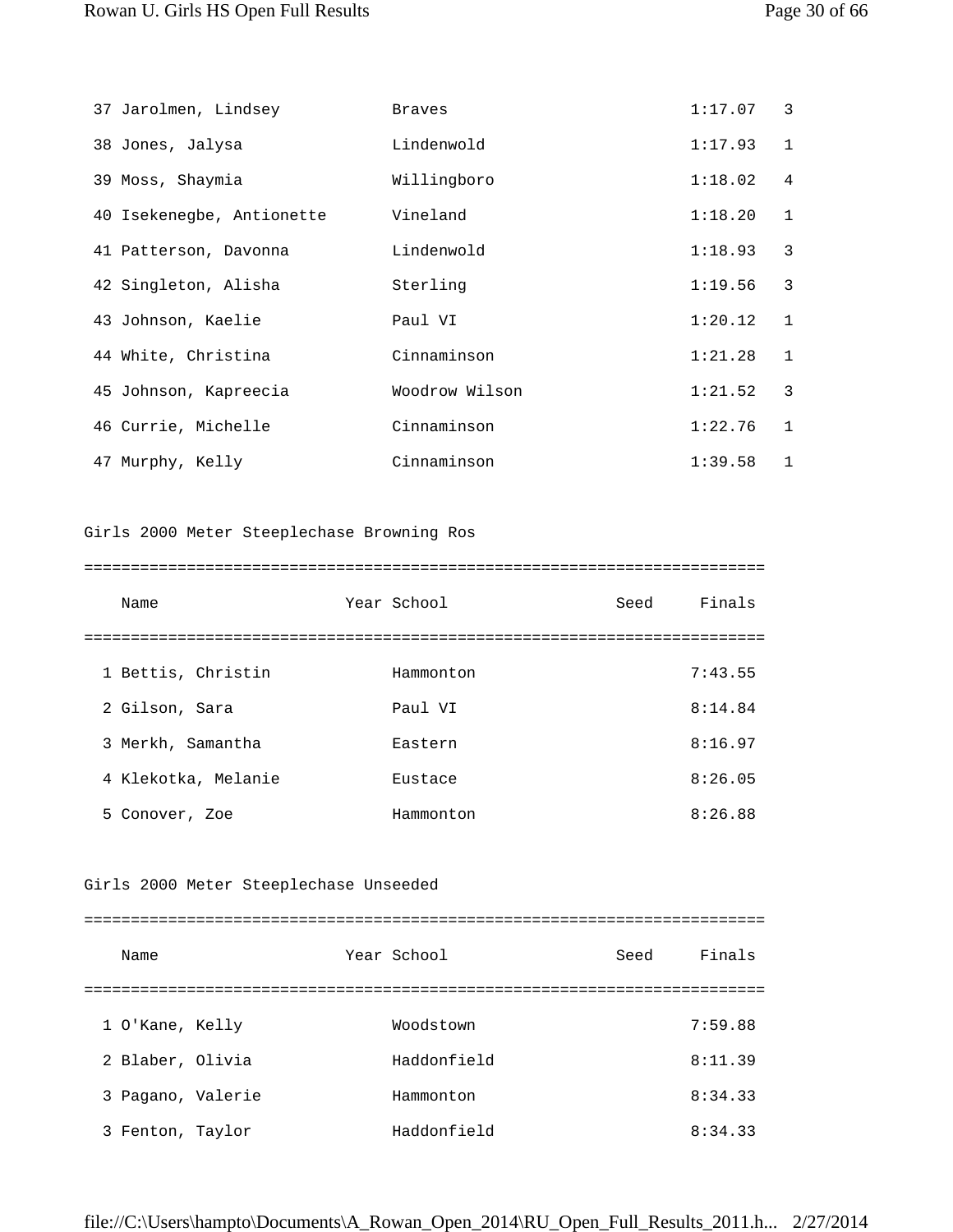| 5 Ciemny, Gabby       | Haddonfield      | 8:44.23  |
|-----------------------|------------------|----------|
| 6 Mickle, Molly       | Gloucester Cath. | 8:44.91  |
| 7 Beebe, Chelsea      | Seneca           | 8:51.30  |
| 8 Pywowariw, Larissa  | Bordentown       | 8:53.17  |
| 9 O'Malley, Grace     | Cinnaminson      | 8:53.59  |
| 10 Austin, Marielle   | Cherry Hill East | 8:54.74  |
| 11 Martin, Megan      | Clearview        | 8:57.84  |
| 12 Vendetta, Emily    | Pitman           | 9:05.36  |
| 13 Wobbe, Cate        | Seneca           | 9:06.86  |
| 14 Menghi, Nicole     | Maple Shade      | 9:09.45  |
| 15 Abbott, Aimee      | Paul VI          | 9:09.68  |
| 16 Hiester, Stephanie | Paul VI          | 9:12.71  |
| 17 Mele, Leah         | Cherry Hill East | 9:17.19  |
| 18 Fraser, Lyndsey    | Woodstown        | 9:28.14  |
| 19 Creegan, Kaylee    | Bordentown       | 9:32.29  |
| 20 Farrell, Katie     | Schalick         | 9:34.46  |
| 21 Davenport, Cara    | Salem            | 9:35.01  |
| 22 Hutter, Jessica    | Oakcrest         | 9:39.15  |
| 23 Flanaagan, Lisa    | Pinelands        | 9:42.02  |
| 24 Abrams, Alyssa     | Seneca           | 9:43.97  |
| 25 Truitt, Hannah     | Pinelands        | 9:49.08  |
| 26 Sacchetti, Hayley  | <b>Braves</b>    | 9:51.21  |
| 27 Axelrod, Maggie    | <b>Braves</b>    | 9:51.49  |
| 28 Maggio, Angela     | Braves           | 9:51.92  |
| 29 Snyder, Caroline   | Oakcrest         | 9:53.95  |
| 30 Morgan, Joy        | Pinelands        | 10:00.07 |
| 31 Steelman, Rachel   | Oakcrest         | 10:23.35 |
| 32 Quidachay, Dana    | Oakcrest         | 10:23.51 |
| 33 Tatum, Najwa       | Salem            | 10:31.28 |
| 34 DuBois, Laura      | Schalick         | 11:29.80 |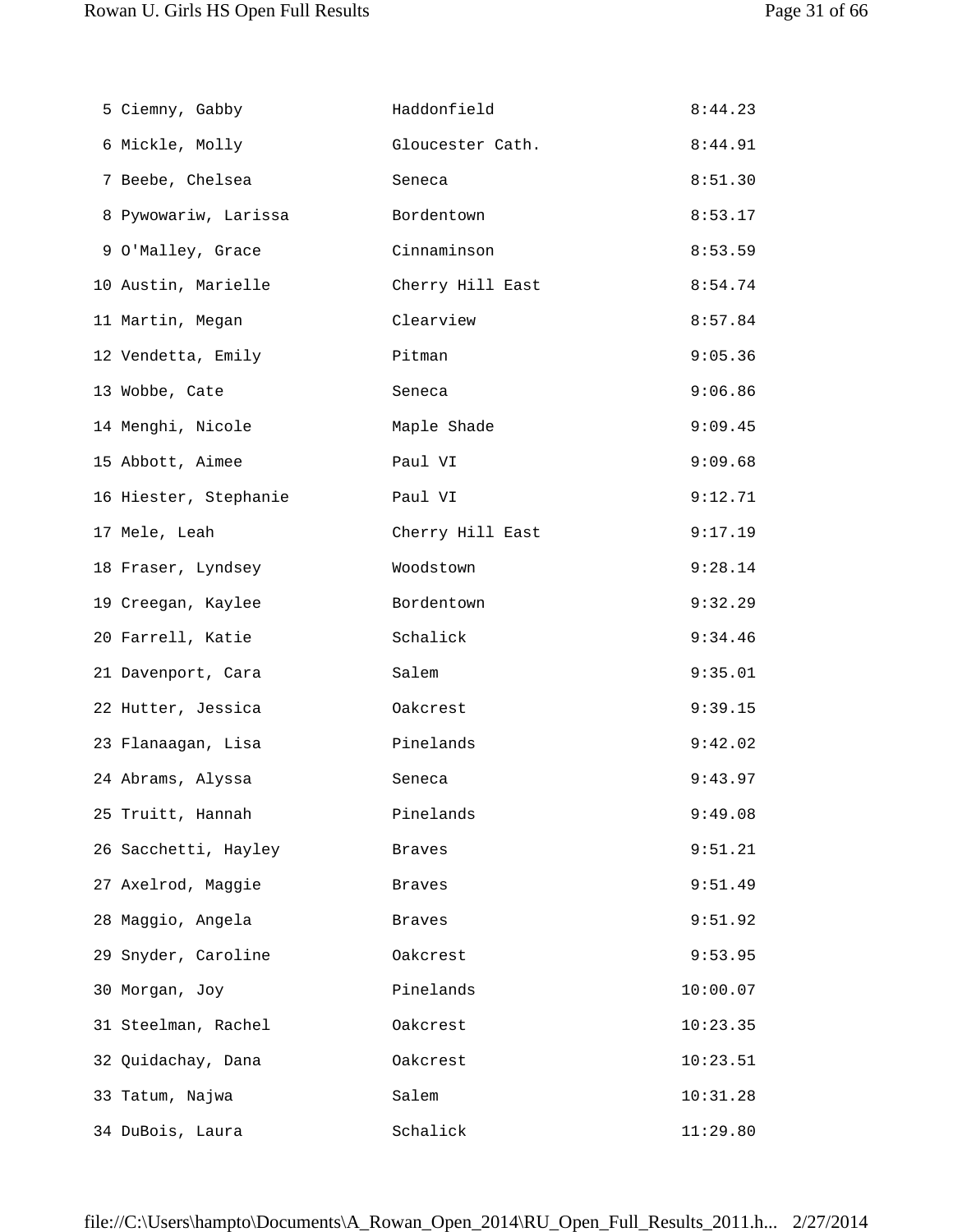Girls 4x100 Meter Relay ============================================================================ School Seed Prelims H# ============================================================================ Preliminaries 1 Winslow Township 'A' 49.28q 3 1) Cross, DeAnn 2) Woods, Cidae'a 3) McClain, Brittany (4) McNeil, Ste'yce 2 Timber Creek 'A' 49.56q 4 1) McMichael, Ciara 2) Arnold, Melissa 3) Terrell, Alicia 4) Williams, Bryanna 2 Lenape High School 'A' 49.56q 2 1) Wilkerson, Shaya 2) Thompson, Evann 3) Cox, Allison 4) Campbell, Advia 4 Southern Regional 'A' 49.97q 4 1) Rodriguez, Samantha 2) Ohlson, Dana 3) Strohmeier, Kerry (4) Simmons, Michele 5 Teaneck High School 'A' 50.01q 4 6 Atlantic City High School 'A' 50.08q 3 1) Gist, Monet 2) Coursey, Bria 3) Abdullah, Tahirah (4) Brown, LaTosha 7 Monsignor Donovan High School 'A' 50.43q 1 1) Lebel, Carly 2) Debaro, Jenna 3) Maguire, Jessica 4) Harrison, Alexis 8 Penns Grove High School 'A' 50.55q 3 9 Haddon Heights High School 'A' 51.01 1 1) Butler, Denise 2) Rountree, Desiree 3) Riley, Phenaysza 4) Carr, Dazmonique 10 Jackson Liberty 'A' 51.06 3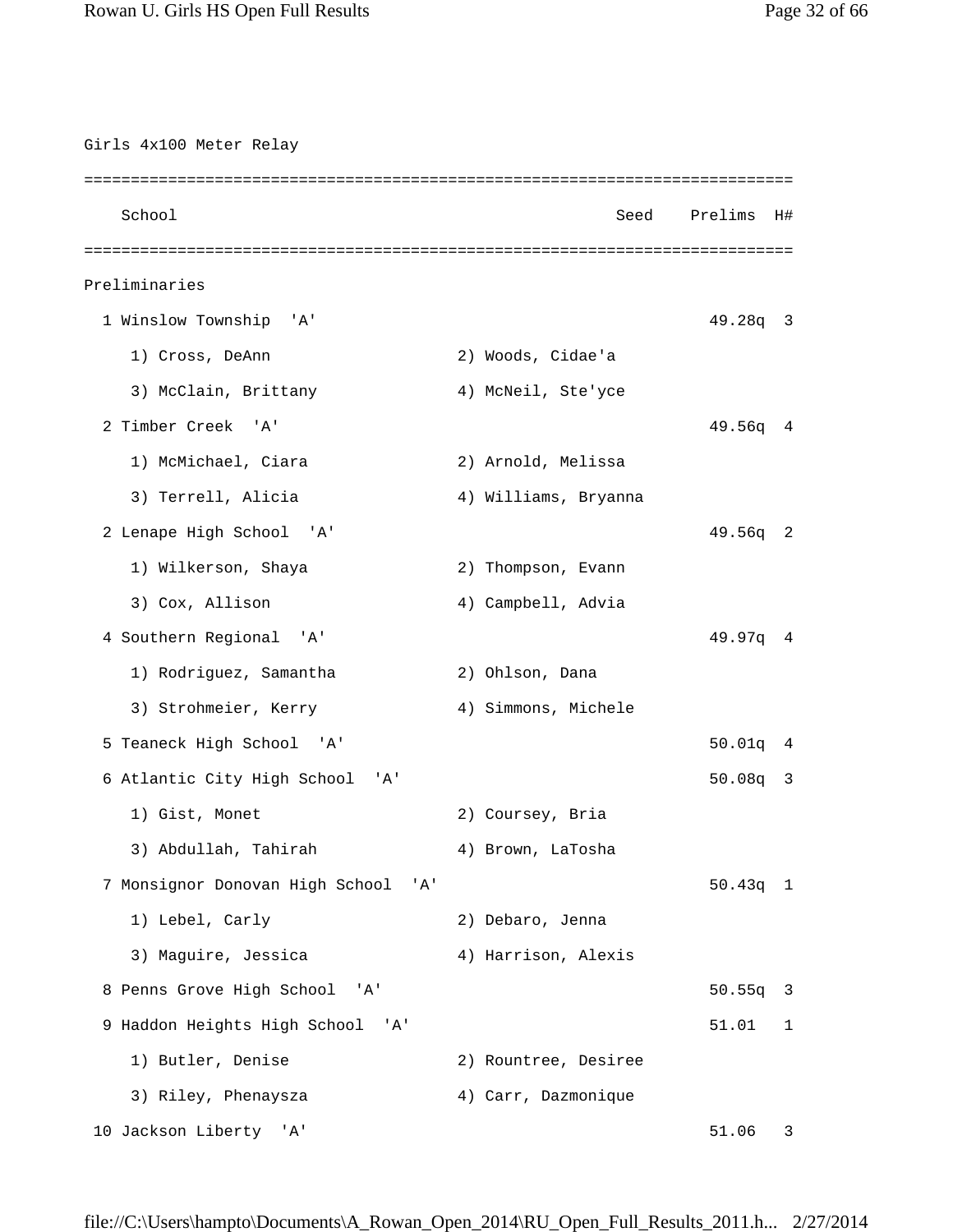11 Pennsauken 'A' 51.08 2 1) Lewis, Tanel 2) Macauley-Coker, Elsie 3) Roberts, Dominique (4) Baird, Brianna 12 Bishop Eustace Prep 'A' 51.20 2 13 Glassboro High Schol 'A' 52.17 2 14 Eastern Regional High School 'A' 52.59 3 15 Shawnee 'A' 52.65 1 1) Suriano, Amelia 2) Coursen, Emily 3) Metzgar, Rachel (4) Johnson, Annie 16 Cherokee 'A' 53.09 4 17 Pemberton Twp. 'A' 53.31 4 18 Paul VI 'A' 53.33 1 1) Franciosa, Alex 2) Speller, Destiny 3) Timmons, Kaylynne 4) McShane, Kristen 19 Vineland High School 'A' 53.54 4 20 South Brunswick 'A' 53.89 3 21 Haddonfield 'A' 54.46 1 1) DeFeo, Laura 2) Wolf, Christina 3) Gaier, Kelsey (4) Herrmann, Erica 22 Salem 'A' 54.61 3 23 Highland Regional High School 'A' 55.14 4 23 Holy Cross 'A' 55.14 1 1) Myers, Annie 2) Eckerlie, Anne 3) Johnson, Grace 4) Howard, Colleen 25 Cherry Hill HS West 'A' 56.12 1 1) Jones, Talia 2) McGlinn, Kathleen 3) Melo, Marilyn 4) King, Shelby 26 Triton Regional 'A' 57.91 2 -- Woodbury HS 'A' DQ 2 -- Woodstown 'A' DQ 2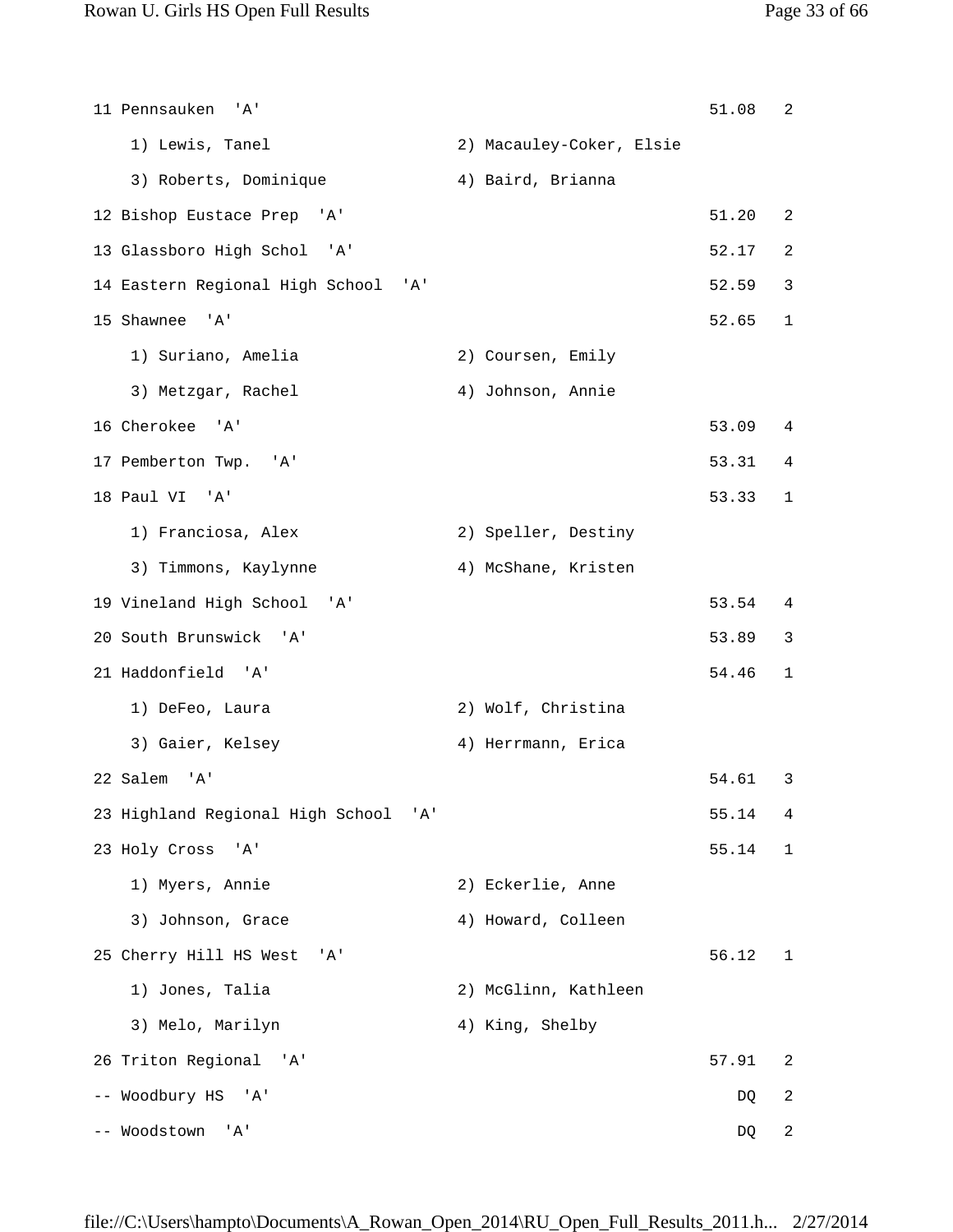| Girls 4x100 Meter Relay Middle Schoo |                      |             |
|--------------------------------------|----------------------|-------------|
|                                      |                      |             |
| School                               |                      | Seed Finals |
|                                      |                      |             |
| Finals                               |                      |             |
| 1 Southern Middle<br>'B'             |                      | 54.13       |
| 1) Stango, Lia                       | 2) Fey, Rachel       |             |
| 3) Amirr, Sierra                     | 4) Haywood, Danaysia |             |
| 2 Woodbury Middle 'A'                |                      | 57.21       |
| 1) Mercer, Donna                     | 2) Hayes, Anjelai    |             |
| 3) Chandler, Jade                    | 4) Watkins, Ne'Asia  |             |
| 3 Woodbury Middle<br>'B'             |                      | 1:00.59     |
| 1) Esters, Jaimie                    | 2) Lundy, Toni       |             |
| 3) Nowak, Lucianne                   | 4) McMillan, Tirzah  |             |
| -- Southern Middle<br>. 'A'          |                      | DQ          |
| 1) Knudsen, Kelly                    | 2) Alessi, Medison   |             |
| 3) Lake, Arnaysia                    | 4) Decker, Bailey    |             |
|                                      |                      |             |
| Girls 4x100 Meter Relay              |                      |             |
|                                      |                      |             |
| School                               | Prelims              | Finals      |
|                                      |                      |             |
| 1 Winslow Township 'A'               | 49.28                | 48.35       |
| 1) Cross, DeAnn                      | 2) McClain, Brittany |             |
| 3) McNeil, Ste'yce                   | 4) Woods, Cidae'a    |             |
| 2 Timber Creek<br>'A'                | 49.56                | 49.23       |
| 1) Arnold, Melissa                   | 2) McMichael, Ciara  |             |
| 3) Terrell, Alicia                   | 4) Williams, Bryanna |             |
| 3 Lenape High School<br>'A'          | 49.56                | 49.46       |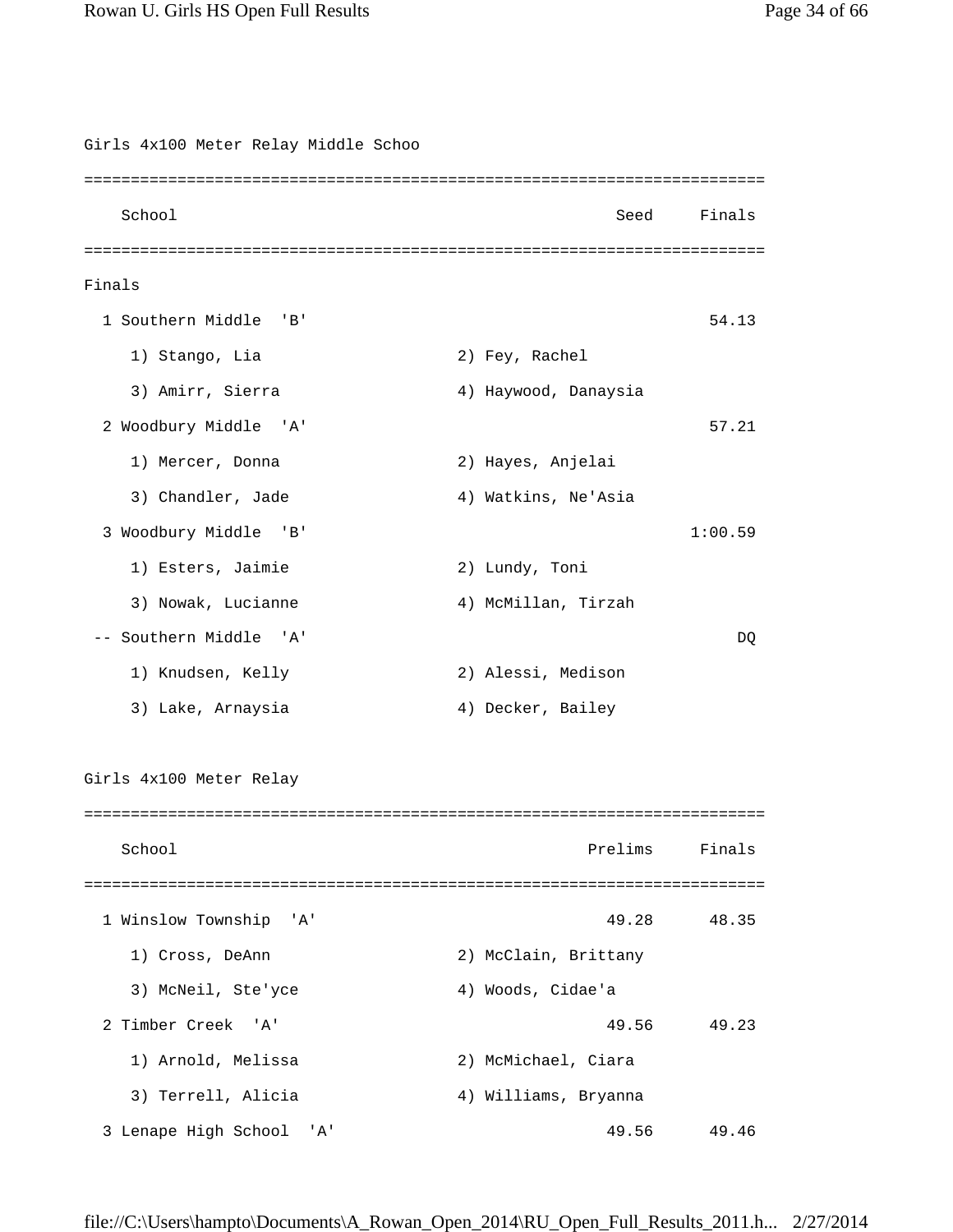| 1) Campbell, Advia                                           | 2) Cox, Allison        |
|--------------------------------------------------------------|------------------------|
| 3) Thompson, Evann                                           | 4) Wilkerson, Shaya    |
| 4 Atlantic City High School 'A'                              | 50.08 49.74            |
| 1) Abdullah, Tahirah                                         | 2) Brown, LaTosha      |
| 3) Coursey, Bria                                             | 4) Gist, Monet         |
| 5 Teaneck High School 'A'                                    | 50.01<br>50.18         |
| 1) Barker, Ashley                                            | 2) Ferrel, Janay       |
| 3) Taylor, Kahila                                            | 4) Balgobin, Talasiah  |
| 6 Southern Regional 'A'                                      | 49.97<br>50.31         |
| 1) Ohlson, Dana                                              | 2) Rodriguez, Samantha |
| 3) Simmons, Michele                                          | 4) Strohmeier, Kerry   |
| 7 Monsignor Donovan High School 'A'                          | 50.43<br>50.59         |
| 1) Debaro, Jenna                                             | 2) Harrison, Alexis    |
| 3) Lebel, Carly                                              | 4) Maguire, Jessica    |
| 8 Penns Grove High School<br>'A'                             | 50.55<br>51.27         |
| 1) Dowe, Faleesha                                            | 2) Smith, Taylor       |
| 3) Hayes, Imani                                              | 4) Pollard, Kianje     |
| Preliminaries                                                |                        |
| 9 Haddon Heights High School<br>'' A '                       | 51.01                  |
| 10 Jackson Liberty 'A'                                       | 51.06                  |
| 11 Pennsauken 'A'                                            | 51.08                  |
| 12 Bishop Eustace Prep 'A'                                   | 51.20                  |
| 13 Glassboro High Schol<br>$^{\prime}$ A $^{\prime}$         | 52.17                  |
| 14 Eastern Regional High School<br>$^{\prime}$ A $^{\prime}$ | 52.59                  |
| 15 Shawnee<br>'A'                                            | 52.65                  |
| 16 Cherokee 'A'                                              | 53.09                  |
| 17 Pemberton Twp. 'A'                                        | 53.31                  |
| 18 Paul VI<br>'A'                                            | 53.33                  |
| 19 Vineland High School<br>'' A '                            | 53.54                  |
| 20 South Brunswick<br>'A'                                    | 53.89                  |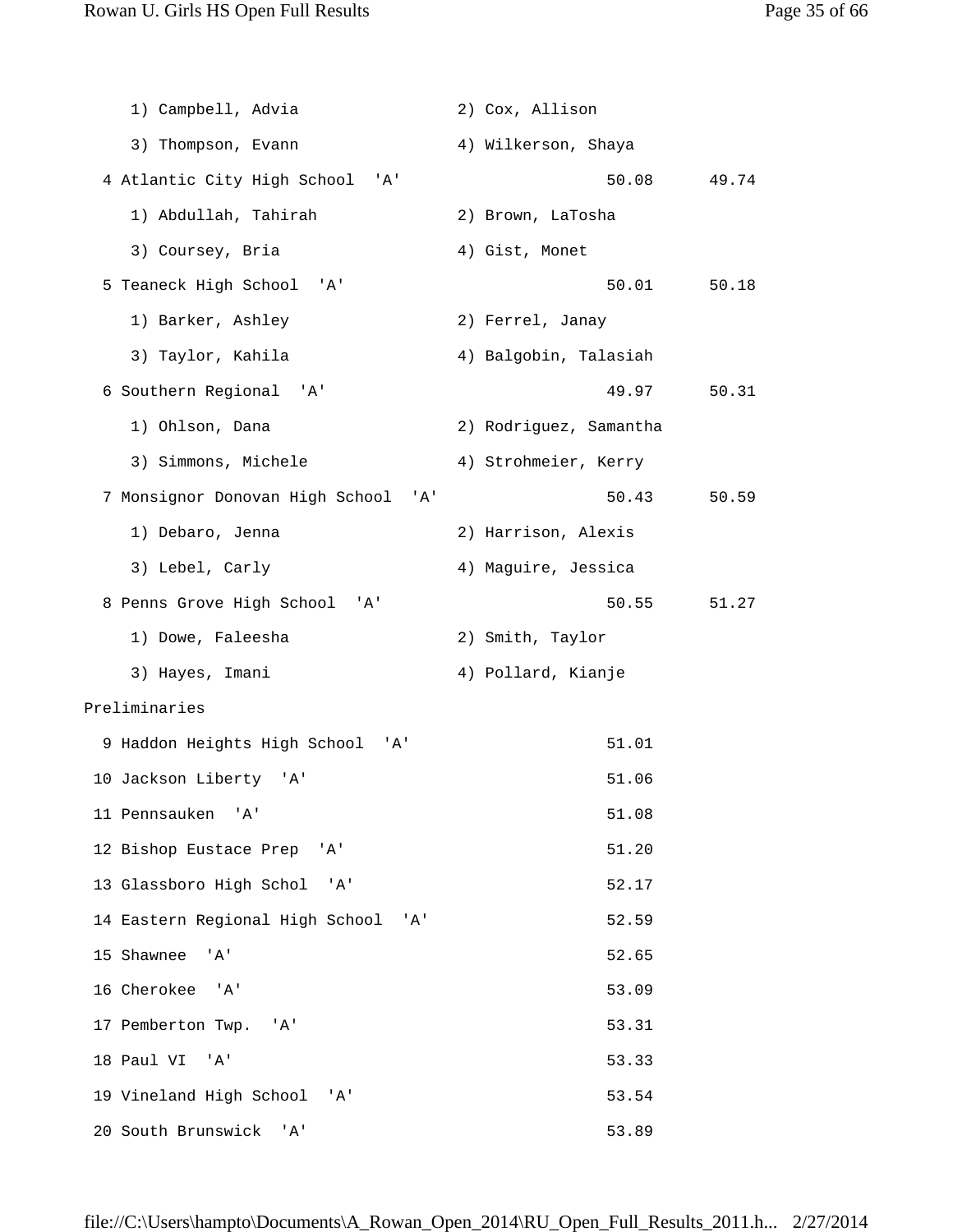| 21 Haddonfield 'A'                       | 54.46                |         |    |
|------------------------------------------|----------------------|---------|----|
| 22 Salem 'A'                             | 54.61                |         |    |
| 23 Highland Regional High School 'A'     | 55.14                |         |    |
| 23 Holy Cross 'A'                        | 55.14                |         |    |
| 25 Cherry Hill HS West 'A'               | 56.12                |         |    |
| 26 Triton Regional 'A'                   | 57.91                |         |    |
| -- Woodbury HS 'A'                       | DQ                   |         |    |
| -- Woodstown 'A'                         | DQ.                  |         |    |
|                                          |                      |         |    |
| Girls 4x200 Meter Relay                  |                      |         |    |
|                                          |                      |         |    |
| School                                   | Seed                 | Finals  | H# |
|                                          |                      |         |    |
| Finals                                   |                      |         |    |
| 1 Winslow Township 'A'                   |                      | 1:42.40 | 5  |
| 1) Cross, DeAnn                          | 2) Woods, Cidae'a    |         |    |
| 3) McClain, Brittany                     | 4) McNeil, Ste'yce   |         |    |
| 2 Monsignor Donovan High School<br>' A ' |                      | 1:44.41 | 5  |
| 1) Harrison, Alexis                      | 2) Weeks, Katie      |         |    |
| 3) Dabrowski, Pauline                    | 4) Maguire, Jessica  |         |    |
| 3 Lenape High School 'A'                 |                      | 1:45.25 | 5  |
| 1) De Las Heras, Ana                     | 2) Thompson, Evann   |         |    |
| 3) Gallagher, Ally                       | 4) Cox, Allison      |         |    |
| 4 A.P. Schalick High School<br>'A'       |                      | 1:45.50 | 5  |
| 1) Ismail, Ciera                         | 2) Long, Devon       |         |    |
| 3) Dennis, Mariah                        | 4) Perry, Joyce      |         |    |
| 5 Southern Regional 'A'                  |                      | 1:45.51 | 5  |
| 1) Simmons, Michele                      | 2) Strohmeier, Kerry |         |    |
| 3) Angellella, Brianna                   | 4) Hammel, Mikaela   |         |    |
| 6 Jackson Liberty 'A'                    |                      | 1:46.82 | 5  |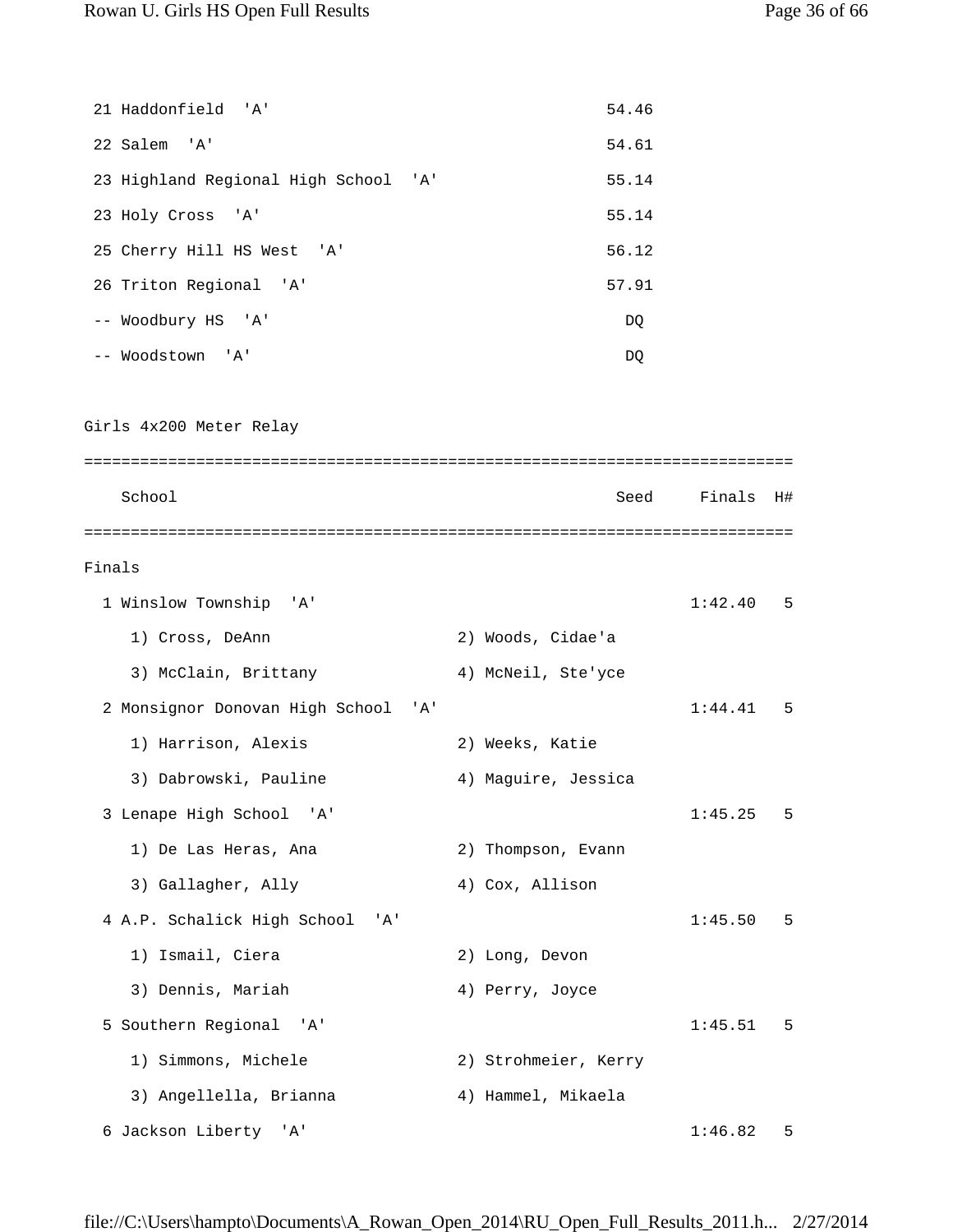| 1) White, Kyasia                     | 2) Czapkowski, Robyn  |         |   |
|--------------------------------------|-----------------------|---------|---|
| 3) Lowe, Ashley                      | 4) Testa, Giana       |         |   |
| 7 Penns Grove High School<br>'A'     |                       | 1:47.01 | 4 |
| 1) Smith, Taylor                     | 2) Pollard, Kianje    |         |   |
| 3) Dowe, Faleesha                    | 4) Hayes, Imani       |         |   |
| 8 Haddonfield<br>' A'                |                       | 1:47.26 | 5 |
| 1) Carson, Emily                     | 2) Baccare, Grace     |         |   |
| 3) Pascocello, Erica                 | 4) Johnston, Megan    |         |   |
| 9 Bishop Eustace Prep 'A'            |                       | 1:47.82 | 4 |
| 1) Ardire, Julianna                  | 2) Silva, Paige       |         |   |
| 3) Stoffel, Jessica                  | 4) Quinn, Kelly       |         |   |
| 10 Haddon Heights High School<br>'A' |                       | 1:48.87 | 4 |
| 1) Higgs, Noel                       | 2) Rountree, Desiree  |         |   |
| 3) Riley, Phenaysza                  | 4) Carr, Dazmonique   |         |   |
| 11 Holy Spirit High School<br>'A'    |                       | 1:49.38 | 4 |
| 1) Jarvis, Nadia                     | 2) Marakos, Sarah     |         |   |
| 3) Sacco, Angela                     | 4) White, Tiara       |         |   |
| 12 Willingboro<br>'A'                |                       | 1:50.06 | 4 |
| 1) Davidson, Chantelle               | 2) Courtney, Aailiyah |         |   |
| 3) Ramsey Sheppard, Dasia            | 4) Mendez, Ciera      |         |   |
| 13 Woodrow Wilson<br>'' A '          |                       | 1:51.03 | 3 |
| 1) Gainey, Nichole                   | 2) Perry, Chan'elle   |         |   |
| 3) Briggs, Dishel                    | 4) Redd, Nadajia      |         |   |
| 14 Glassboro High Schol<br>' A '     |                       | 1:51.05 | 3 |
| 1) Tuitt, Otarah                     | 2) Power, Elena       |         |   |
| 3) Miller, Sabrie                    | 4) Gadson, Zenee      |         |   |
| 15 Timber Creek<br>'' A '            |                       | 1:51.07 | 2 |
| 1) Furlow, Paige                     | 2) Hason, LaQuannah   |         |   |
| 3) Hollingsworth, Tajah              | 4) Anderson, Sierra   |         |   |
| 16 Lindenwold<br>'A'                 |                       | 1:51.08 | 3 |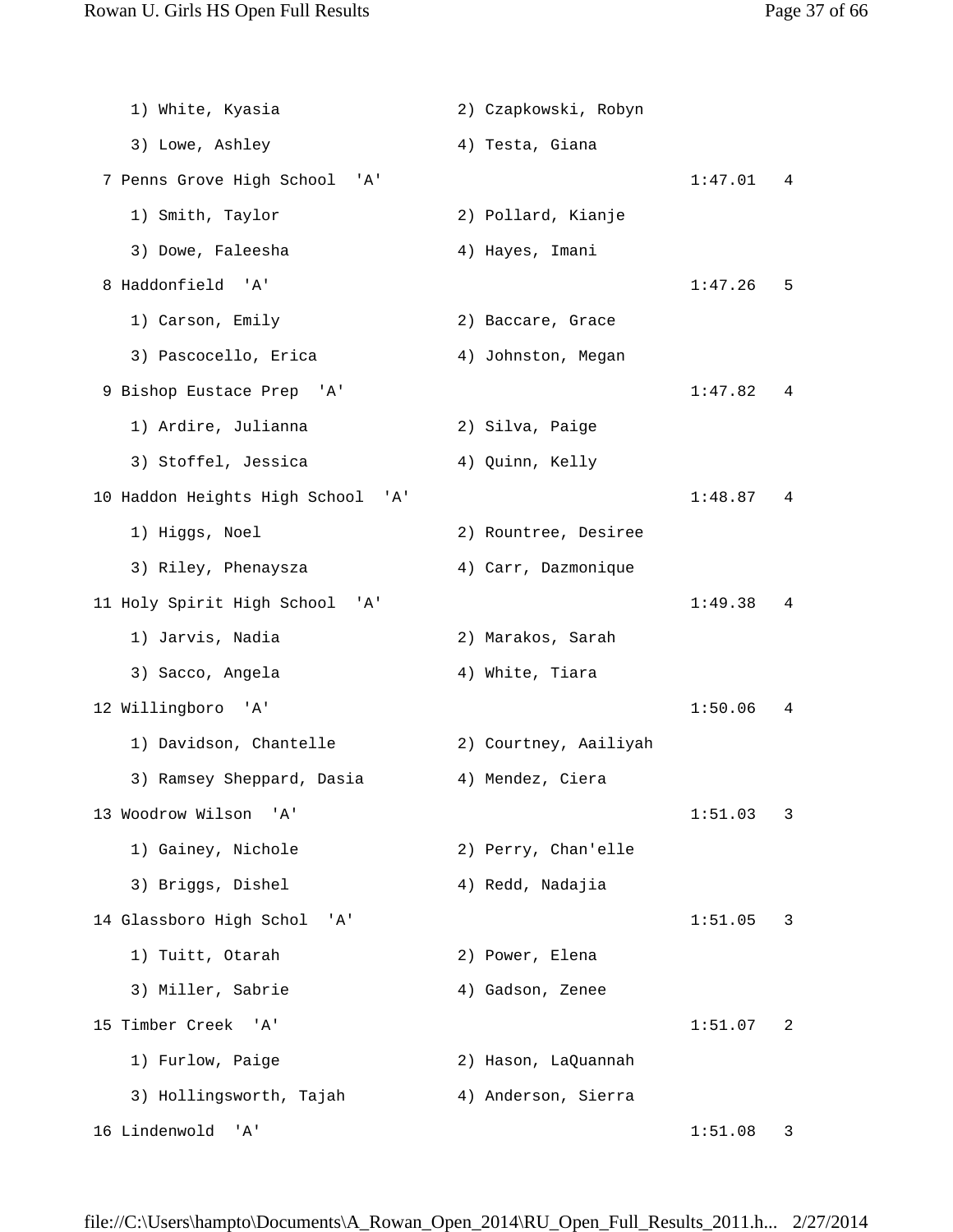| 1) McCargo-Bullard, Precious           | 2) Lloyd, Andreya             |         |              |
|----------------------------------------|-------------------------------|---------|--------------|
| 3) Brown, Diamond                      | 4) Perry, Kylah               |         |              |
| 17 South Brunswick<br>' A '            |                               | 1:51.82 | 4            |
| 1) Monteiro, Victoria                  | 2) Thompson, Jenna            |         |              |
| 3) Marciniak, Jackie                   | 4) Plummer, Kylie             |         |              |
| 18 Toms River North<br>'' A '          |                               | 1:51.91 | 3            |
| 1) Gerew, Christina                    | 2) Gordon, Rachel             |         |              |
| 3) Paret, Christina                    | 4) Honhn, Allison             |         |              |
| 19 Edison HS<br>'A'                    |                               | 1:52.23 | 4            |
| 1) Brown, Amanda                       | 2) Weber, Mahra               |         |              |
| 3) Melisurgo, Kara                     | 4) Butler, Tatyana            |         |              |
| 20 Woodstown<br>'A'                    |                               | 1:52.73 | 2            |
| 1) Stanford, Latoya                    | 2) Russell, Tajon             |         |              |
| 3) Thompson, Chazzmen                  | 4) DiGregorio, Alexa          |         |              |
| 21 Cherokee<br>'' A '                  |                               | 1:53.63 | 3            |
| 1) Iannone, Danielle                   | 2) DeMarco, Jaimie            |         |              |
| 3) Bennett, Claire                     | 4) Watts, Amy                 |         |              |
| 22 Clearview 'A'                       |                               | 1:54.19 | 2            |
| 1) Congdon, Sarah                      | 2) Rothstein, Emily           |         |              |
| 3) Martin, Megan                       | 4) Rothstein, Lauren          |         |              |
| 23 Triton Regional 'A'                 |                               | 1:54.94 | 2            |
| 1) Rivera, Kayla                       | 2) Porch-Camarillo, Josephine |         |              |
| 3) Crawford, Shana                     | 4) Bullock, Deja              |         |              |
| 24 Eastern Regional High School<br>'A' |                               | 1:55.01 | $\mathbf{1}$ |
| 1) Lyons, Kathleen                     | 2) Thompson, Brielle          |         |              |
| 3) Tull, Mckinley                      | 4) Price-Perry, Aliyah        |         |              |
| 25 Ocean City HS<br>'A'                |                               | 1:56.13 | 5            |
| 1) Jernee, Jackie                      | 2) Granger, Cierra            |         |              |
| 3) Ladd, Kelsey                        | 4) Babore, Francesca          |         |              |
| 26 Shawnee<br>'A'                      |                               | 1:56.15 | 3            |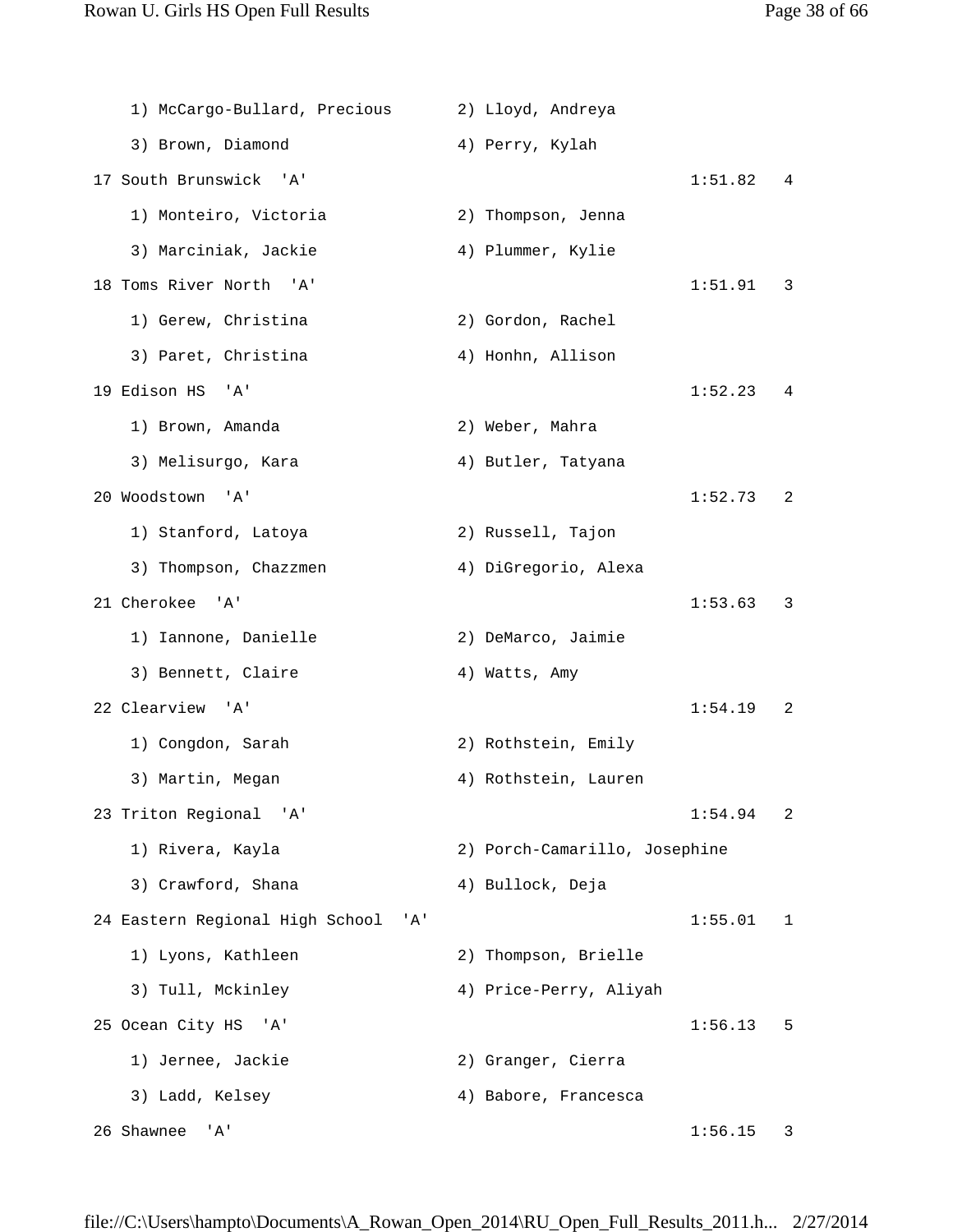1) Suriano, Amelia 2) Schuck, Leanna 3) Metzgar, Rachel (4) Stroud, Ciarra 27 Salem 'A' 1:56.68 1 1) Tatum, Najwa 2) Brittingham, Azure 3) Pollitt, Sharvae  $\begin{array}{ccc} 4 & 4 & \text{Rhym, Aaliyah} \end{array}$  28 Highland Regional High School 'A' 1:58.08 1 1) Steward, Kiera 2) Anderson, Shania 3) Pollard, Jasmin 4) James, Jamyah 29 Pennsauken 'A' 1:58.44 1 1) Dupree, Aleyah 2) Bradley, Jasmine 3) Irvin, Natasha (4) Smith, Chantel 30 Cherry Hill HS West 'A' 1:59.82 1 1) McGlinn, Kathleen 2) Jones, Talia 3) Fogliano, Tanya (4) King, Shelby -- Teaneck High School 'A' DQ 3 1) McBean, Jamie 2) Sanders, Ruqayyah 3) Jefferson, Kera (4) Walker, Cherieka Girls 4x400 Meter Relay ============================================================================ School Seed Finals H# ============================================================================ 1 Winslow Township 'A' 4:00.17 2 1) McClain, Brittany 2) Bey, Jaleela 3) Cross, DeAnn 4) McNeil, Ste'yce 2 Penns Grove High School 'A' 4:01.81 2 1) Smith, Taylor 2) Smith, Courtney 3) Pollard, Kianje (4) Dowe, Faleesha 3 South Brunswick 'A' 4:02.38 2 1) Baker, Janae 2) Spriggs, Joy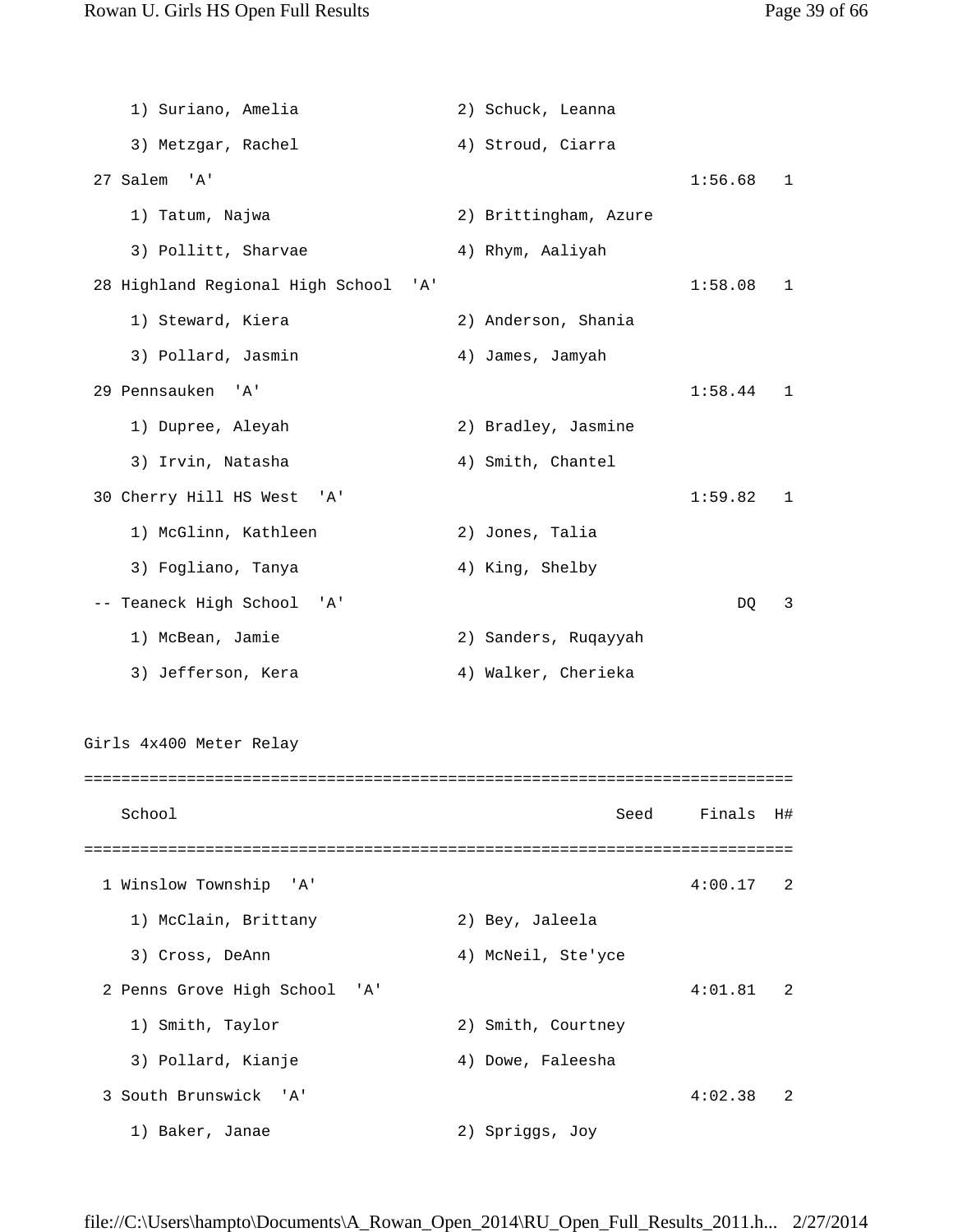| 3) Calderone, Laura                     | 4) Osley, Alicia       |         |   |
|-----------------------------------------|------------------------|---------|---|
| 4 Edison HS<br>'A'                      |                        | 4:05.07 | 2 |
| 1) Appia, Clara                         | 2) Lubonski, Kayla     |         |   |
| 3) Greer, Emily                         | 4) Searcy, Melirah     |         |   |
| 5 Lenape High School<br>' A '           |                        | 4:13.44 | 2 |
| 1) Gallagher, Ally                      | 2) De Las Heras, Ana   |         |   |
| 3) Maynes, Jackie                       | 4) Jelks, Kiara        |         |   |
| 6 Lindenwold<br>'' A '                  |                        | 4:13.59 | 1 |
| 1) Lloyd, Andreya                       | 2) Ross, Ebone'        |         |   |
| 3) McCargo-Bullard, Precious            | 4) Perry, Kylah        |         |   |
| 7 Woodbury HS<br>'A'                    |                        | 4:14.86 | 1 |
| 1) Gligor, Alexis                       | 2) Gulledge, Asia      |         |   |
| 3) Hill, Tampha                         | 4) Tiller, Skye        |         |   |
| 8 Toms River North<br>' A '             |                        | 4:15.43 | 2 |
| 1) Kotran, Ashley                       | 2) Baker, Allison      |         |   |
| 3) leskow, hannah                       | 4) Potter, Lisa        |         |   |
| 9 Bishop Eustace Prep 'A'               |                        | 4:17.48 | 1 |
| 1) Ardire, Julianna                     | 2) McGrath, Alexa      |         |   |
| 3) Damato, Katherine                    | 4) Pellegrino, Marlena |         |   |
| 10 Highland Regional High School<br>'A' |                        | 4:21.55 | 2 |
| 1) Predergast, Kristin                  | 2) Gonzalez, Mercedes  |         |   |
| 3) Anderson, Shania                     | 4) Johnson, Lea        |         |   |
| 11 Woodrow Wilson 'A'                   |                        | 4:22.72 | 1 |
| 1) Redd, Nadajia                        | 2) Perry, Chan'elle    |         |   |
| 3) Dunston, NaShay                      | 4) Gainey, Nichole     |         |   |
| 12 Cherokee<br>' A '                    |                        | 4:25.41 | 1 |
| 1) Iannone, Danielle                    | 2) Harrison, Ashley    |         |   |
| 3) Ecker, Leigh Ann                     | 4) DiGeambeardino, Mia |         |   |
| 13 Willingboro<br>'A'                   |                        | 5:00.58 | 1 |
| 1) Little, akira                        | 2) Balaam, Assante     |         |   |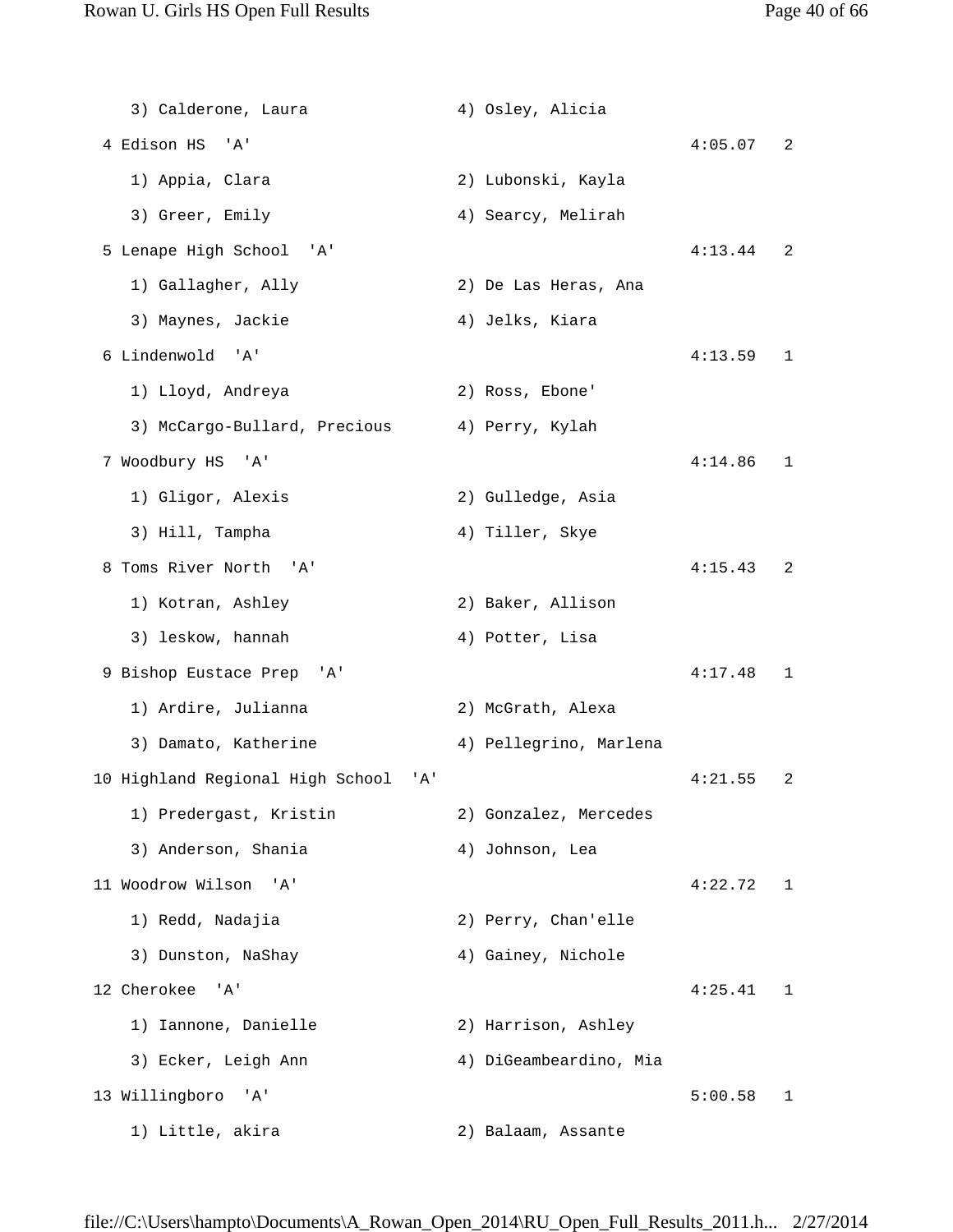3) Scarborough, Mecca 4) Davis, Jenee Girls 4x800 Meter Relay ========================================================================= School Seed Finals ========================================================================= 1 Lenape High School 'A' 9:32.40 1) Ocasio, Natalia 2) Kopec, Olivia 3) McGee, Emily 19 (4) Restivo, Amanda 2 Toms River North 'A' 9:34.80 1) Kotran, Ashley 2) Baker, Allison 3) leskow, hannah (4) Potter, Lisa 3 Cherokee 'A' 9:42.24 1) Wright, Jess 2) Chiarelli, Alexa 3) Ahern, Taylor 4) Charbeneau, Megan 4 Southern Regional 'A' 9:45.30 1) Muraczewski, Courtney 2) Difilippo, Jami 3) Neustadt, Hannah (4) Hammel, Melana 5 Haddonfield 'A' 9:48.35 1) Oskowiak, Taylor 2) Bailey, Lisa 3) Spinelli, Mia  $4)$  Cain, Shelby 6 Freehold Township 'A' 9:48.46 1) Spadola, Heather 2) Vitello, Adrian 3) Eldridge, Jenna 4) Savarino, Natalie 7 South Brunswick 'A' 10:22.16 8 Edison HS 'A' 10:27.02 9 Jackson Liberty 'A' 10:29.21 10 Lindenwold 'A' 10:40.42 11 Triton Regional 'A' 10:41.86 12 Ocean City HS 'A' 10:46.72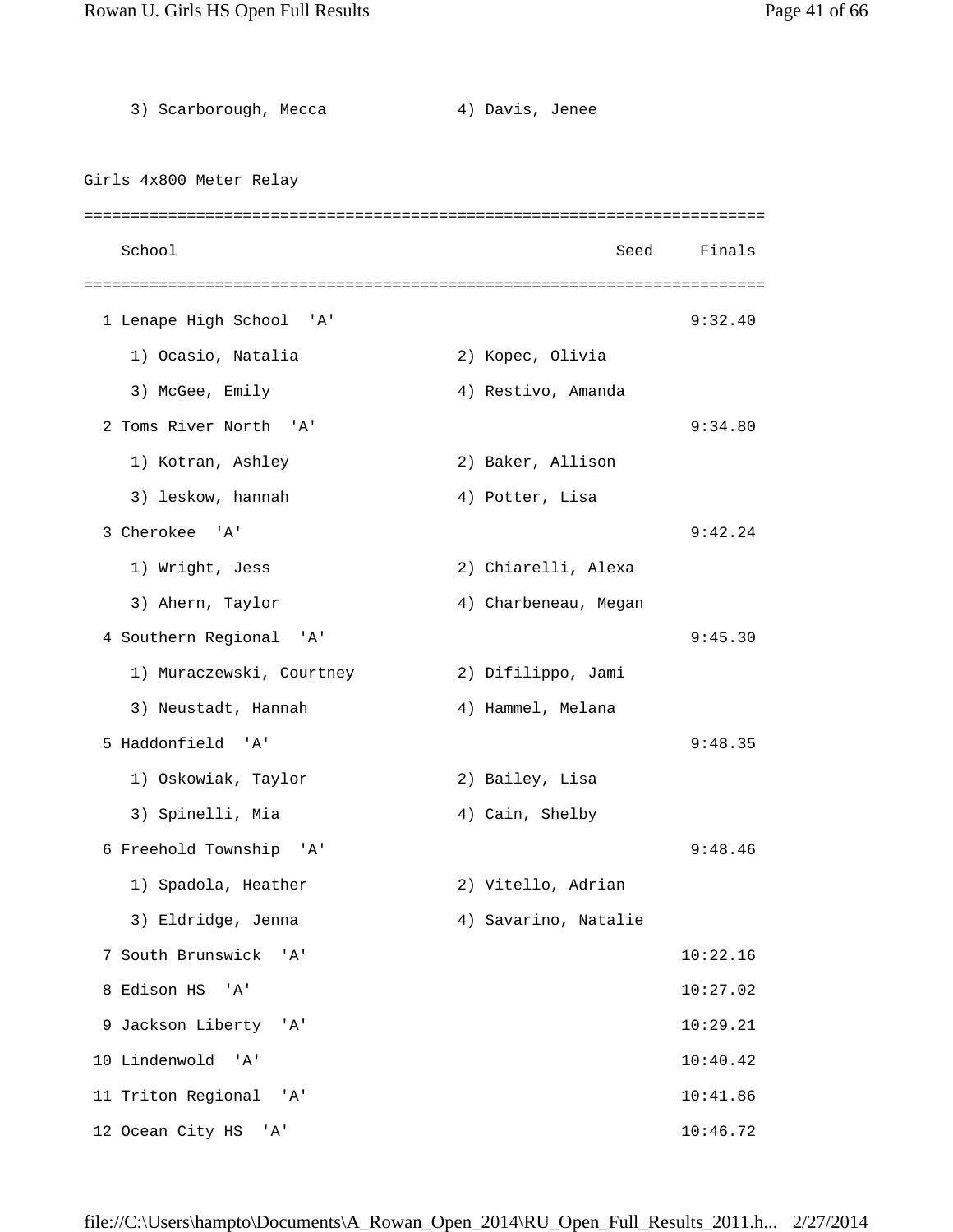| 13 Clearview 'A'                     | 10:53.84 |
|--------------------------------------|----------|
| 14 Glassboro High Schol 'A'          | 10:54.96 |
| 15 Winslow Township 'A'              | 10:59.02 |
| 16 Vineland High School 'A'          | 11:07.23 |
| 17 Willingboro 'A'                   | 11:23.24 |
| 18 Highland Regional High School 'A' | 11:30.55 |

Girls 4x1500 Meter Relay ========================================================================= School School Seed Finals ========================================================================= 1 Southern Regional 'A' 20:49.03 1) Difilippo, Jami 2) Smolyn, Danielle 3) McHugh, Kelly (4) Smith, Jillian 2 Toms River North 'A' 20:52.61 1) Petruski, Johanna 2) wilhelm, carly 3) Hanlon, Maggie 4) O'Halloran, Karah 3 Freehold Township 'A' 21:07.09 1) Carpenter, Christen 2) Roche, Brianne 3) Rosenberg, Amanda (4) Faith, Jess 4 Shawnee 'A' 21:24.34 1) Piatkowski, Ashley 2) Stroud, Ciarra 3) Julia, DeSpirito 4) Niedrach, Kristen 5 Cherokee 'A' 21:27.41 1) Litty, Alyssa 2) Moraschi, Ally 3) Arnold, Melissa (4) Stone, Courtney 6 Lenape High School 'A' 21:35.10 1) Jelks, Kiara 2) Henry, Meghan 3) Londregan, Annie 4) Vicente, Leanne 7 Haddonfield 'A' 21:40.50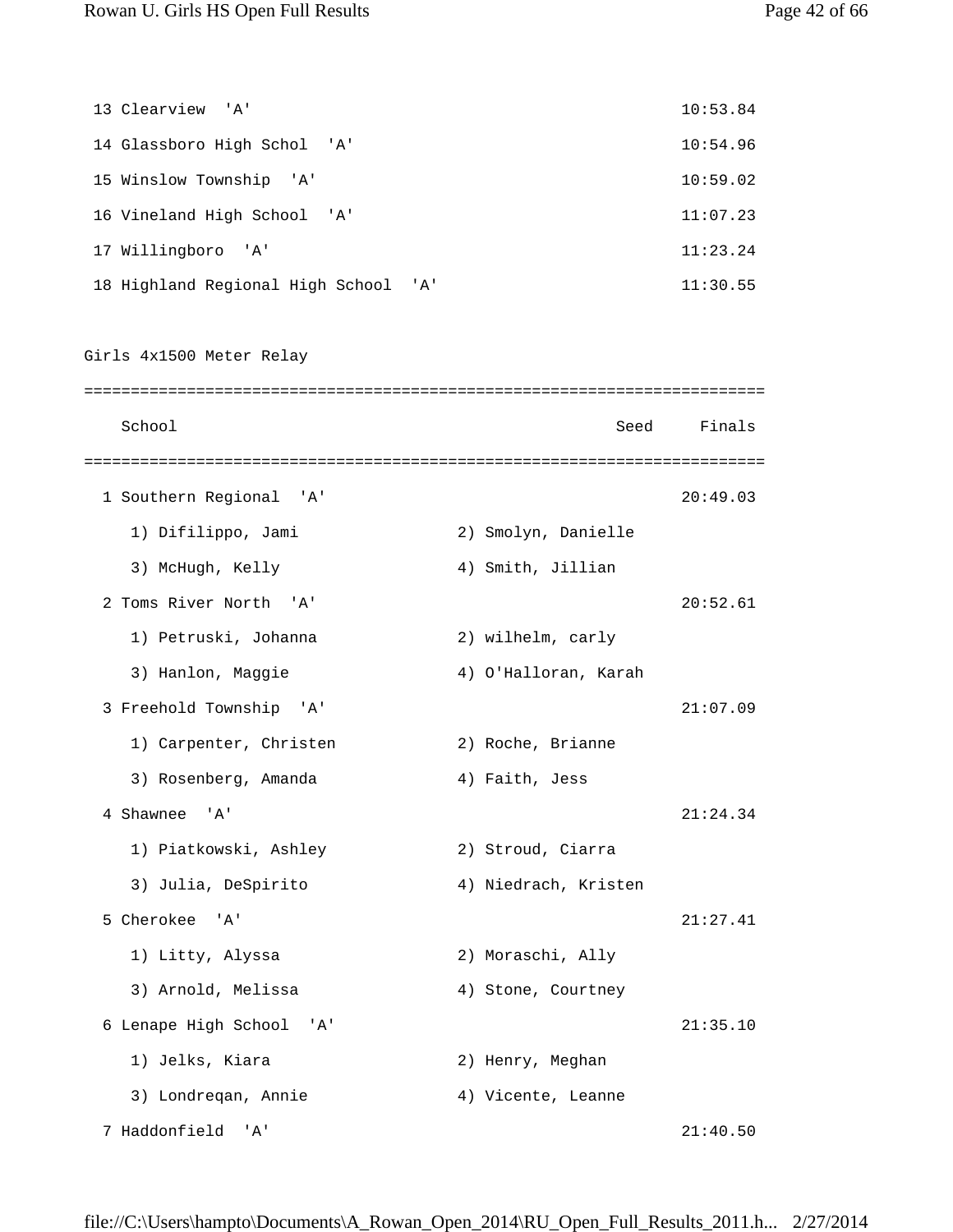| 1) McAdams, Maddy                         | 2) Shea, Colleen        |          |    |
|-------------------------------------------|-------------------------|----------|----|
| 3) Fenton, Taylor                         | 4) Johnson, Rosa        |          |    |
| 8 Triton Regional 'A'                     |                         | 22:02.98 |    |
| 1) Derham, Melanie                        | 2) Schules, Erica       |          |    |
| 3) Cziryak, Alyssa                        | 4) Moken, Tara          |          |    |
| 9 South Brunswick 'A'                     |                         | 22:26.16 |    |
| 1) Mateescu, Niky                         | 2) Lane, Emily          |          |    |
| 3) Thomas, Charlotte                      | 4) Tran, Kristin        |          |    |
| 10 Paul VI<br>' A '                       |                         | 23:00.66 |    |
| 1) Gilson, Sara                           | 2) Abbott, Aimee        |          |    |
| 3) Carr, Meghan                           | 4) Hiester, Stephanie   |          |    |
| 11 Woodstown<br>$^{\prime}$ A $^{\prime}$ |                         | 23:55.91 |    |
| 1) Fraser, Lyndsey                        | 2) Freiberger, Kristine |          |    |
| 3) Chasten, Amanda                        | 4) O'Kane, Kelly        |          |    |
| 12 Glassboro High Schol 'A'               |                         | 25:32.74 |    |
| 1) Mancini, Maria                         | 2) Wahner, Samantha     |          |    |
| 3) Grehlinger, Abby                       | 4) Kulikowski, Mary     |          |    |
|                                           |                         |          |    |
| Girls 800 Sprint Medley Super             |                         |          |    |
|                                           |                         |          |    |
| School                                    | Seed                    | Finals   | H# |
|                                           |                         |          |    |
| 1 Lenape High School<br>'A'               |                         | 1:49.62  | 4  |
| 1) Wilkerson, Shaya                       | 2) Campbell, Advia      |          |    |
| 3) Cox, Allison                           | 4) Thompson, Evann      |          |    |
| 2 Freehold Township 'A'                   |                         | 1:50.53  | 4  |
| 1) Eldridge, Jenna                        | 2) Spadola, Heather     |          |    |
| 3) Berg, Kelly                            | 4) Morrison, Sarah      |          |    |
| 3 South Brunswick<br>' 'A '               |                         | 1:50.87  | 4  |
| 1) Thompson, Jenna                        | 2) Johnson, Rachel      |          |    |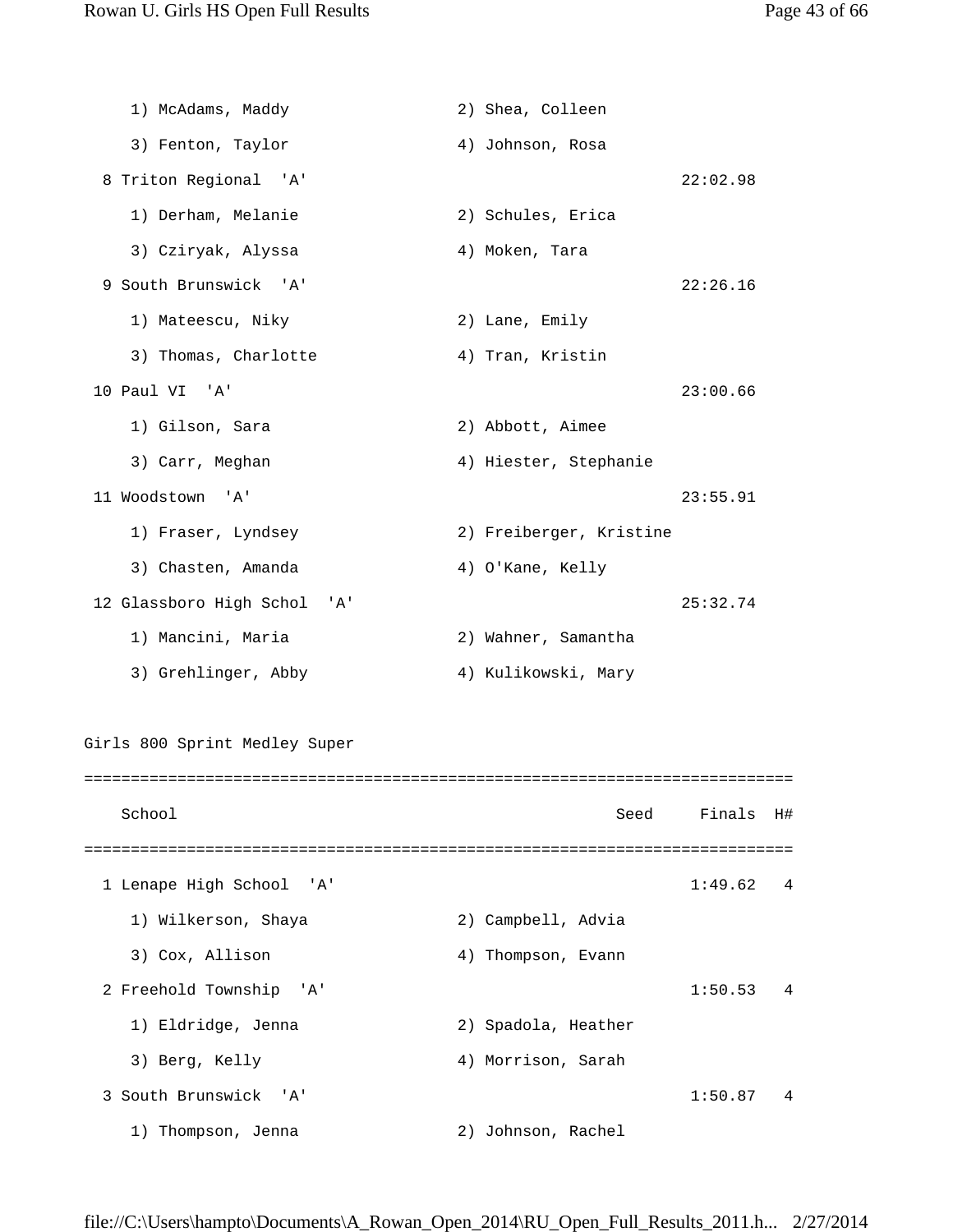3) Baker, Janae (4) Osley, Alicia 4 Teaneck High School 'A' 1:50.95 4 1) Barker, Ashley 2) Ferrel, Janay 3) Taylor, Kahila  $4)$  Balgobin, Talasiah 5 Cherokee 'A' 1:51.73 4 1) Green, Alicia 2) Schneeweis, Shelby 3) Foster, Courtney (4) Robbie, Sarah 6 Southern Regional 'A' 1:52.30 3 1) Simmons, Michele 2) Strohmeier, Kerry 3) Hammel, Mikaela (4) Knight, Elissa 7 Highland Regional High School 'A' 1:53.09 4 1) Steward, Kiera 2) Gonzalez, Mercedes 3) Johnson, Lea 4) Predergast, Kristin 8 Pennsauken 'A' 1:53.82 3 1) Lewis, Tanel 2) Macauley-Coker, Elsie 3) Baird, Brianna (4) Roberts, Dominique 9 Shawnee 'A' 1:54.19 3 1) Metzgar, Rachel 2) Coursen, Emily 3) Suriano, Amelia 4) Johnson, Annie 10 Woodbury HS 'A' 1:54.30 4 1) Gulledge, Asia 2) Hill, Tampha 3) Tiller, Skye (4) Boston, shahmia 11 Camden High School 'A' 1:54.65 3 1) Simmons, Tatyana 2) Jackson, ChRnita 3) Taylor, Taylor (4) Haines, Jamira 12 Holy Cross 'A' 1:55.73 3 1) Myers, Annie 2) Howard, Colleen 3) Hummell, Maddie 4) Grogan, Shannon 13 Glassboro High Schol 'A' 1:56.84 3 1) Seymore, D'Andra 2) Tuitt, Otarah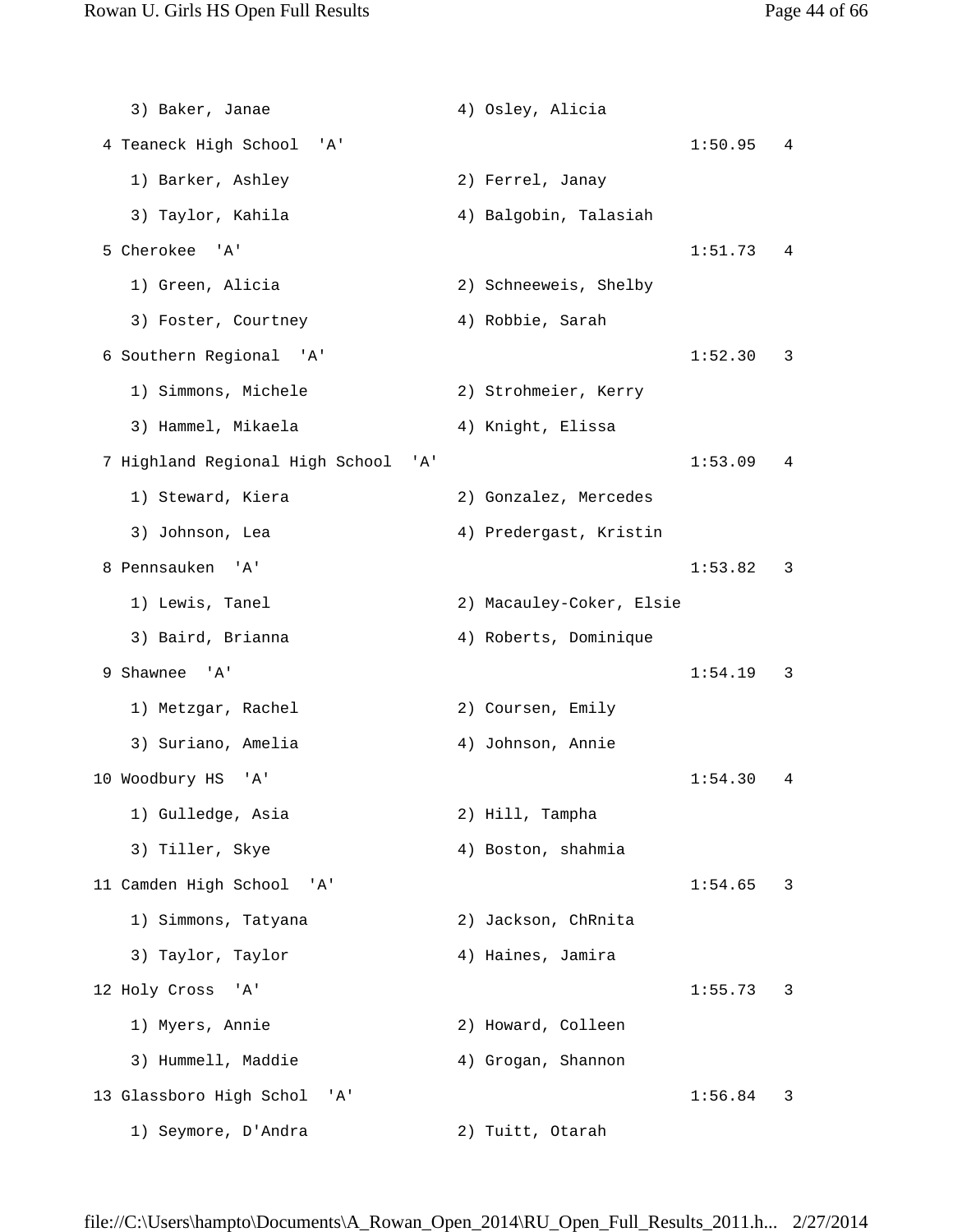3) Gadson, Zenee 4) Pendleton, Asia 14 Winslow Township 'A' 1:56.92 2 1) March, Tashay 2) Wall, Chanel 3) Higgs, Shequell 4) Woods, Cidae'a 15 Toms River North 'A' 1:58.10 2 1) Gordon, Rachel 2) Paret, Christina 3) Honhn, Allison 4) Szymanski, Cornelia 16 Edison HS 'A' 1:58.87 2 1) Brown, Amanda 2) Butler, Tatyana 3) Weber, Mahra (4) Melisurgo, Kara 17 Vineland High School 'A' 1:58.93 1 1) Harold, Kayla 2) Samuels, Princetta 3) Brown, Alexis 4) 18 Timber Creek 'A' 2:00.00 3 1) Crawley, Aarynn 2) McMichael, Ciara 3) Furlow, Paige 4) Pierce, Bre'shae 19 Lindenwold 'A' 2:00.97 2 1) Silvestro, Ashley 2) Brown, Diamond 3) Harmon-Moore, Kyiara (4) Patterson, Davonna 20 Jackson Liberty 'A' 2:02.02 1 1) White, Kyasia 2) Morgan, Alana 3) White, Anijaah 4) Ferro, Jennifer 21 Paul VI 'A' 2:02.70 1 1) Speller, Destiny 2) Franciosa, Alex 3) Speller, Kimesha (4) Timmons, Kaylynne 22 Willingboro 'A' 2:03.33 3 1) Moss, Shaymia 2) Clark, Kendra 3) Mendez, Ciera (4) Haley, Lillie 23 Bishop Eustace Prep 'A' 2:03.63 4 1) Silva, Paige 2) Stoffel, Jessica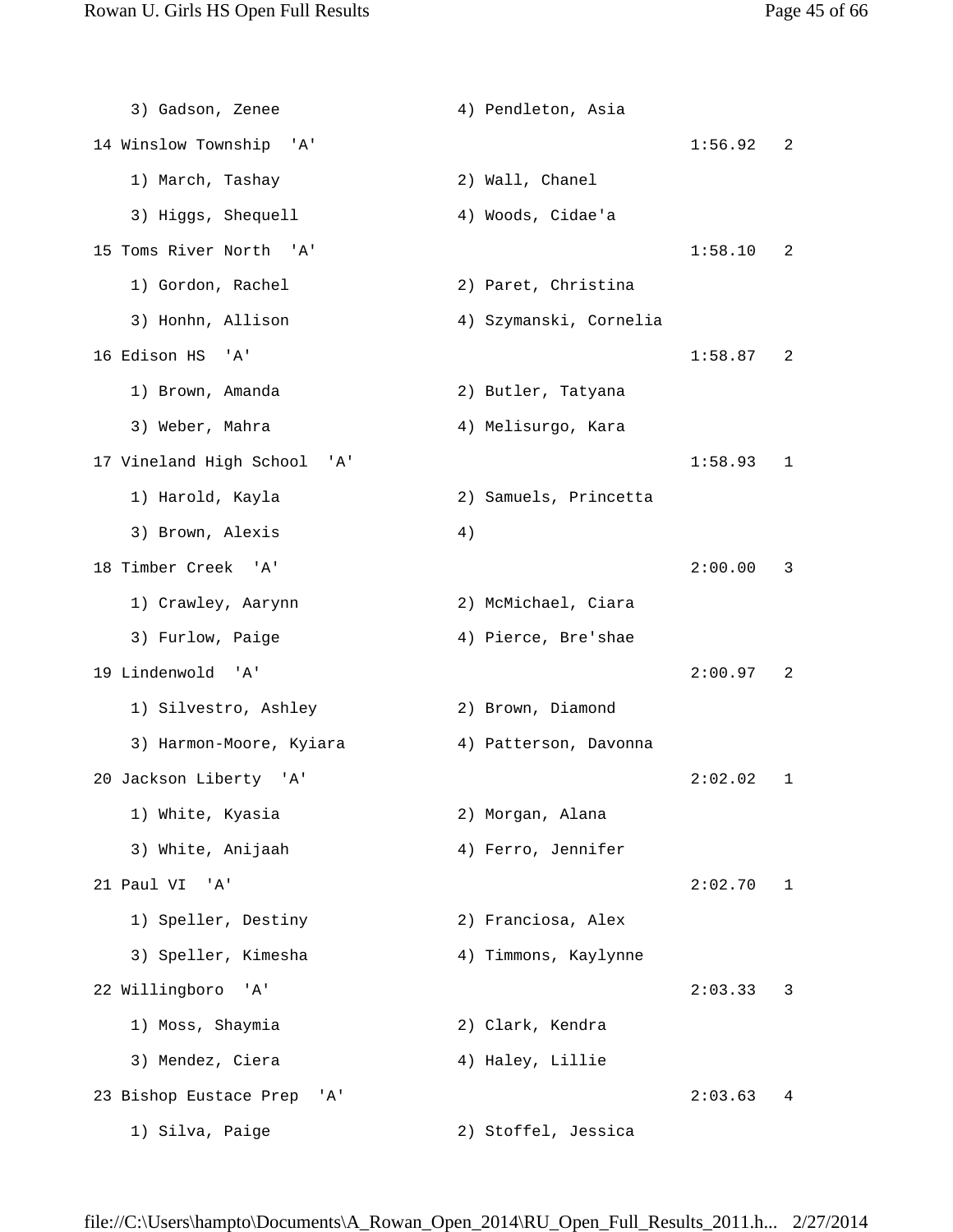3) Damato, Katherine 4) Brown, Samantha 24 Ocean City HS 'A' 2:03.64 2 1) Stein, April 2) Griswold, Sarah 3) Jernee, Jackie (4) Granger, Cierra 25 Clearview 'A' 2:05.67 1 1) Mulhbaier, Katie 2) Congdon, Sarah 3) Rothstein, Emily 19 Martin, Megan 26 Pemberton Twp. 'A' 2:06.40 2 1) Gregory, Alyssa 2) Lawrence, Nia 3) Williams, Shailah (4) Holmes, Aniyan 27 Salem 'A' 2:06.48 2 1) Rhym, Aaliyah 2) Brittingham, Azure 3) Patterson, Tavonja (4) Davenport, Cara Girls 1600 Sprint Medley ============================================================================ School Seed Finals H# ============================================================================ 1 Freehold Township 'A' 4:06.88 2 1) Morrison, Sarah 2) Berg, Kelly 3) Perriera, Emily (4) Perreira, Kelly 2 Timber Creek 'A' 4:08.23 2 1) Pierce, Bre'shae 2) Terrell, Alicia 3) Williams, Bryanna (4) Arnold, Melissa 3 Monsignor Donovan High School 'A' 4:11.94 2 1) Harrison, Alexis 2) Lebel, Carly 3) Maguire, Jessica 4) Dabrowski, Pauline 4 Holy Spirit High School 'A' 4:18.75 2 1) Jarvis, Nadia 2) White, Tiara 3) Sacco, Angela (4) Flynn, Bridgt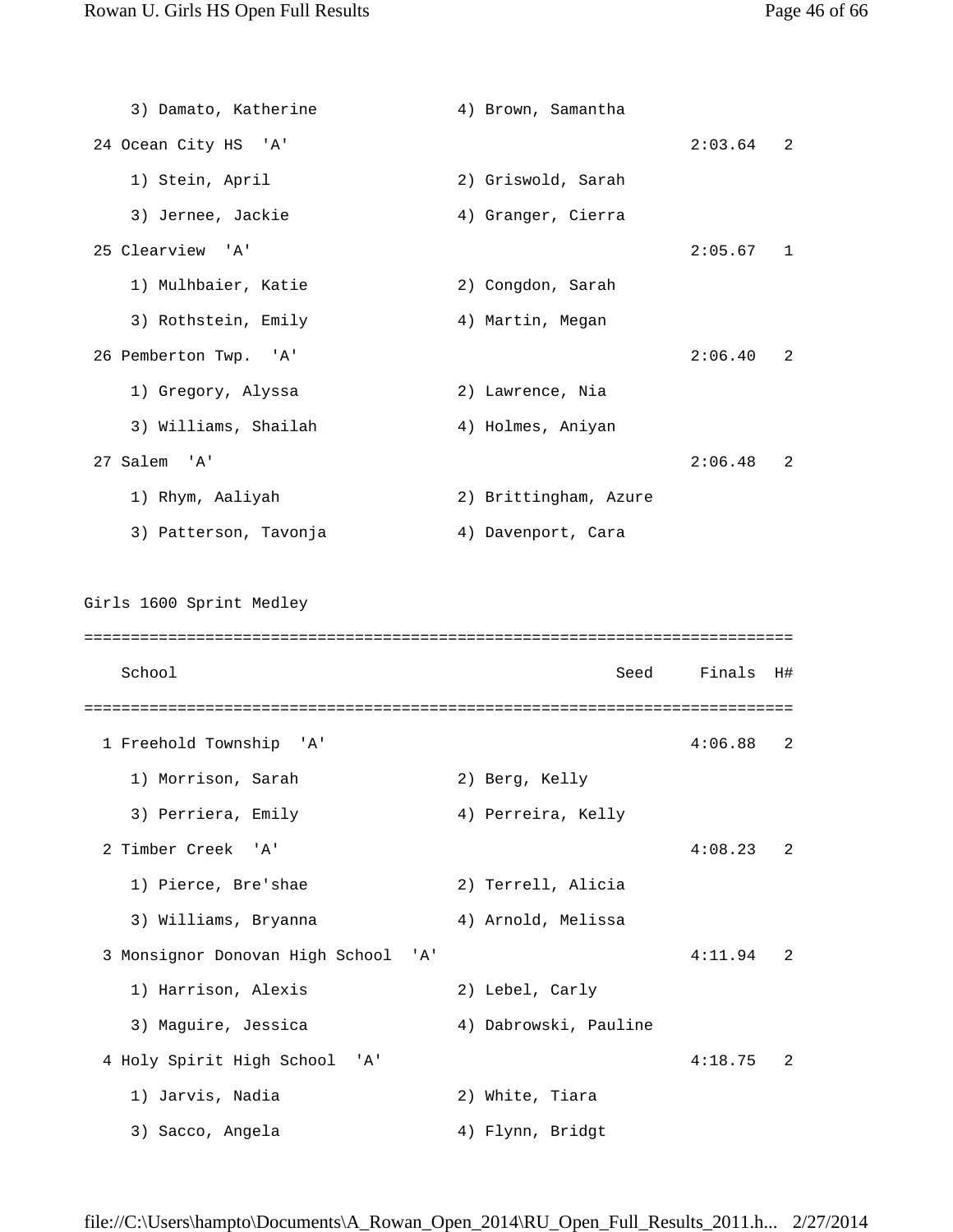5 Haddon Heights High School 'A' 4:25.04 2 1) Carr, Dazmonique 2) Riley, Phenaysza 3) Butler, Denise 4) Quinn, Rachel 6 Ocean City HS 'A' 4:27.76 2 1) Jernee, Jackie 2) Granger, Cierra 3) Babore, Francesca (4) Williamson, Kelly 7 Pennsauken 'A' 4:33.77 1 1) Lewis, Tanel 2) Macauley-Coker, Elsie 3) Baird, Brianna (4) Cooper, Alice 8 Haddonfield 'A' 4:35.93 1 1) DeFeo, Laura 2) Herrmann, Erica 3) Wolf, Christina (4) Fenton, Taylor 9 Willingboro 'A' 4:37.20 2 1) Mitchell, Jasmine 2) Ramsey Sheppard, Dasia 3) Courtney, Aailiyah (4) Davidson, Chantelle 10 Lenape High School 'A' 4:41.05 1 1) Roberts, Cynthia 2) Boatwright, Chelsea 3) Johnson, Monet 4) Stoner, Nicolette 11 Triton Regional 'A' 4:42.95 1 1) Bullock, Deja 2) Porch-Camarillo, Josephine 3) Rivera, Kayla (4) Belko, Maureen 12 Toms River North 'A' 4:42.96 1 1) Gordon, Rachel 2) Szymanski, Cornelia 3) Paret, Christina 4) Lewkowicz, Jeanne 13 South Brunswick 'A' 4:45.09 1 1) Hall, Monet 2) Lekht, Julia 3) Bossert, Julia (4) Huen, Melanie 14 Bishop Eustace Prep 'A' 4:58.57 1 1) Walsh, Eileen 2) Sokolowski, Caitlin 3) Brown, Samantha 4) Bradenberger, Jamie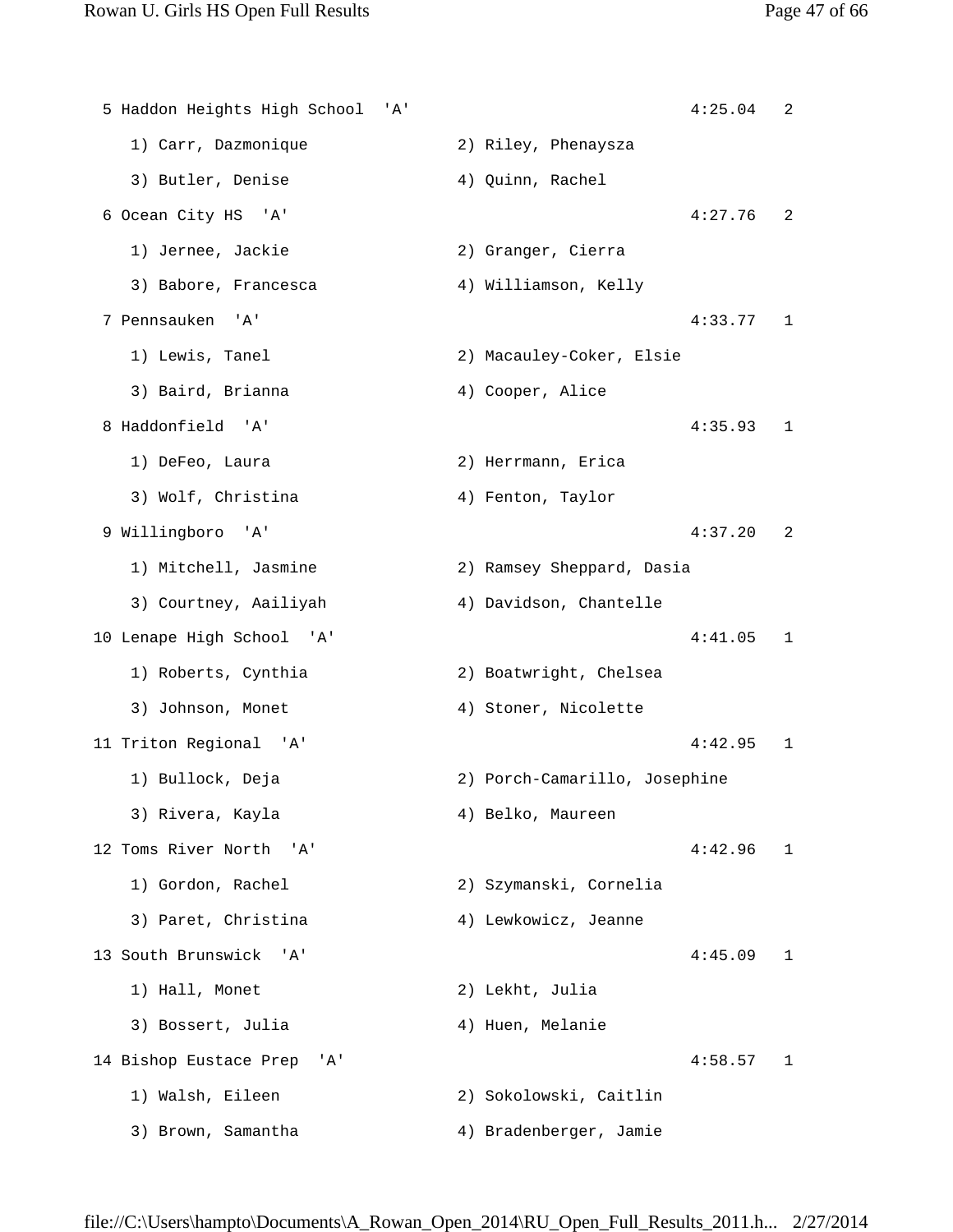15 Jackson Liberty 'A' 5:00.33 1 1) Chamra, Chelsea 2) Mackenzie, Taylor 3) Morgan, Alana (4) Foley, Mary Girls Distance Medley ========================================================================= School School Seed Finals ========================================================================= 1 Lenape High School 'A' 12:27.21 1) Ocasio, Natalia 2) Maynes, Jackie 3) Restivo, Amanda (4) McGee, Emily 2 Shawnee 'A' 12:30.70 1) Julia, DeSpirito 2) Johnson, Annie 3) Stroud, Ciarra (4) Niedrach, Kristen 3 Edison HS 'A' 12:31.17 1) Lubonski, Kayla 2) Appia, Clara 3) Searcy, Melirah (4) Arora, Ginna 4 Southern Regional 'A' 12:41.24 1) Knight, Elissa 2) Hammel, Mikaela 3) Hammel, Melana (4) Smith, Jillian 5 Holy Spirit High School 'A' 12:54.76 1) Flynn, Bridgt 2) White, Tiara 3) Bongiovanni, Angelina (4) Nolan, Catherine 6 Haddon Heights High School 'A' 13:01.48 1) Barron, Rebecca 2) Butler, Denise 3) Stanton, Jane 4) Quinn, Rachel 7 Toms River North 'A' 13:20.78 1) Lewkowicz, Jeanne 2) Petruski, Johanna 3) wilhelm, carly 3) Milloran, Karah 8 Ocean City HS 'A' 13:24.27

file://C:\Users\hampto\Documents\A\_Rowan\_Open\_2014\RU\_Open\_Full\_Results\_2011.h... 2/27/2014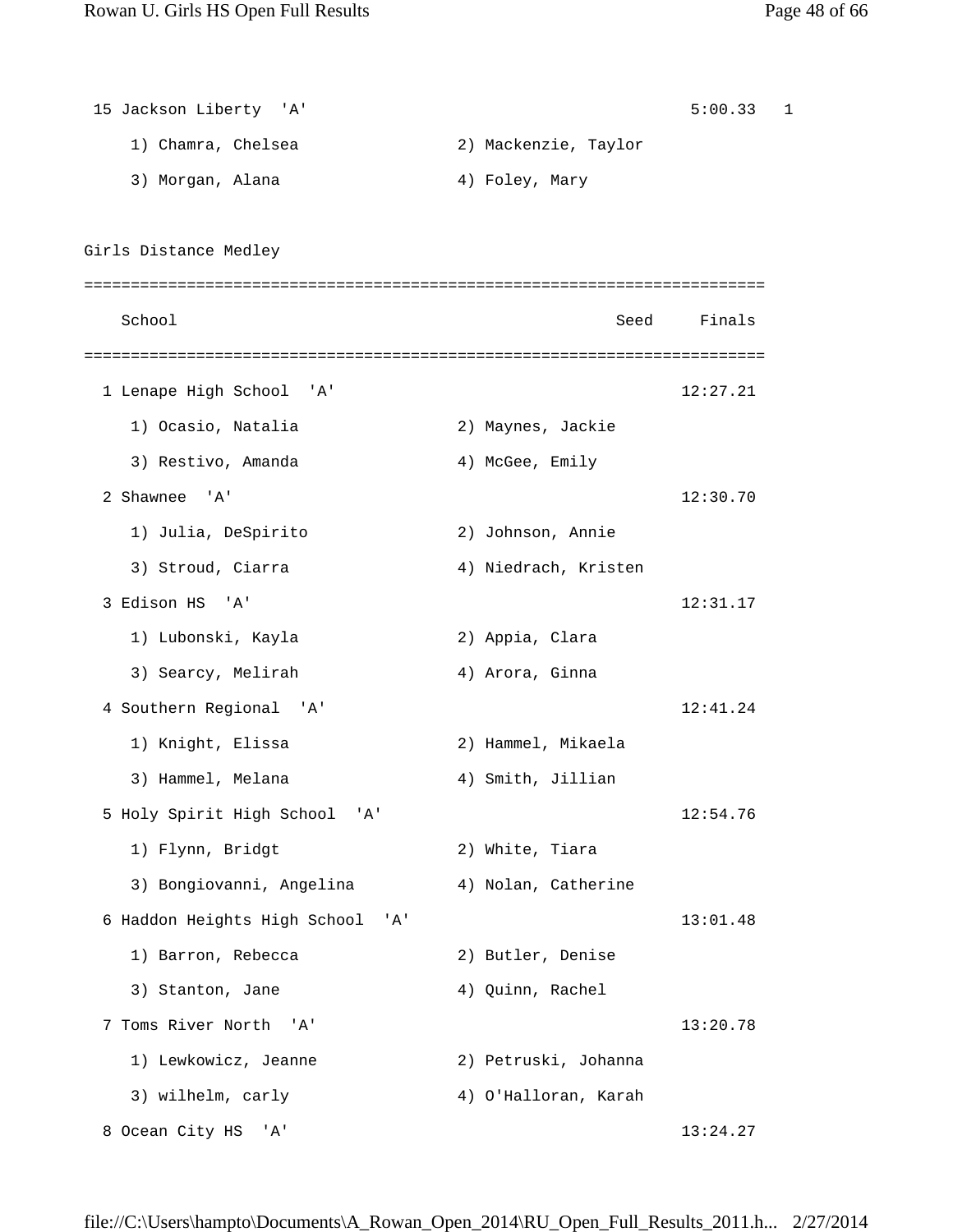1) Williamson, Kelly 2) Ladd, Kelsey 3) Babore, Francesca 4) Brelsford, Mary Kate 9 Eastern Regional High School 'A' 13:35.24 1) Hess, Michelle 2) Wilson, Samantha 3) Strube, Jennifer 4) Davidson, Emily 10 Millville High School 'A' 13:52.72 1) Thaler, Victoria 2) Thornton, Meagan 3) Derman, Kaitlyn (4) Harris, Alyssa 11 Clearview 'A' 13:53.02 1) Stumpf, Courtney 2) Rothstein, Lauren 3) DiRenzio, Ashley (4) Lynch, Kathryn 12 Jackson Liberty 'A' 14:09.65 1) Fisk, Paige 2) Fellenz, Ariety 3) Vega, Sheana (4) Mackenzie, Taylor 13 South Brunswick 'A' 14:19.99 1) Huen, Melanie 2) Vetter, Stephanie 3) Himmel, Becky 4) Boyle, Jenna 14 Holy Cross 'A' 14:21.75 1) Johnstone, Amy 2) Grogan, Shannon 3) Harvey, Brooke 4) McBrearty, Morgan 15 Vineland High School 'A' 14:43.42 1) Rivera, Corryn 2) White, Brielle 3) Wagner, Vera (3) 4) Muzzarelli, Salena 16 Timber Creek 'A' 15:02.11 1) Hopkins, Natalie 2) Anderson, Sierra 3) Lavillas, Sade 4) Tine, Alexis 17 Bishop Eustace Prep 'A' 15:25.34 1) Butrica, Erin 2) Ross, Kristen 3) Sokolowski, Caitlin (4) Lavell, Catherine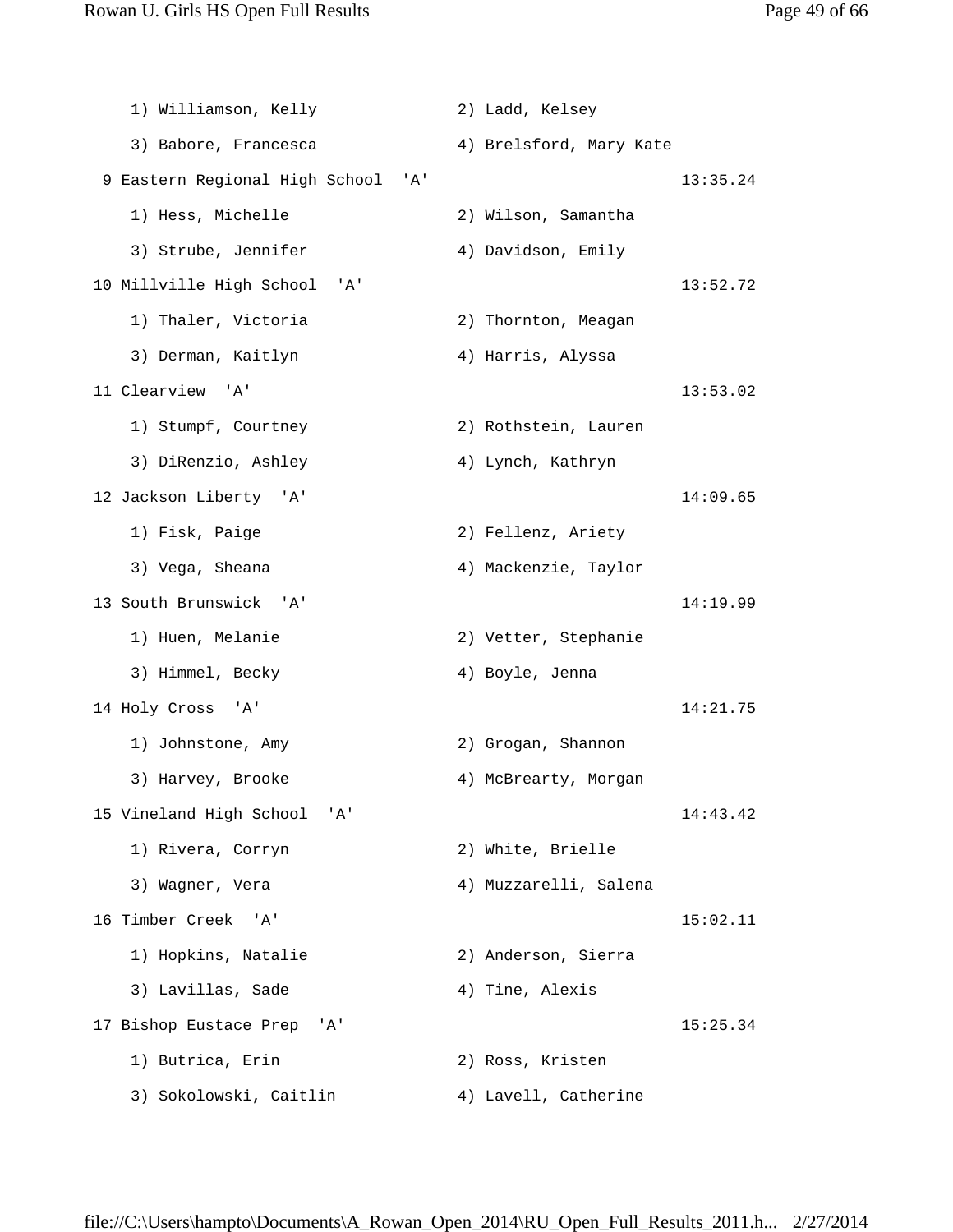| Girls 4x100 Meter Shuttle Hurdle               |                       |         |    |
|------------------------------------------------|-----------------------|---------|----|
| School                                         | Seed                  | Finals  | H# |
|                                                |                       |         |    |
| 1 Haddonfield<br>' 'A '                        |                       | 1:06.06 | 3  |
| 1) Nugent, Allie                               | 2) Johnston, Katie    |         |    |
| 3) Carson, Emily                               | 4) Blaber, Olivia     |         |    |
| 2 Clearview<br>" A '                           |                       | 1:07.37 | 4  |
| 1) Camp, Katherine                             | 2) Maisch, Jillian    |         |    |
| 3) Dickson, Samantha                           | 4) Biagi, Brittany    |         |    |
| 3 Toms River North<br>' 'A '                   |                       | 1:09.17 | 3  |
| 1) Schweiger, Dana                             | 2) bryd, tiffany      |         |    |
| 3) Honhn, Allison                              | 4) Hansson, Tyanna    |         |    |
| 4 Glassboro High Schol<br>'A'                  |                       | 1:10.00 | 1  |
| 1) Pole, Tiana                                 | 2) Adamson, Brianna   |         |    |
| 3) Ozdemir, Guliz                              | 4) Pendleton, Asia    |         |    |
| 5 South Brunswick<br>$^{\prime}$ A $^{\prime}$ |                       | 1:10.49 | 4  |
| 1) O'Laughlin, Jennifer                        | 2) Calderone, Laura   |         |    |
| 3) Baker, Janae                                | 4) Johnson, Rachel    |         |    |
| 6 Woodstown<br>'A'                             |                       | 1:11.81 | 1  |
| 1) Henderson, Karlee                           | 2) Carly, Margaret    |         |    |
| 3) Gardiner, Emily                             | 4) Cook, Heather      |         |    |
| 7 Riverside 'A'                                |                       | 1:13.18 | 2  |
| 1) Martins, Cristina                           | 2) Rossi, Shannon     |         |    |
| 3) Heminway, Venetia                           | 4) Hemingway, Danisha |         |    |
| 8 Woodbury HS<br>'' A '                        |                       | 1:15.87 | 2  |
| 1) Boston, Tiayanna                            | 2) Byarm, Mary        |         |    |
| 3) Hill, Tampha                                | 4) McKnight, Shayla   |         |    |
| 9 Triton Regional 'A'                          |                       | 1:25.38 | 1  |
| 1) Rivera, Kayla                               | 2) Clermeus, Isabelle |         |    |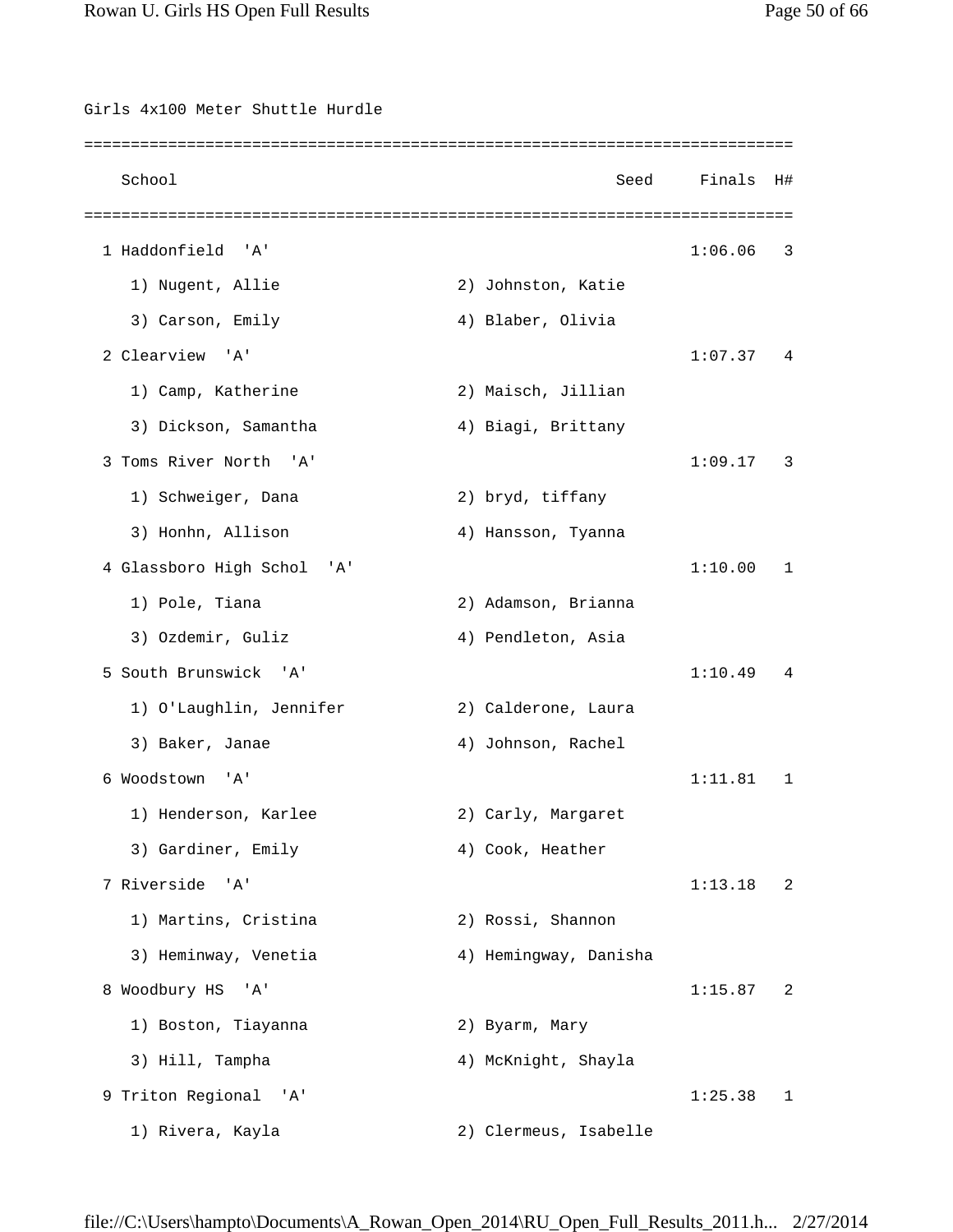| 3) Kpa, Helen            | 4) Crawford, Shana |            |   |
|--------------------------|--------------------|------------|---|
| -- Holy Cross 'A'        |                    | <b>DNF</b> | 3 |
| -- Southern Regional 'A' |                    | DQ         | 4 |
| -- Edison HS 'A'         |                    | DO         | 2 |
| 1) Weber, Mahra          | 2) Greer, Emily    |            |   |
| 3) Quispe, Stephanie     | 4) Brown, Amanda   |            |   |
| -- Jackson Liberty 'A'   |                    | DO         |   |

Girls High Jump Open

| Name                   | Year School      | Seed Finals  |
|------------------------|------------------|--------------|
|                        |                  |              |
| 1 Taylor, Taylor       | Camden           | $4 - 10.00$  |
| 2 Jaeckel, Katie       | Pinelands        | $J4 - 10.00$ |
| 3 Davis, Shavonne      | Vineland         | $4 - 08.00$  |
| 3 McGettigan, Katie    | Moorestown       | $4 - 08.00$  |
| 3 Hunter, Amanda       | Eastern          | $4 - 08.00$  |
| 6 Miller, Kristine     | Cedar Creek      | $J4 - 08.00$ |
| 6 Snow, Kim            | Riverside        | $J4 - 08.00$ |
| 8 Ellis, Alyah         | Millville        | $4 - 06.00$  |
| 8 DiGeambeardino, Mia  | Cherokee         | $4 - 06.00$  |
| 8 Crawley, Aarynn      | Timber Creek     | $4 - 06.00$  |
| 8 Higgs, Shequell      | Winslow Twp      | $4 - 06.00$  |
| 8 Fox, Kelsey          | Schalick         | $4 - 06.00$  |
| 8 Lutek, Cheyenne      | Schalick         | $4 - 06.00$  |
| 8 Kavoleff, Alexandria | Liberty          | $4 - 06.00$  |
| -- Lynch, Kathryn      | Clearview        | ΝH           |
| -- Rothstein, Lauren   | Clearview        | ΝH           |
| -- Melo, Marilyn       | Cherry Hill West | ΝH           |
| -- Sullivan, Elise     | Woodbury         | ΝH           |

## file://C:\Users\hampto\Documents\A\_Rowan\_Open\_2014\RU\_Open\_Full\_Results\_2011.h... 2/27/2014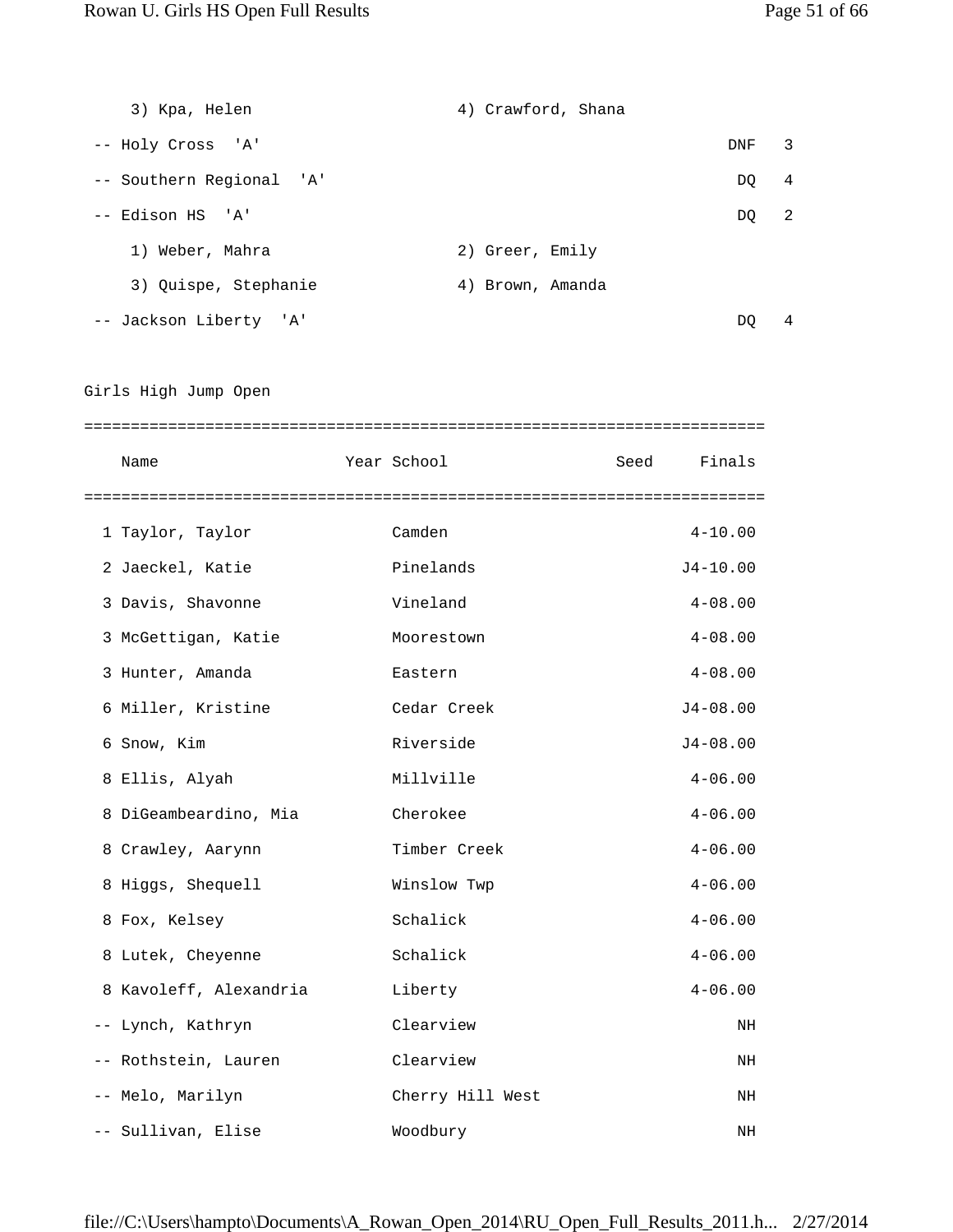| -- Culmer, Kaela        | Triton           | ΝH |
|-------------------------|------------------|----|
| -- Guedes, Adrianna     | Pinelands        | ΝH |
| -- Cox, Alicia          | Vineland         | ΝH |
| -- bryd, tiffany        | Toms River North | ΝH |
| -- Mays, Brianna        | Cedar Creek      | ΝH |
| -- Knittel, Alexis      | Cherokee         | NH |
| -- O'Laughlin, Jennifer | South Brunswick  | NH |
| -- Sassman, Brooke      | South Brunswick  | ΝH |

#### Girls High Jump Emerging Eli

| Name                 | Year School      | Seed | Finals      |
|----------------------|------------------|------|-------------|
|                      |                  |      |             |
| 1 Wilkerson, Shaya   | Lenape           |      | $5 - 02.00$ |
| 2 Simms, Amanda      | Teaneck          |      | $5 - 00.00$ |
| 3 Mickey, Terista    | Camden           |      | $4 - 10.00$ |
| 3 Tanguay, Meileen   | Triton           |      | $4 - 10.00$ |
| 3 Bayruns, Mary Beth | Haddon Twp       |      | $4 - 10.00$ |
| 3 Herrmann, Erica    | Haddonfield      |      | $4 - 10.00$ |
| 3 Lyons, Kathleen    | Eastern          |      | $4 - 10.00$ |
| 8 Chukwurah, Atiyah  | Delsea           |      | $4 - 08.00$ |
| 8 Stanley, Christina | Cherry Hill East |      | $4 - 08.00$ |
| 8 Hamlet, Katherine  | Eastern          |      | $4 - 08.00$ |
| 8 Ferguson, Kamillah | Willingboro      |      | $4 - 08.00$ |
| 12 Avant, Aigner     | Penns Grove      |      | $4 - 06.00$ |
| 12 Nugent, Allie     | Haddonfield      |      | $4 - 06.00$ |
| -- Bullock, Deja     | Triton           |      | NH          |
| -- Fuller, Kirsten   | Woodstown        |      | NH          |
| -- Williams, Shailah | Pemberton        |      | NH          |
| -- Willie, Hunter    | Toms River North |      | ΝH          |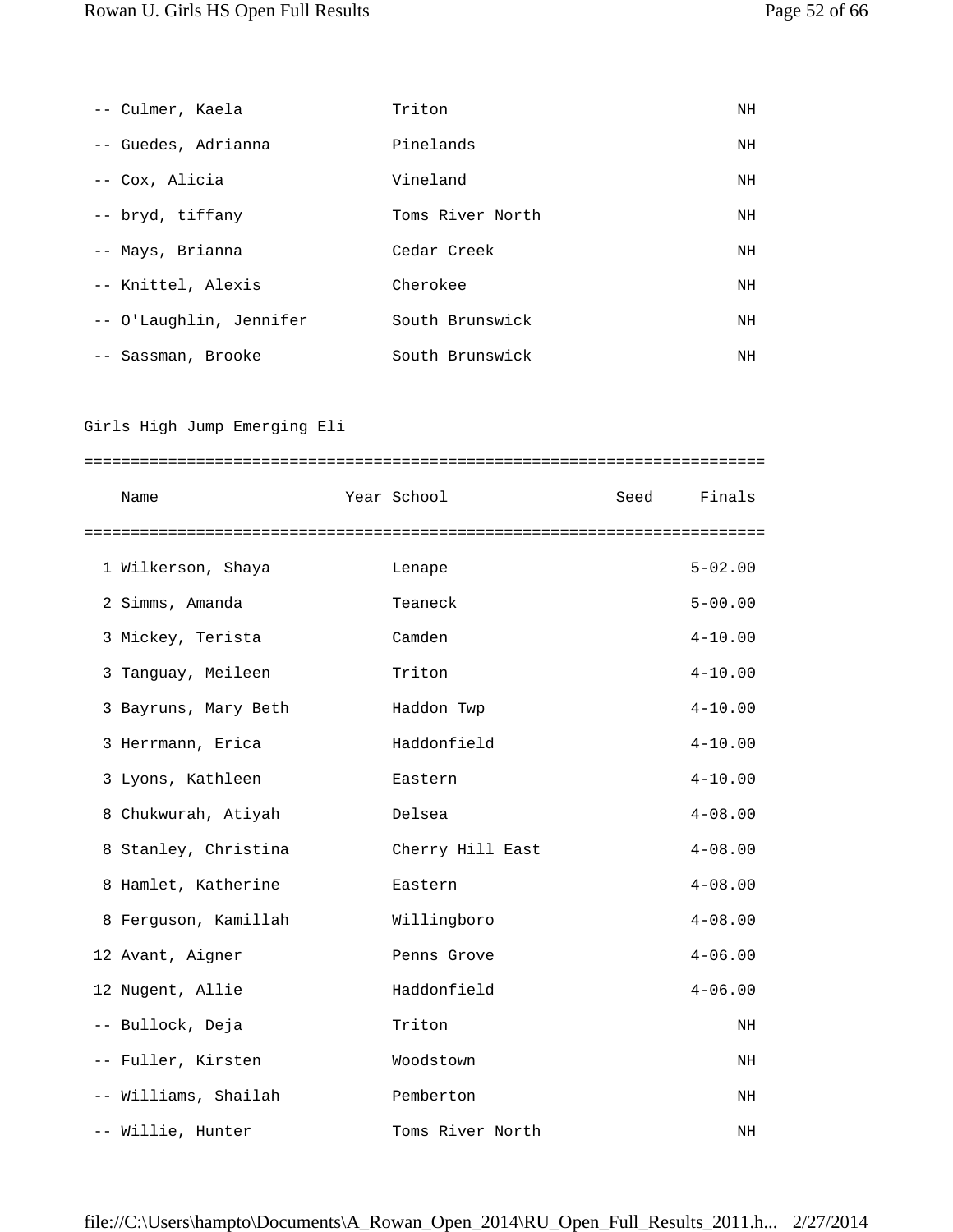## Girls High Jump PENTATHLON

| Name               | Year School      | Finals<br>Seed    |
|--------------------|------------------|-------------------|
|                    |                  |                   |
| 1 Ras, Nicole      | Midd North       | 1.52m             |
| 2 Fuller, Kirsten  | Woodstown        | 1.47m             |
| 3 Hall, Amanda     | Clay             | 1.42m             |
| 4 Green, Kayla     | Kingsway         | 1.32m             |
| 4 Blake, Nichelle  | Pemberton        | 1.32m             |
| 4 Murphy, Alison   | Gloucester Cath. | 1.32m             |
| 4 Monahan, Chelsea | Cherry Hill West | 1.32 <sub>m</sub> |
| -- Christy, Pentz  | Kingsway         | ΝH                |

#### Girls High Jump ELITE

=========================================================================

| Name                    | Year School   | Seed Finals  |
|-------------------------|---------------|--------------|
|                         |               |              |
| 1 Kirschling, Megan     | West Deptford | $5 - 04.00$  |
| 2 Bullock, Deja         | Triton        | $J5 - 04.00$ |
| 3 Hunt, Brianna         | Delsea        | $J5 - 04.00$ |
| 4 Ohlson, Dana          | Southern      | $5 - 02.00$  |
| 5 Angellella, Brooke    | Southern      | $J5 - 02.00$ |
| 6 Kobolak, Amaris       | Cinnaminson   | $5 - 00.00$  |
| 7 Reese, Kelsey         | Paul VI       | $J5 - 00.00$ |
| 8 Evancho, Kelsey       | Lenape        | $J5 - 00.00$ |
| 9 Wall, Chanel          | Winslow Twp   | $4 - 10.00$  |
| 10 Terrell, Alicia      | Timber Creek  | $J4 - 10.00$ |
| 10 Jefferson, Jade      | Paul VI       | $J4 - 10.00$ |
| 12 Farguharson, Patrice | Maple Shade   | $4 - 08.00$  |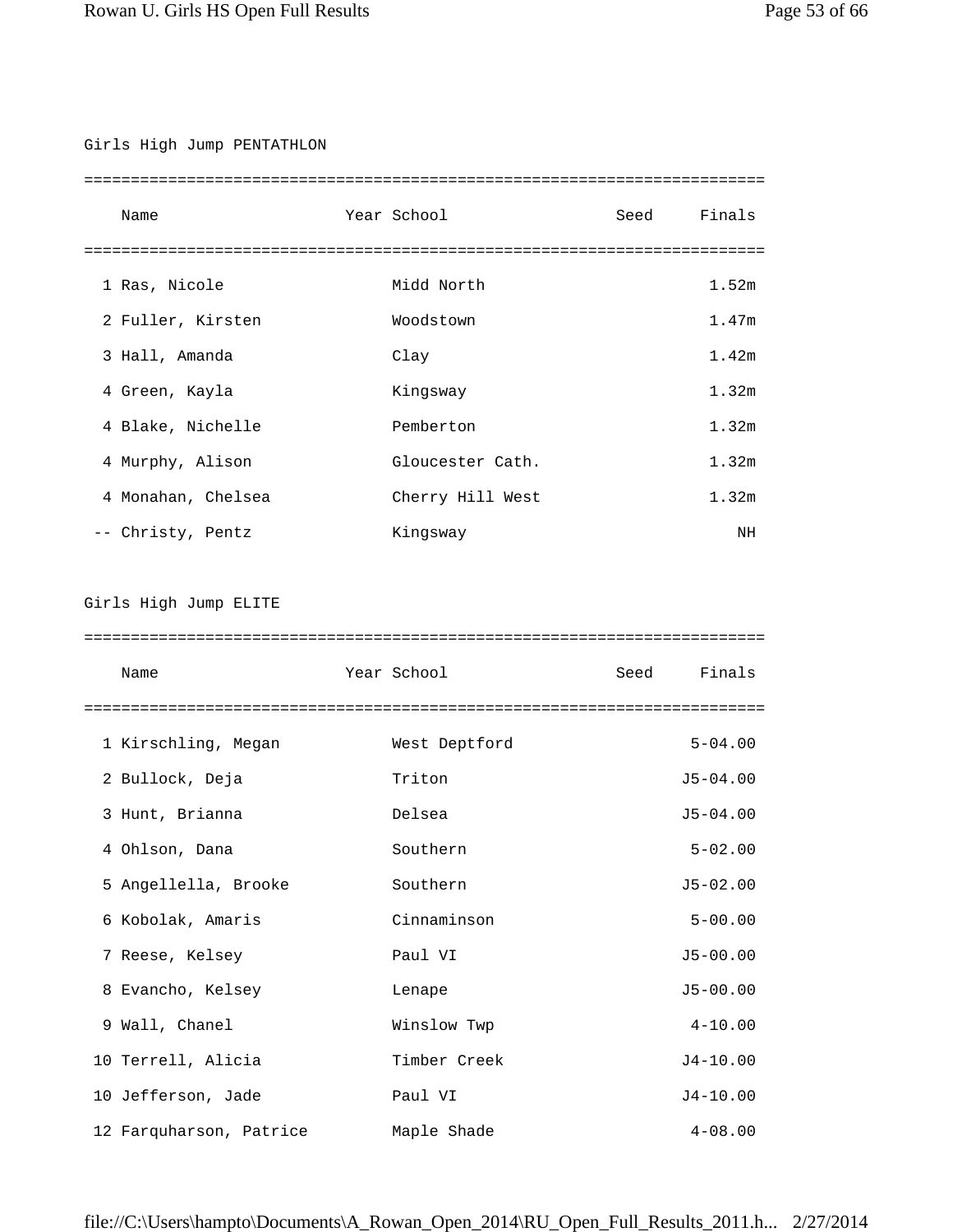| 13 McAndrews, Colleen | Toms River North | $J4 - 08.00$ |
|-----------------------|------------------|--------------|
| 14 Skotnicki, Katie   | Haddon Heights   | $J4 - 08.00$ |
| -- Durek, Anna        | Shawnee          | ΝH           |

Girls Pole Vault ELITE

| Name                   | Year School      | Seed Finals  |
|------------------------|------------------|--------------|
|                        |                  |              |
| 1 Schweiger, Dana      | Toms River North | $11 - 06.00$ |
| 2 Skove, Stephanie     | Monmouth         | $11 - 00.00$ |
| 3 Vaughan, Chelsea     | Southern         | $10 - 06.00$ |
| 4 Kursewicz, Christina | Clearview        | $10 - 00.00$ |
| 5 Gligor, Alexis       | Woodbury         | $9 - 06.00$  |
| 6 Carbone, Lindsay     | South Brunswick  | $9 - 00.00$  |
| 6 Kolbach, Ana         | Haddon Heights   | $9 - 00.00$  |
| 6 Hawn, Megan          | Millville        | $9 - 00.00$  |
| 9 Milorey, Bridget     | Cherokee         | $J9 - 00.00$ |
| 9 Dragonetti, Nicola   | Southern         | $J9 - 00.00$ |
| -- Machamer, Michelle  | Cinnaminson      | FAIL         |
| -- McGowan, Shannon    | Sterling         | FAIL         |
| -- MacRae, Brittany    | Triton           | FAIL         |
| -- Wright, Jess        | Cherokee         | FAIL         |
| -- Murdocca, Nicole    | Mon Don          | FAIL         |

Girls Long Jump ELITE

| Name                  | Year School | Finals<br>Seed |
|-----------------------|-------------|----------------|
|                       |             |                |
| 1 Tobias, Tacquaya    | Olma        | $18 - 05.25$   |
| 2 Rodriguez, Samantha | Southern    | $16 - 11.00$   |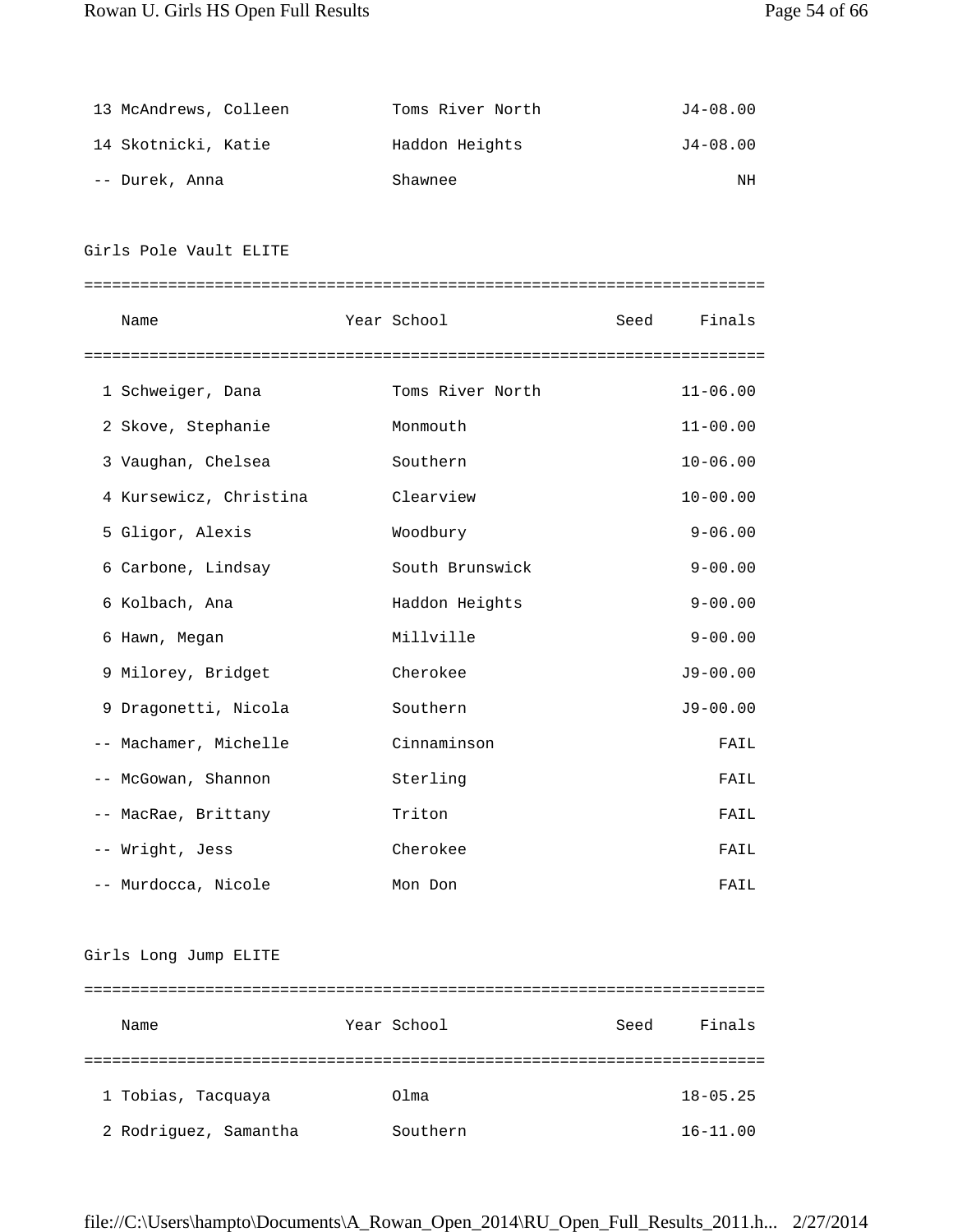| 2 Ohlson, Dana      | Southern       | $16 - 11.00$ |
|---------------------|----------------|--------------|
| 4 Woods, Cidae'a    | Winslow Twp    | $16 - 09.75$ |
| 5 Hunt, Brianna     | Delsea         | $16 - 04.25$ |
| 6 Lebel, Carly      | Mon Don        | $16 - 03.25$ |
| 7 Pendleton, Asia   | Glassboro      | $16 - 02.50$ |
| 7 Butler, Denise    | Haddon Heights | $16 - 02.50$ |
| 9 Kobolak, Amaris   | Cinnaminson    | $16 - 01.25$ |
| 10 Wilkerson, Shaya | Lenape         | $16 - 00.75$ |
| 11 Harris, Laura    | <b>Braves</b>  | $14 - 08.25$ |

## Girls Long Jump PENTATHLON

| Name               | Year School      | Seed | Finals |
|--------------------|------------------|------|--------|
|                    |                  |      |        |
| 1 Hall, Amanda     | Clay             |      | 4.92m  |
| 2 Ras, Nicole      | Midd North       |      | 4.85m  |
| 3 Monahan, Chelsea | Cherry Hill West |      | 4.68m  |
| 4 Fuller, Kirsten  | Woodstown        |      | 4.02m  |
| 5 Blake, Nichelle  | Pemberton        |      | 3.98m  |
| 6 Christy, Pentz   | Kingsway         |      | 3.91m  |
| 7 Murphy, Alison   | Gloucester Cath. |      | 3.82m  |
| 8 Green, Kayla     | Kingsway         |      | 3.64m  |

#### Girls Long Jump Emerging Eli

| Name                    |  | Year School | Seed | Finals       |  |
|-------------------------|--|-------------|------|--------------|--|
|                         |  |             |      |              |  |
| 1 Dennis, Mariah        |  | Schalick    |      | $16 - 00.75$ |  |
| 1 Bottinelli, Bridgette |  | Moorestown  |      | $16 - 00.75$ |  |
| 3 Balgobin, Talasiah    |  | Teaneck     |      | $15 - 09.75$ |  |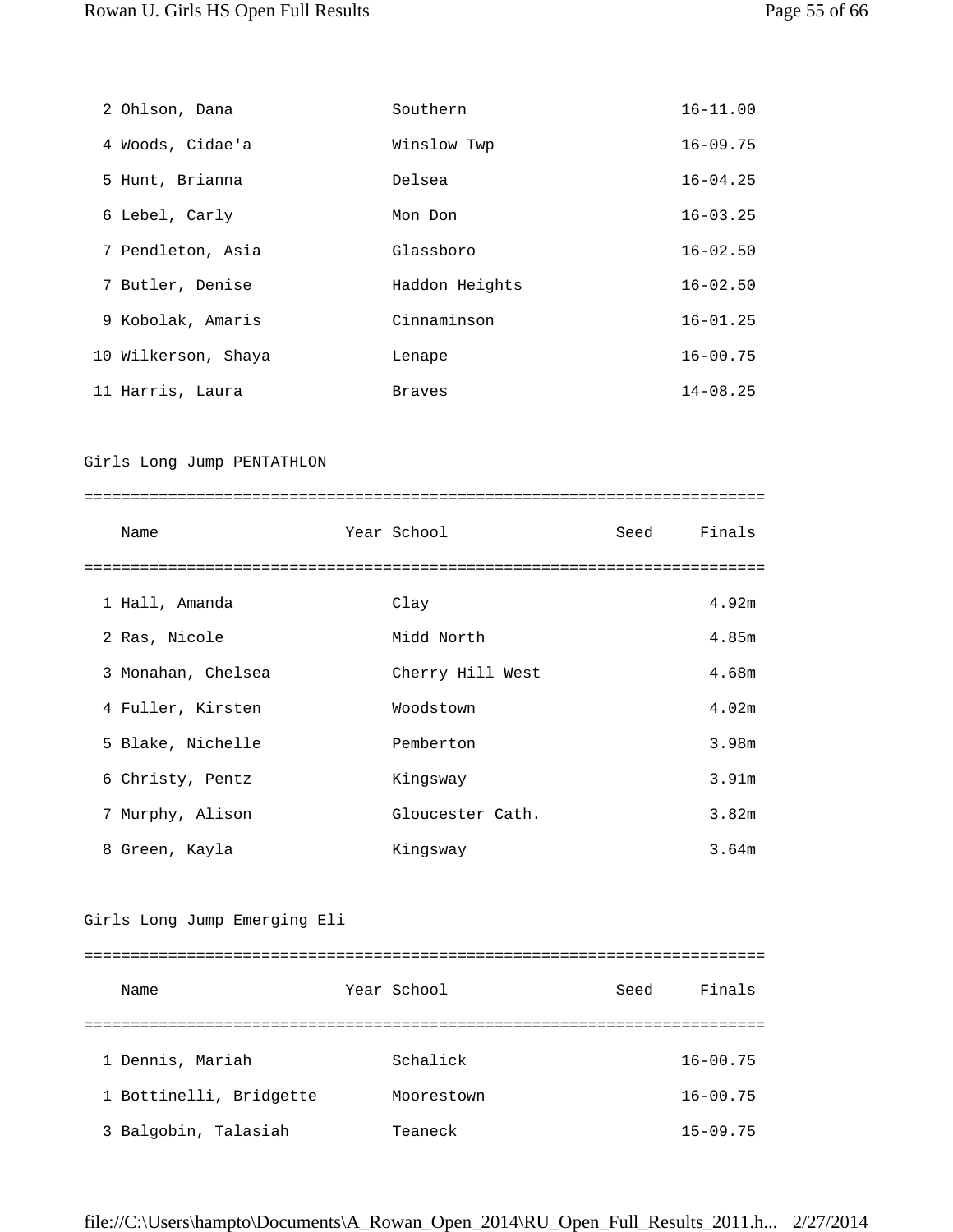| 4 Perry, Kylah          | Lindenwold       | $15 - 05.75$ |
|-------------------------|------------------|--------------|
| 5 DiGregorio, Alexa     | Woodstown        | $15 - 01.75$ |
| 6 Mutazz, Nazirah-Sahar | Burl Twp.        | $15 - 00.25$ |
| 7 Hesse, Michelina      | Cedar Creek      | $14 - 11.75$ |
| 8 Foster, Trenice       | Teaneck          | $14 - 11.00$ |
| 9 Seymore, D'Andra      | Glassboro        | $14 - 08.75$ |
| 10 Goins, Christine     | Cherry Hill East | $14 - 02.50$ |
| 11 Miller, Kristine     | Cedar Creek      | $14 - 02.00$ |

## Girls Long Jump Open

| Name                  | Year School | Seed | Finals       |
|-----------------------|-------------|------|--------------|
|                       |             |      |              |
| 1 Patterson, Tavonja  | Salem       |      | $15 - 03.50$ |
| 2 Ellis, Alyah        | Millville   |      | $15 - 03.25$ |
| 3 Wright, Jess        | Cherokee    |      | $14 - 11.75$ |
| 4 Davis, Myangel      | Millville   |      | $14 - 08.75$ |
| 5 Johnson, Lea        | Highland    |      | $14 - 08.50$ |
| 6 Sanchezz, Anyssa    | Sterling    |      | $14 - 08.00$ |
| 7 Debaro, Jenna       | Mon Don     |      | $14 - 02.00$ |
| 8 Ledbetter, Cheyana  | Oakcrest    |      | $14 - 01.00$ |
| 9 MACHACON, Heather   | Maple Shade |      | $13 - 11.50$ |
| 10 Montague, Olivia   | Cherokee    |      | $13 - 10.00$ |
| 11 Burrell, Sabrina   | Delsea      |      | $13 - 05.00$ |
| 12 Wallace, Meghan    | Wild. Cath. |      | $12 - 11.50$ |
| -- Laforgia, Amy      | Moorestown  |      | ND           |
| -- Rhym, Aaliyah      | Salem       |      | ND           |
| -- Williams, Janae    | Vineland    |      | ND           |
| -- Macneil, Melionda  | Pinelands   |      | ND           |
| -- Ferguson, Kamillah | Willingboro |      | ND           |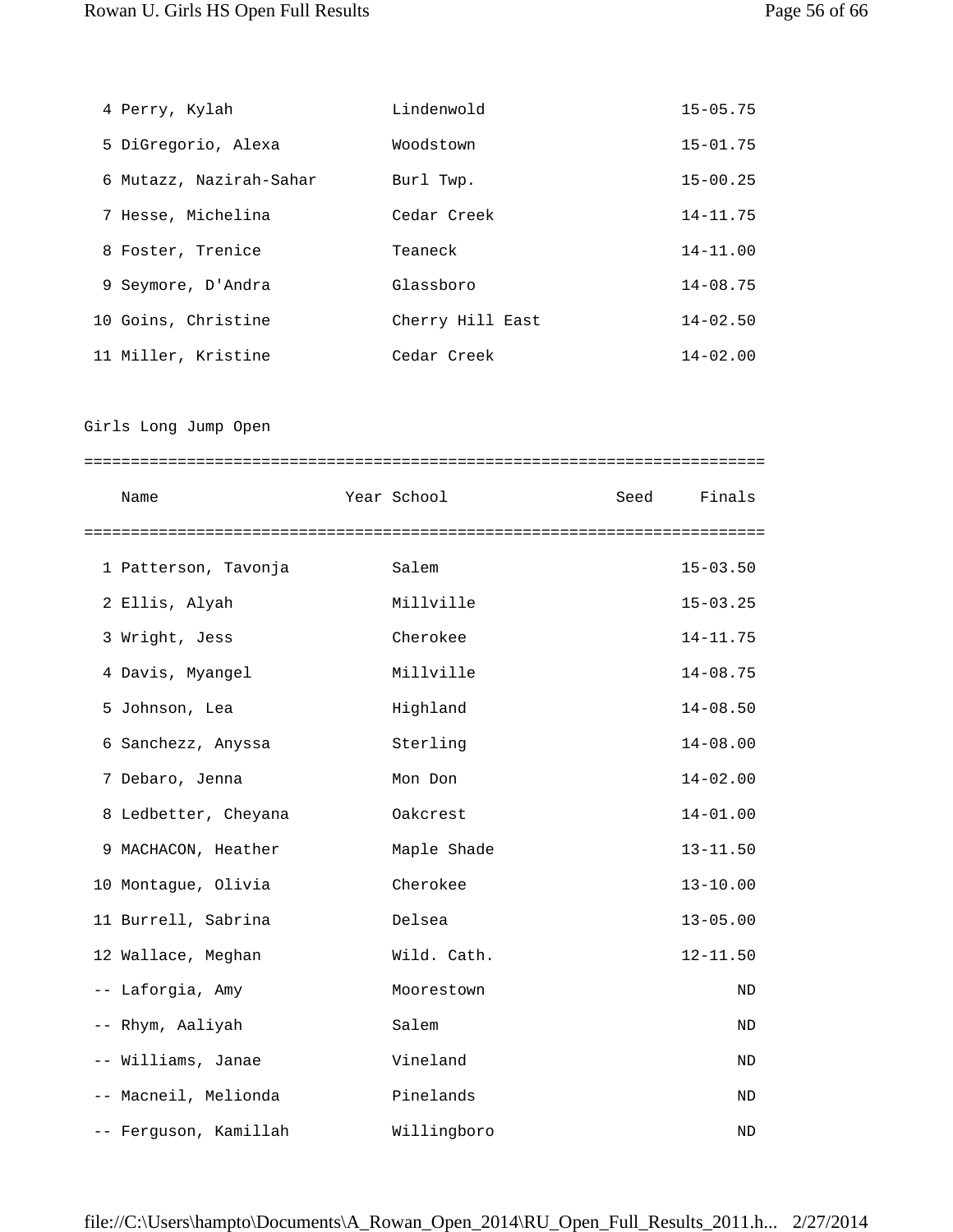| -- Rothstein, Lauren | Clearview   | ND |
|----------------------|-------------|----|
| -- Hill, Tampha      | Woodbury    | ND |
| -- Williams, Ayanna  | Highland    | ND |
| -- Jaeckel, Katie    | Pinelands   | ND |
| -- Moss, Shaymia     | Willingboro | ND |
| -- Cox, Alicia       | Vineland    | ND |

## Girls Triple Jump Emerging Eli

| Name                 | Year School      | Seed Finals  |
|----------------------|------------------|--------------|
|                      |                  |              |
| 1 White, Anijaah     | Liberty          | $33 - 10.75$ |
| 2 Lekht, Julia       | South Brunswick  | $33 - 07.25$ |
| 3 Dowe, Faleesha     | Penns Grove      | $33 - 03.00$ |
| 4 Marakos, Sarah     | Holy Spirit      | $33 - 02.50$ |
| 5 Dennis, Mariah     | Schalick         | $32 - 06.75$ |
| 6 Byrd, Asia         | Delsea           | $32 - 02.50$ |
| 7 Davis, Myangel     | Millville        | $31 - 10.25$ |
| 8 Rountree, Desiree  | Haddon Heights   | $31 - 09.25$ |
| 9 Johnson, Kaelie    | Paul VI          | $31 - 01.25$ |
| 10 Smith, Gwen       | Sterling         | $30 - 10.50$ |
| 11 Cummings, Chantea | Teaneck          | $30 - 10.25$ |
| 12 Fenton, Taylor    | Haddonfield      | $29 - 08.00$ |
| 13 Gerew, Christina  | Toms River North | $29 - 03.50$ |

## Girls Triple Jump Open

| Name           | Year School | Finals<br>Seed |
|----------------|-------------|----------------|
|                |             |                |
| 1 Brown, Jewel | Clay        | $35 - 09.25$   |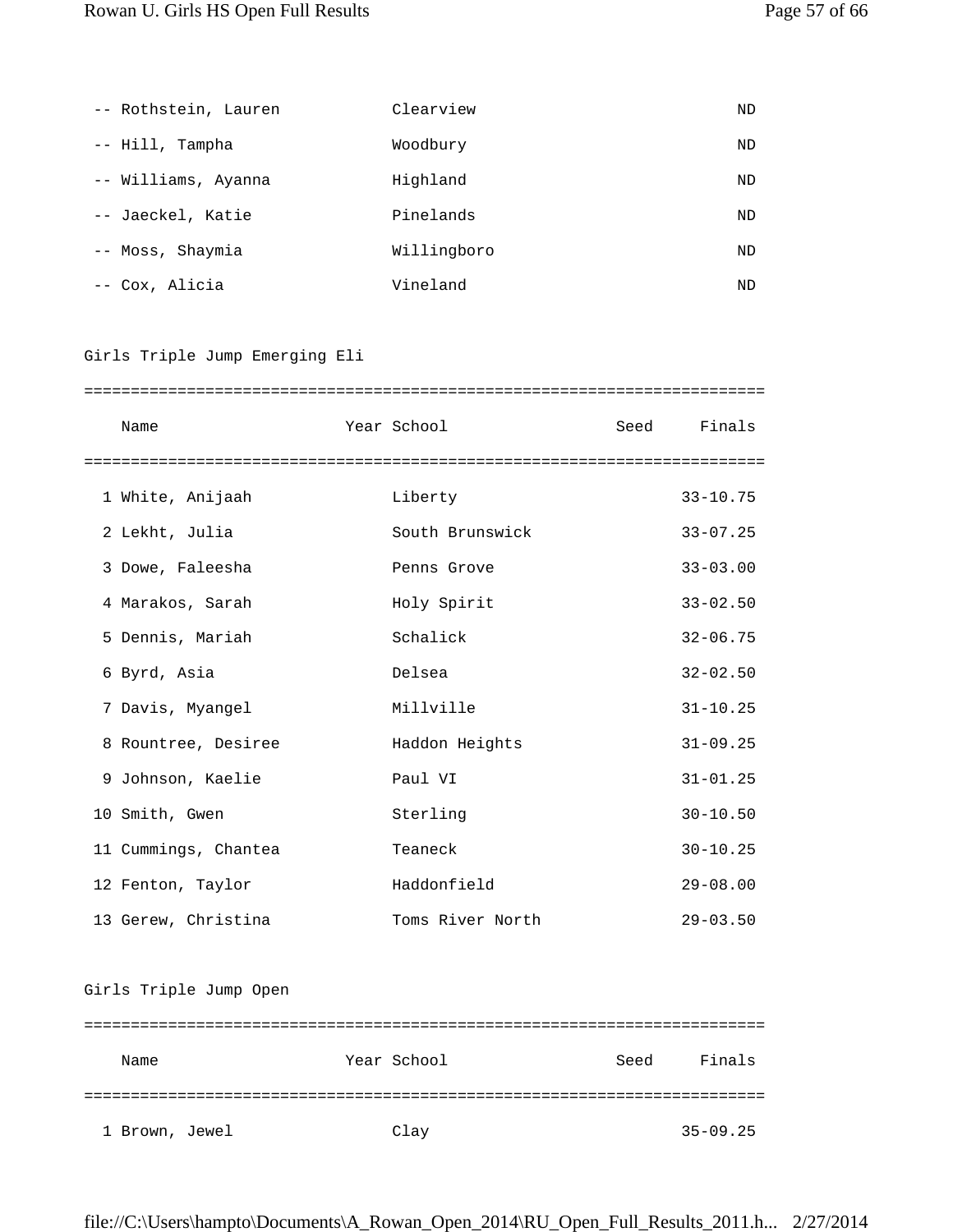| 2 Weeks, Katie        | Mon Don       | $33 - 03.00$ |
|-----------------------|---------------|--------------|
| 3 Lloyd, Andreya      | Lindenwold    | $32 - 02.25$ |
| 4 White, Kyasia       | Liberty       | $31 - 11.25$ |
| 5 Jaffe, Jahniece     | Cedar Creek   | $31 - 01.00$ |
| 6 Timms, Alexxis      | Hammonton     | $30 - 09.75$ |
| 7 Mobley, tenisha     | Holy Spirit   | $30 - 07.25$ |
| 8 Steward, Kiera      | Highland      | $30 - 05.75$ |
| 9 Thompson, Chazzmen  | Woodstown     | $30 - 05.25$ |
| 10 DeMarco, Jaimie    | Cherokee      | $30 - 03.25$ |
| 11 Theriault, Claudia | West Deptford | $30 - 03.00$ |
| 12 Stanford, Latoya   | Woodstown     | $30 - 01.00$ |
| 13 Gardner, Tricia    | Maple Shade   | $29 - 04.75$ |
| 14 Caruso, Christine  | Riverside     | $28 - 07.00$ |
| 15 Pascocello, Erica  | Haddonfield   | $28 - 05.25$ |
| 16 Moss, Shaymia      | Willingboro   | $27 - 05.50$ |
| 17 Toole, Bethany     | Maple Shade   | $27 - 00.75$ |

#### Girls Triple Jump ELITE

| Name                   | Year School     | Seed | Finals       |
|------------------------|-----------------|------|--------------|
|                        |                 |      |              |
| 1 Williams, Bryanna    | Timber Creek    |      | $36 - 02.75$ |
| 2 Higgs, Shequell      | Winslow Twp     |      | $36 - 02.00$ |
| 3 Montague, Elizabeth  | Cherokee        |      | $35 - 11.00$ |
| 4 Farquharson, Patrice | Maple Shade     |      | $35 - 08.75$ |
| 5 Thornton, Meagan     | Millville       |      | $35 - 00.00$ |
| 6 Wall, Chanel         | Winslow Twp     |      | $34 - 11.00$ |
| 7 Lebel, Carly         | Mon Don         |      | $34 - 09.75$ |
| 8 O'Laughlin, Jennifer | South Brunswick |      | $34 - 07.25$ |
| 9 Wilson, Jewel        | Eastern         |      | $34 - 00.25$ |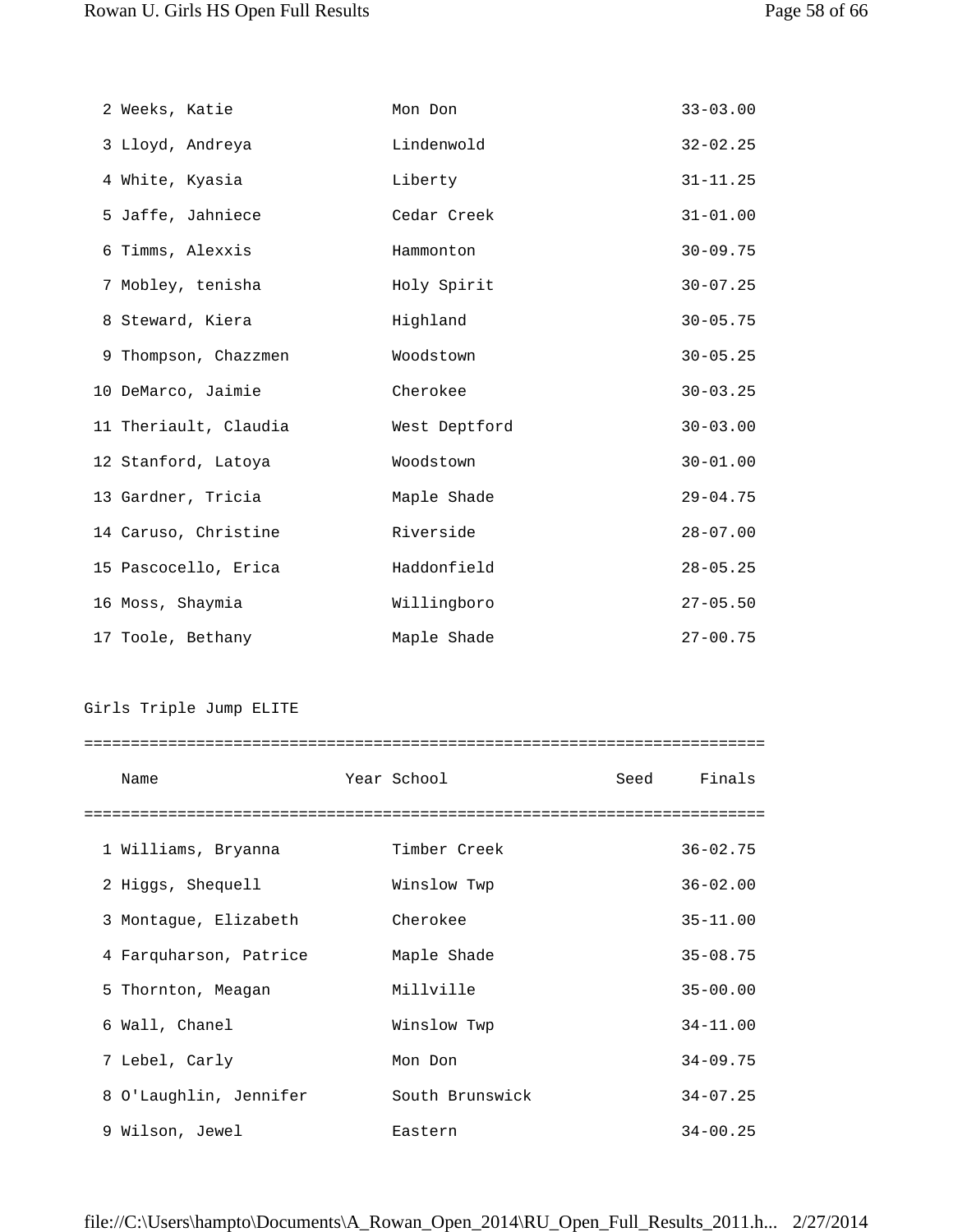| 10 Atkinson, Ana       | Teaneck   | $33 - 07.75$ |
|------------------------|-----------|--------------|
| 11 Rodriguez, Samantha | Southern  | $33 - 03.25$ |
| 12 Kleber, Maggie      | Southern  | $33 - 03.00$ |
| 12 Gadson, Zenee       | Glassboro | $33 - 03.00$ |
| 14 Sanchezz, Anyssa    | Sterling  | $32 - 09.00$ |

Girls Shot Put Open

| Name                  | Year School      | Seed | Finals       |
|-----------------------|------------------|------|--------------|
| 1 McKnight, Shayla    | Woodbury         |      | $32 - 08.50$ |
| 2 Mansaray, Ramata    | Cherry Hill West |      | $32 - 05.50$ |
| 3 Ash, Kimelle        | Willingboro      |      | $32 - 00.50$ |
| 4 McShane, Kristen    | Paul VI          |      | $31 - 02.50$ |
| 5 Matthews, Alex      | Lindenwold       |      | $31 - 01.00$ |
| 6 Jenkins, Chanel     | Sterling         |      | $29 - 10.00$ |
| 6 Ellerson, Torissa   | Timber Creek     |      | $29 - 10.00$ |
| 8 Henry, Leah         | Pinelands        |      | $29 - 09.50$ |
| 9 Keen, Taylor        | Salem            |      | $29 - 04.25$ |
| 10 Macauley, Felicia  | Lindenwold       |      | $29 - 02.75$ |
| 11 Lusby, Monique     | Salem            |      | $29 - 00.75$ |
| 12 Townsend, Kayla    | Vineland         |      | $28 - 01.25$ |
| 13 Frangos, Julianna  | Haddonfield      |      | $27 - 09.00$ |
| 14 Bamberger, Caitlyn | Woodbury         |      | $27 - 01.00$ |
| 15 Minneo, Holly      | <b>Braves</b>    |      | $26 - 06.75$ |
| 16 Gooden, Chastity   | Haddon Heights   |      | $26 - 06.00$ |
| 17 Wenzel, Coran      | Pinelands        |      | $25 - 08.50$ |
| -- Green, Meghan      | Paul VI          |      | ND           |
| -- Walsh, Eileen      | Eustace          |      | ND           |
| -- McCoy, Geneva      | Winslow Twp      |      | ND           |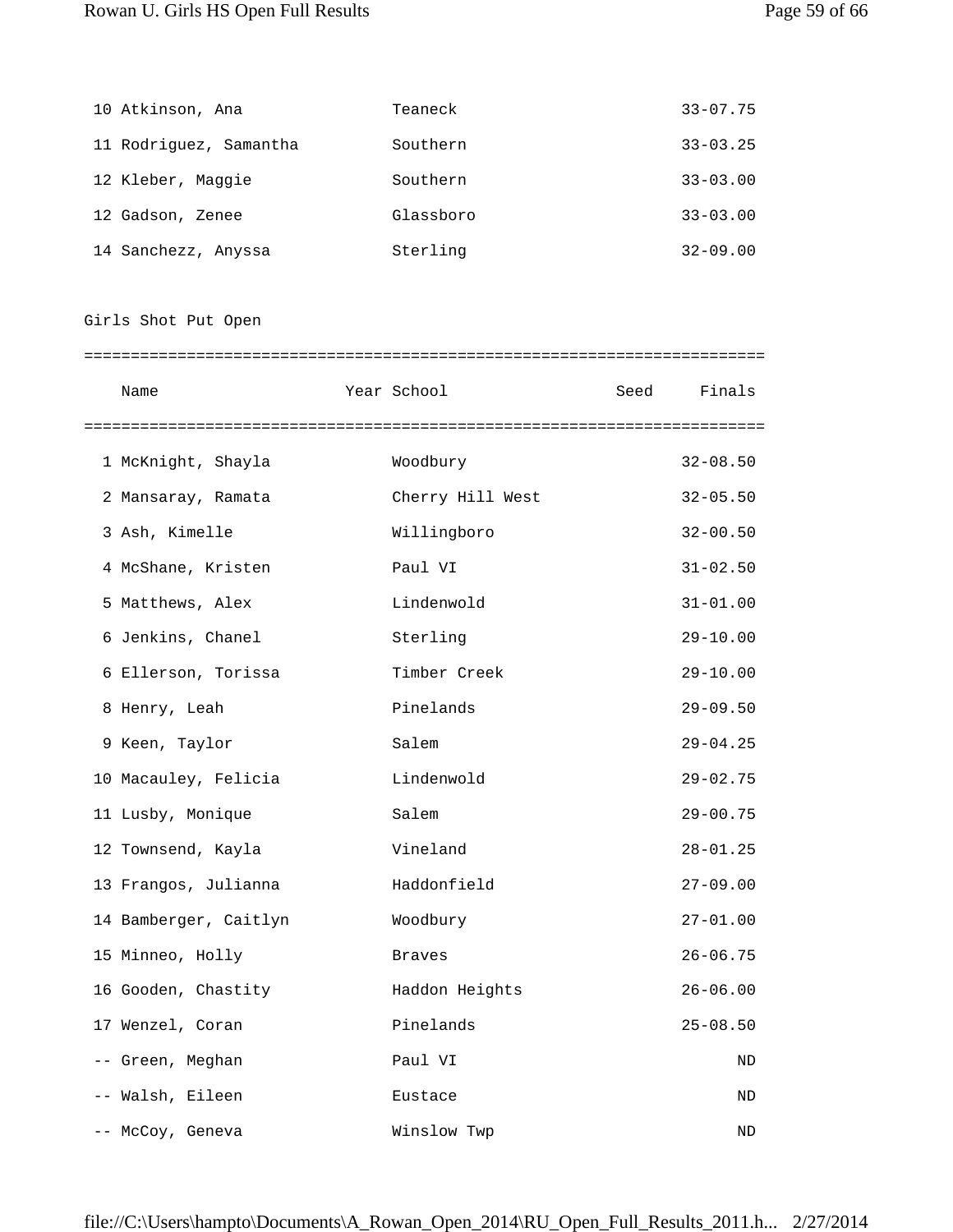| -- Edwards, Caitlyn | Olma        | ND |
|---------------------|-------------|----|
| -- Regan, Emily     | Olma        | ND |
| -- Pinkston, Anjaia | Winslow Twp | ND |

Girls Shot Put ELITE

| Name                 |  | Year School  |  | Seed Finals  |  |
|----------------------|--|--------------|--|--------------|--|
|                      |  |              |  |              |  |
| 1 Rose, Janiece      |  | Delsea       |  | $46 - 04.00$ |  |
| 2 Hampton, Apresha   |  | Teaneck      |  | $42 - 10.25$ |  |
| 3 Woodard, Jess      |  | Cherokee     |  | $39 - 08.00$ |  |
| 4 Taylor, Johnson    |  | Kingsway     |  | $36 - 06.50$ |  |
| 5 Lake, Melissa      |  | Cherokee     |  | $36 - 03.00$ |  |
| 6 Lyburn, Natasha    |  | Willingboro  |  | $35 - 05.50$ |  |
| 7 Champion, Bria     |  | Pemberton    |  | $34 - 11.25$ |  |
| 7 Weems, Ashli       |  | Millville    |  | $34 - 11.25$ |  |
| 9 Deravin, Kyanna    |  | Pemberton    |  | $34 - 10.50$ |  |
| 10 Kennedy, Alexis   |  | Millville    |  | $34 - 09.25$ |  |
| 11 Anderson, Sierra  |  | Timber Creek |  | $34 - 03.50$ |  |
| 12 Wright, Victoria  |  | Schalick     |  | $34 - 01.25$ |  |
| 13 Christian, Alasia |  | Sterling     |  | $33 - 08.75$ |  |
| 13 Boyd, Rachael     |  | Riverside    |  | $33 - 08.75$ |  |
| 15 Osagie, Eman      |  | Seneca       |  | $32 - 04.50$ |  |
| -- Tucker, Allie     |  | Eastern      |  | ND           |  |

#### Girls Shot Put PENTATHLON

| Name              | Year School | Finals<br>Seed |
|-------------------|-------------|----------------|
|                   |             |                |
| 1 Blake, Nichelle | Pemberton   | 9.66m          |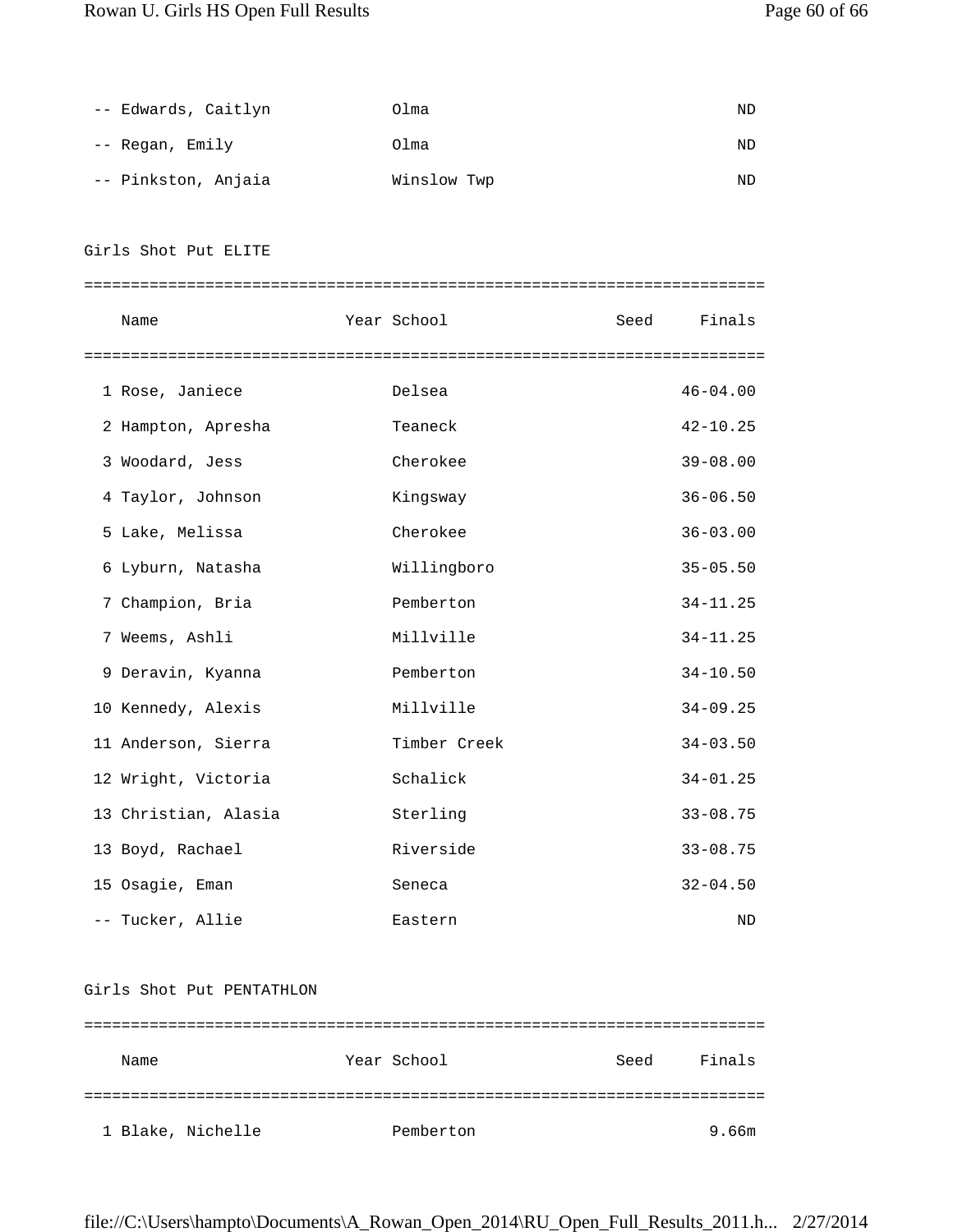| 2 Green, Kayla     | Kingsway         | 8.14m |
|--------------------|------------------|-------|
| 3 Fuller, Kirsten  | Woodstown        | 7.68m |
| 3 Christy, Pentz   | Kingsway         | 7.68m |
| 5 Murphy, Alison   | Gloucester Cath. | 6.76m |
| 6 Monahan, Chelsea | Cherry Hill West | 6.73m |
| 7 Hall, Amanda     | Clay             | 6.48m |
| 8 Ras, Nicole      | Midd North       | 6.43m |
| -- Ellis, Alyah    | Millville        | ND    |

#### Girls Shot Put Emerging Eli

| Name                    | Year School      | Seed Finals  |
|-------------------------|------------------|--------------|
|                         |                  |              |
| 1 Carthan, Alicia       | Bordentown       | $38 - 03.00$ |
| 2 Chardoney, Elliott    | Teaneck          | $36 - 00.75$ |
| 3 Smith, Maggie         | Paul VI          | $31 - 10.50$ |
| 4 Jimmenez, Maria       | Vineland         | $31 - 06.75$ |
| 5 Bua, Arianna          | Clearview        | $30 - 10.75$ |
| 6 Still, Carla          | Cherry Hill West | $30 - 09.00$ |
| 7 Daniels, Tara         | Kingsway         | $30 - 06.50$ |
| 8 DeFilippis, Dominique | Oakcrest         | $30 - 03.50$ |
| 9 Owens, Kiyah          | West Deptford    | $30 - 01.25$ |
| 10 Pringle, Ciane       | Lenape           | $29 - 05.50$ |
| 11 Martin, Amber        | Penns Grove      | $29 - 03.75$ |
| 12 Taylor, Kam'bryn     | Glassboro        | $29 - 00.50$ |
| 13 Berry, Moneeka       | <b>Braves</b>    | $28 - 11.50$ |
| 14 Blamon, Faith        | Cinnaminson      | $25 - 10.00$ |

Girls Discus Throw Emerging Eli

=========================================================================

file://C:\Users\hampto\Documents\A\_Rowan\_Open\_2014\RU\_Open\_Full\_Results\_2011.h... 2/27/2014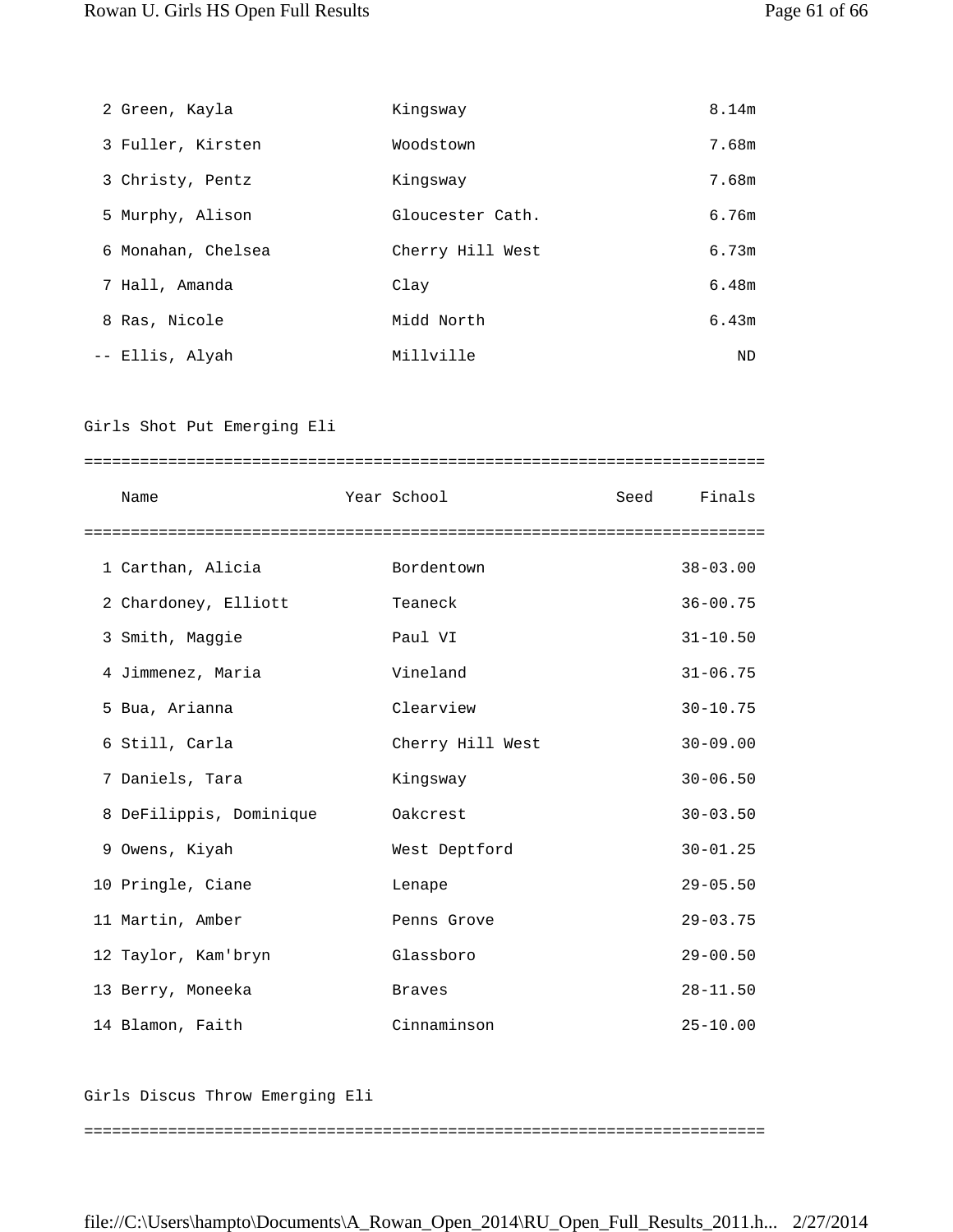| Name                        | Year School      | Seed | Finals     |
|-----------------------------|------------------|------|------------|
|                             |                  |      |            |
| 1 Liz, Faulkner             | Kingsway         |      | $107 - 10$ |
| 2 Carberry, Melissa         | Cinnaminson      |      | $107 - 02$ |
| 3 Yanucil, Kelly            | Bordentown       |      | $105 - 11$ |
| 4 Hudik, Breanna            | Bordentown       |      | $100 - 11$ |
| 5 Kohelp, Kelsey            | Gloucester Cath. |      | $99 - 08$  |
| 6 Okoro, Chinasa            | Eastern          |      | $94 - 09$  |
| 7 Lyburn, Natasha           | Willingboro      |      | $93 - 09$  |
| 8 Hars, Kerry               | Schalick         |      | $92 - 03$  |
| 9 Cruz, Tylar               | Woodbury         |      | $89 - 04$  |
| 10 Martin, Amber            | Penns Grove      |      | $85 - 07$  |
| 11 Farguaharson, Evangelist | Achs             |      | $83 - 07$  |
| 12 Heulitt, Lauren          | Liberty          |      | $82 - 02$  |
| -- Pringle, Ciane           | Lenape           |      | FOUL       |
| -- Gooden, Chastity         | Haddon Heights   |      | FOUL       |
| -- Callis, Jasmine          | Teaneck          |      | FOUL       |

## Girls Discus Throw ELITE

| Name               | Year School | Seed | Finals     |
|--------------------|-------------|------|------------|
|                    |             |      |            |
| 1 Taylor, Johnson  | Kingsway    |      | $130 - 03$ |
| 2 Hampton, Apresha | Teaneck     |      | $125 - 01$ |
| 3 Wright, Victoria | Schalick    |      | $116 - 02$ |
| 4 Weems, Ashli     | Millville   |      | $114 - 01$ |
| 5 Rose, Janiece    | Delsea      |      | $113 - 08$ |
| 6 Lutek, Cheyenne  | Schalick    |      | $113 - 03$ |
| 7 Champion, Bria   | Pemberton   |      | $107 - 08$ |
| 8 Johnston, Katie  | Haddonfield |      | $106 - 08$ |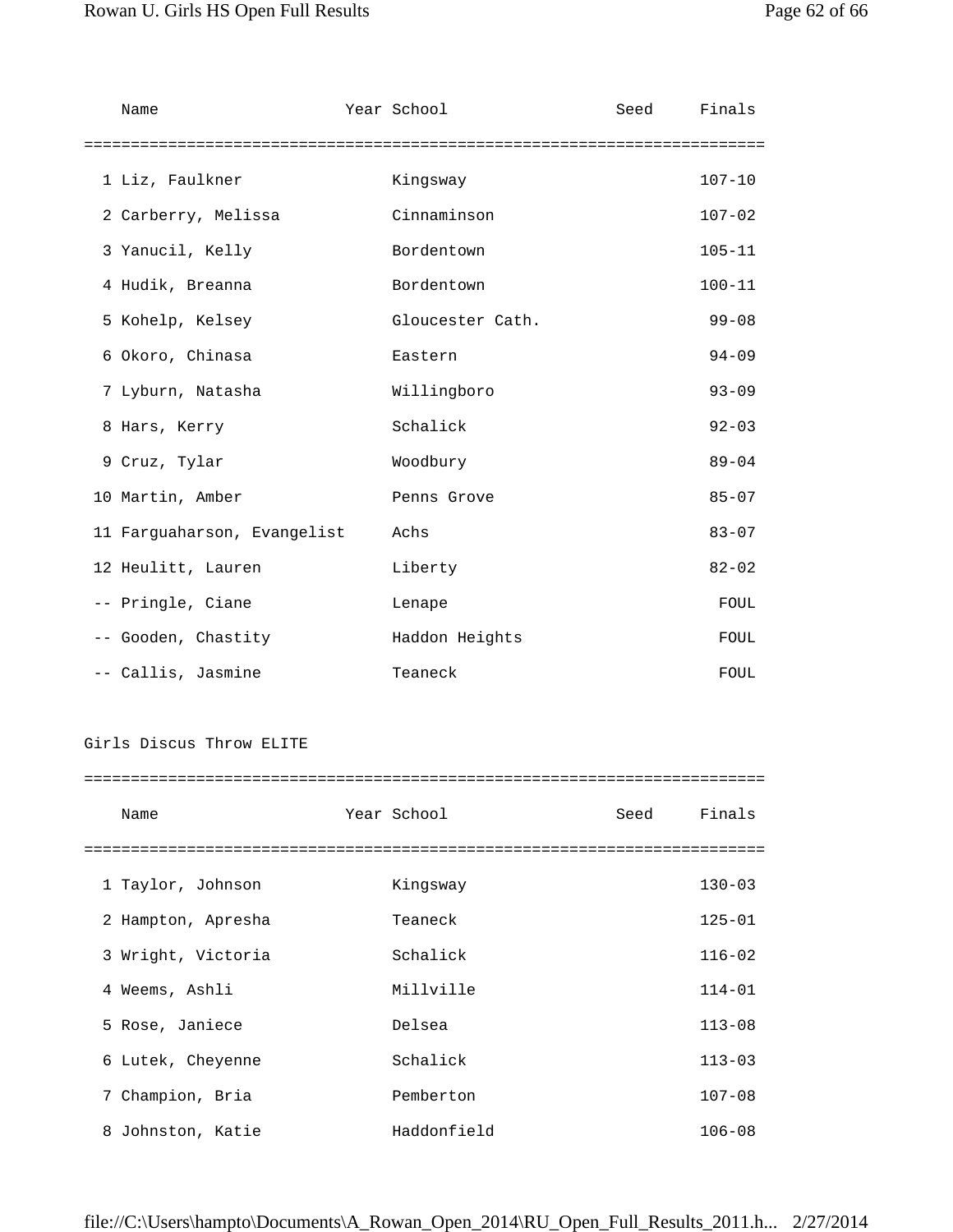| 9 Tucker, Angela      | Achs     | $105 - 10$ |
|-----------------------|----------|------------|
| 10 Christian, Alasia  | Sterling | $105 - 01$ |
| 11 Jones, Keyarah     | Cherokee | $99 - 00$  |
| 12 Stinsman, Samantha | Lenape   | $98 - 04$  |
| -- Woodard, Jess      | Cherokee | FOUL       |

Girls Discus Throw Open

| Name                 | Year School  | Seed | Finals     |
|----------------------|--------------|------|------------|
|                      |              |      |            |
| 1 Taylor, Kam'bryn   | Glassboro    |      | $101 - 01$ |
| 2 Schaeffer, Amanda  | Pitman       |      | $98 - 00$  |
| 3 Boyd, Rachael      | Riverside    |      | $89 - 00$  |
| 4 Tomaski, Marissa   | Haddon Twp   |      | $86 - 11$  |
| 5 Bua, Arianna       | Clearview    |      | $82 - 00$  |
| 6 Chipman, Rahzlyn   | Vineland     |      | $80 - 03$  |
| 7 Smith, Maggie      | Paul VI      |      | $79 - 05$  |
| 8 Clements, Alysha   | Vineland     |      | $78 - 01$  |
| 9 Youssef, Tiffany   | Haddonfield  |      | $77 - 04$  |
| 10 Rasmussen, Taylor | Paul VI      |      | $75 - 05$  |
| 11 Stanford, Deshjai | Penns Grove  |      | $74 - 01$  |
| 12 Atkinson, Angelia | Timber Creek |      | $72 - 11$  |
| 13 Ellerson, Torissa | Timber Creek |      | $72 - 08$  |
| 14 McShane, Kristen  | Paul VI      |      | $70 - 10$  |
| 15 Moore, Jasmine    | Willingboro  |      | $69 - 01$  |
| 16 Lusby, Monique    | Salem        |      | $68 - 04$  |
| 17 Fisher, Lauren    | Cinnaminson  |      | $66 - 10$  |
| 18 Byarm, Christina  | Woodbury     |      | $64 - 00$  |
| 19 Peterson, Lauren  | Clearview    |      | $63 - 11$  |
| 20 MacRae, Brittany  | Triton       |      | $63 - 04$  |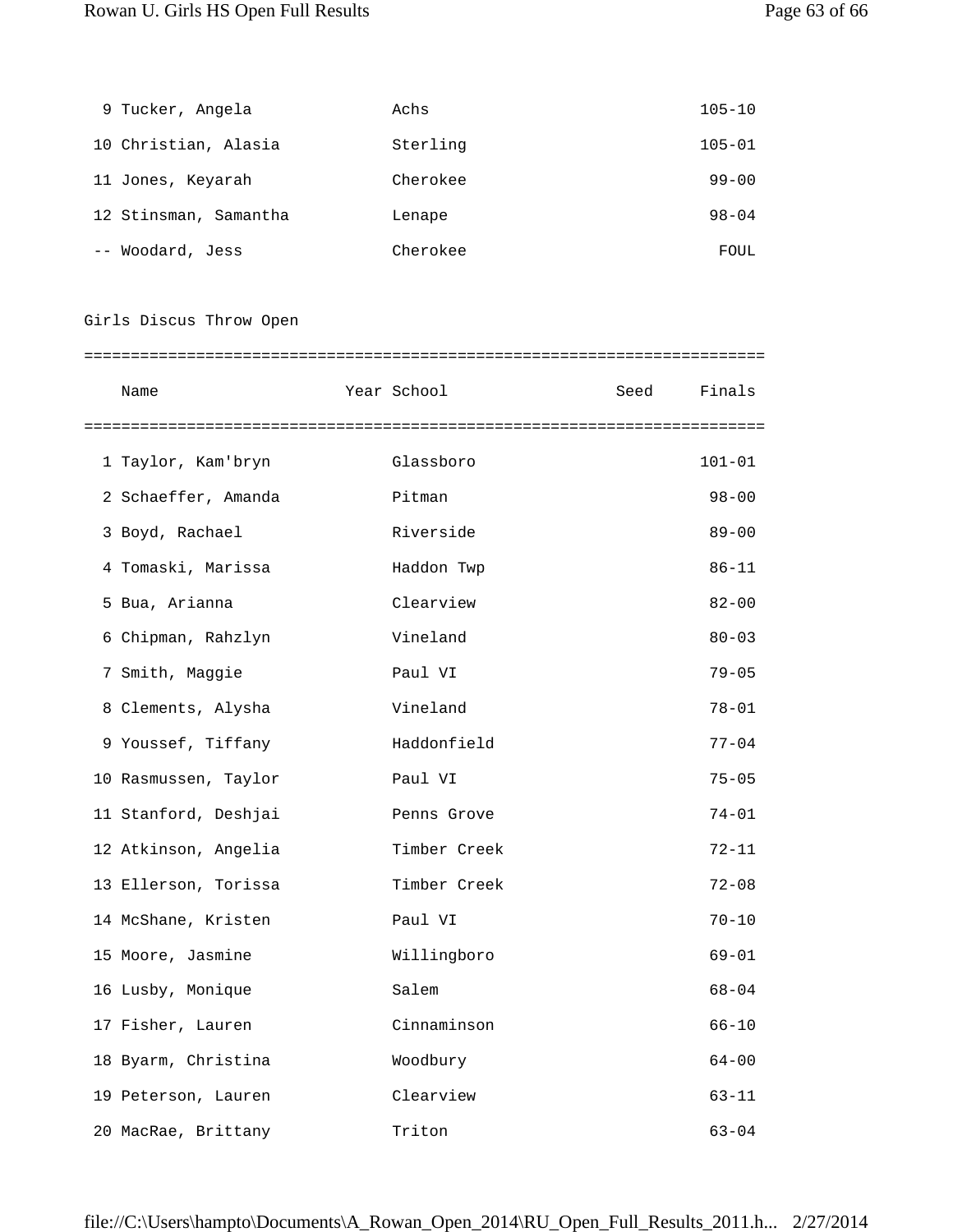| -- Guyon, Olivia         | Eustace  | ΝD |
|--------------------------|----------|----|
| -- Jenkins, Chanel       | Sterling | ND |
| -- DeFilippis, Dominique | Oakcrest | ND |
| -- Walsh, Eileen         | Eustace  | ΝD |

| Girls Javelin Throw Emerging Eli |                     |  |                  |      |            |
|----------------------------------|---------------------|--|------------------|------|------------|
|                                  |                     |  |                  |      |            |
|                                  | Name                |  | Year School      | Seed | Finals     |
|                                  |                     |  |                  |      |            |
|                                  | 1 Higbee, Emily     |  | Holy Spirit      |      | $105 - 03$ |
|                                  | 2 Gagne, Rachel     |  | Clearview        |      | $103 - 00$ |
|                                  | 3 Yanucil, Kelly    |  | Bordentown       |      | $102 - 02$ |
|                                  | 4 Daniels, Tara     |  | Kingsway         |      | $100 - 03$ |
|                                  | 5 Hudik, Breanna    |  | Bordentown       |      | $99 - 04$  |
|                                  | 6 Wenzel, Coran     |  | Pinelands        |      | $98 - 09$  |
|                                  | 7 Liz, Faulkner     |  | Kingsway         |      | $96 - 00$  |
|                                  | 8 Carney, Brittany  |  | Delsea           |      | $95 - 01$  |
|                                  | 9 Forte, Katherine  |  | Cinnaminson      |      | $94 - 09$  |
|                                  | 10 Green, Brianna   |  | Millville        |      | $91 - 11$  |
|                                  | 11 Funk, Samantha   |  | Triton           |      | $91 - 04$  |
|                                  | 12 Carney, Nicole   |  | Delsea           |      | $89 - 10$  |
|                                  | 13 Durham, Morgan   |  | Clay             |      | $89 - 04$  |
|                                  | 14 Goins, Christine |  | Cherry Hill East |      | $87 - 00$  |
|                                  | 15 Hofmann, Sara    |  | Lenape           |      | $86 - 06$  |

Girls Javelin Throw Open ========================================================================= Name Year School Seed Finals

16 Boyd, Rachael Riverside Riverside 84-02

17 Getzinger, Kate and Haddon Twp 81-01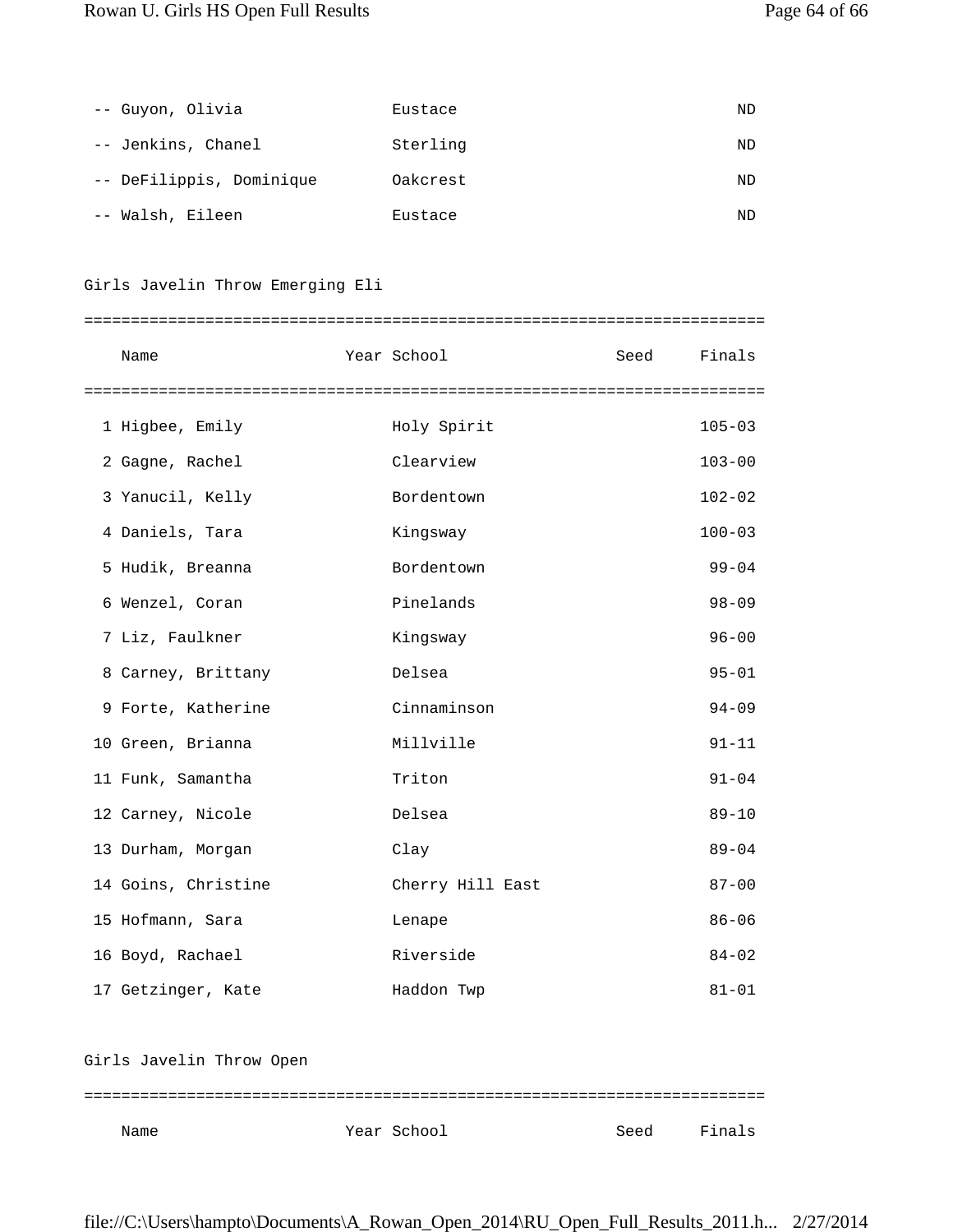=========================================================================

| 1 Aiyengba, Aiyeola     | Vineland         | $110 - 06$ |
|-------------------------|------------------|------------|
| 2 Atkinson, Angelia     | Timber Creek     | $93 - 00$  |
| 3 Dennen, Sydney        | Woodbury         | $91 - 09$  |
| 4 Ferguson, Kamillah    | Willingboro      | $91 - 05$  |
| 5 Postell, Amirah       | Timber Creek     | $90 - 09$  |
| 6 Dterick, Sarah        | Haddon Twp       | $89 - 06$  |
| 7 Schaeffer, Amanda     | Pitman           | $89 - 01$  |
| 8 Bua, Arianna          | Clearview        | $87 - 08$  |
| 9 Tower, Sydney         | Seneca           | $86 - 09$  |
| 10 Amari, Youssara      | Braves           | $86 - 03$  |
| 11 Gigantino, Jessica   | Ahs              | $85 - 09$  |
| 12 Harris, Laura        | Braves           | $85 - 04$  |
| 13 Grega, Shannon       | Gloucester Cath. | $85 - 00$  |
| 14 Allen, Shaniya       | Woodrow Wilson   | $84 - 08$  |
| 15 Burkhardt, Britney   | Woodbury         | $83 - 02$  |
| 16 Prate, Courtney      | Cherokee         | $83 - 01$  |
| 17 Burke, Nyashia       | Willingboro      | $81 - 06$  |
| 17 Austin, Desiree      | Hammonton        | $81 - 06$  |
| 19 Santarsiero, Melissa | Paul VI          | $80 - 10$  |
| 20 Steelman, Rachel     | Oakcrest         | $80 - 05$  |
| 21 Ladd, Kelsey         | Ocean City       | $80 - 04$  |
| 22 Hyatt, Atyana        | Teaneck          | $78 - 03$  |
| 23 Callis, Jasmine      | Teaneck          | $77 - 11$  |
| 24 Ryan, Becka          | Haddonfield      | $76 - 05$  |
| 25 Santiago, Benivette  | Oakcrest         | $75 - 04$  |
| 26 Malone, Jessica      | Eastern          | $70 - 09$  |
| 27 Cox, Sarah           | Ahs              | $68 - 06$  |
| 28 Turner, Bianca       | Woodstown        | $66 - 10$  |
| 29 Barrick, Ciara       | Ocean City       | $61 - 06$  |